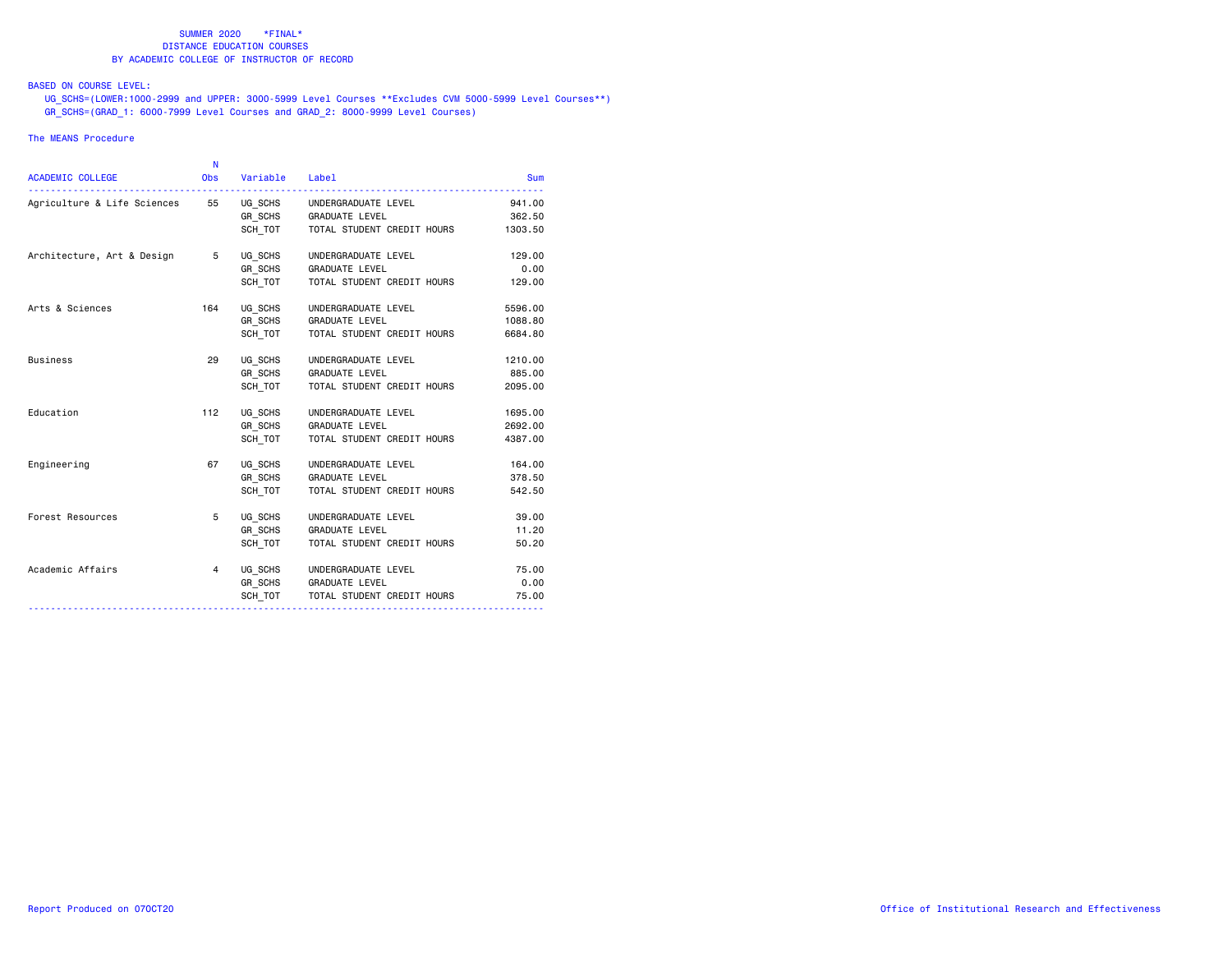# BASED ON COURSE LEVEL:

 UG\_SCHS=(LOWER:1000-2999 and UPPER: 3000-5999 Level Courses \*\*Excludes CVM 5000-5999 Level Courses\*\*) GR\_SCHS=(GRAD\_1: 6000-7999 Level Courses and GRAD\_2: 8000-9999 Level Courses)

| <b>ACADEMIC DEPARTMENT</b>                          | <b>UNDERGRADUATE</b><br><b>LEVEL</b> | <b>GRADUATE</b><br><b>LEVEL</b> | <b>TOTAL</b> |
|-----------------------------------------------------|--------------------------------------|---------------------------------|--------------|
|                                                     |                                      |                                 |              |
| Agricultural Economics                              | 1.00                                 | 52.00                           | 53.00        |
| Animal Dairy Science                                | 142.00                               | 61.00                           | 203.00       |
| Biochemistry, Molecular Biology, Entomology & Plant | 309.00                               | 36.00                           | 345.00       |
| Food Science, Nutrition & Health Promotion          | 138.00                               | 124.00                          | 262.00       |
| Landscape Architecture                              | 48.00                                | 0.00                            | 48.00        |
| Plant & Soil Sciences                               | 12.00                                | 1.00                            | 13.00        |
| Poultry Science                                     | 42.00                                | 0.00                            | 42.00        |
| School of Human Sciences                            | 249.00                               | 88.50                           | 337.50       |
|                                                     |                                      |                                 |              |
|                                                     | 941.00                               | 362.50                          | 1303.50      |
|                                                     | ==============                       | ==============                  | ---------    |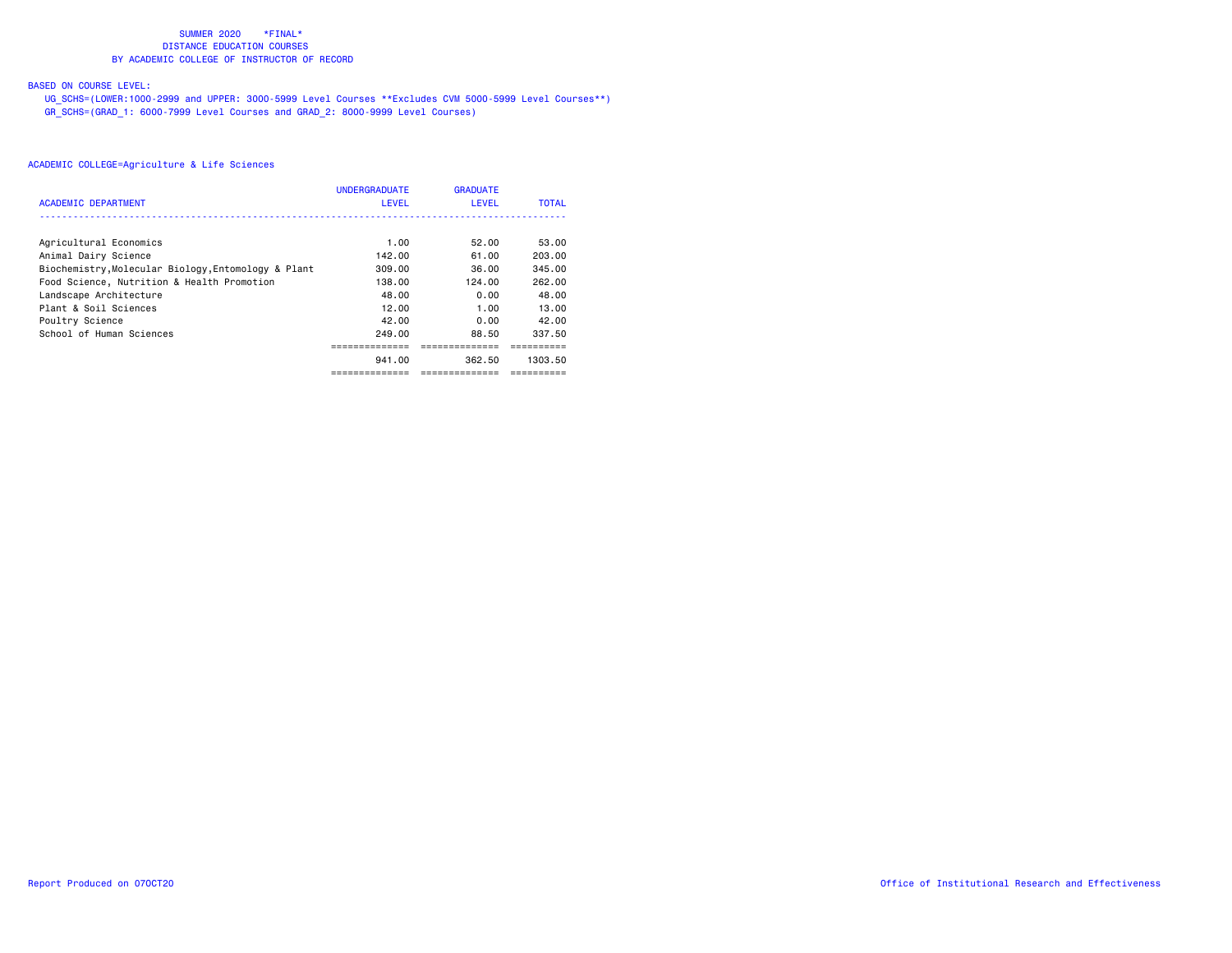# BASED ON COURSE LEVEL:

 UG\_SCHS=(LOWER:1000-2999 and UPPER: 3000-5999 Level Courses \*\*Excludes CVM 5000-5999 Level Courses\*\*) GR\_SCHS=(GRAD\_1: 6000-7999 Level Courses and GRAD\_2: 8000-9999 Level Courses)

## ACADEMIC COLLEGE=Architecture, Art & Design

| <b>ACADEMIC DEPARTMENT</b>        | <b>UNDERGRADUATE</b><br><b>LEVEL</b> | <b>GRADUATE</b><br>LEVEL | <b>TOTAL</b>    |
|-----------------------------------|--------------------------------------|--------------------------|-----------------|
| Art AAD<br>School of Architecture | 108.00<br>21.00                      | 0.00<br>0.00             | 108.00<br>21.00 |
|                                   |                                      |                          |                 |
|                                   | 129.00                               | 0.00                     | 129.00          |
|                                   |                                      |                          |                 |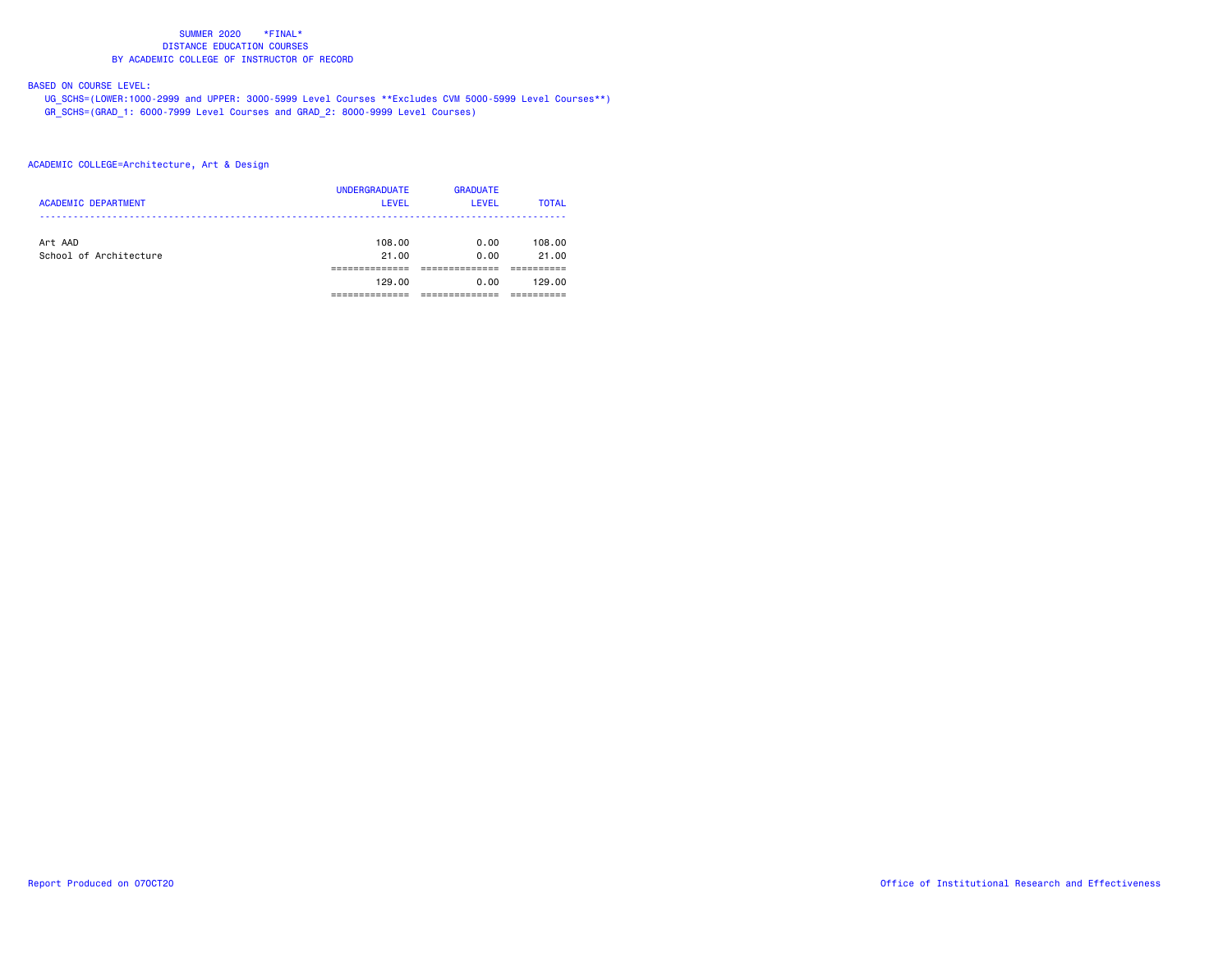# BASED ON COURSE LEVEL:

 UG\_SCHS=(LOWER:1000-2999 and UPPER: 3000-5999 Level Courses \*\*Excludes CVM 5000-5999 Level Courses\*\*) GR\_SCHS=(GRAD\_1: 6000-7999 Level Courses and GRAD\_2: 8000-9999 Level Courses)

|                                            | UNDERGRADUATE | <b>GRADUATE</b> |              |
|--------------------------------------------|---------------|-----------------|--------------|
| <b>ACADEMIC DEPARTMENT</b>                 | <b>LEVEL</b>  | <b>LEVEL</b>    | <b>TOTAL</b> |
|                                            |               |                 |              |
| Anthropology & Middle Eastern Cultures     | 42.00         | 0.00            | 42.00        |
| Biological Sciences                        | 66.00         | 107.00          | 173.00       |
| Chemistry                                  | 66.00         | 0.00            | 66.00        |
| Classical & Modern Languages & Literatures | 621.00        | 0.00            | 621.00       |
| Communication                              | 375.00        | 18,00           | 393,00       |
| English                                    | 315,00        | 18,00           | 333,00       |
| Geosciences                                | 1745.00       | 939.80          | 2684.80      |
| History                                    | 132.00        | 0.00            | 132.00       |
| Mathematics & Statistics                   | 936.00        | 0.00            | 936.00       |
| Philosophy & Religion                      | 252,00        | 0.00            | 252,00       |
| Physics & Astronomy                        | 35.00         | 0.00            | 35.00        |
| Political Science & Public Administration  | 27.00         | 0.00            | 27.00        |
| Psychology                                 | 555.00        | 6.00            | 561.00       |
| Sociology                                  | 429.00        | 0.00            | 429.00       |
|                                            |               | =============   |              |
|                                            | 5596.00       | 1088.80         | 6684.80      |
|                                            | ============= | ==============  |              |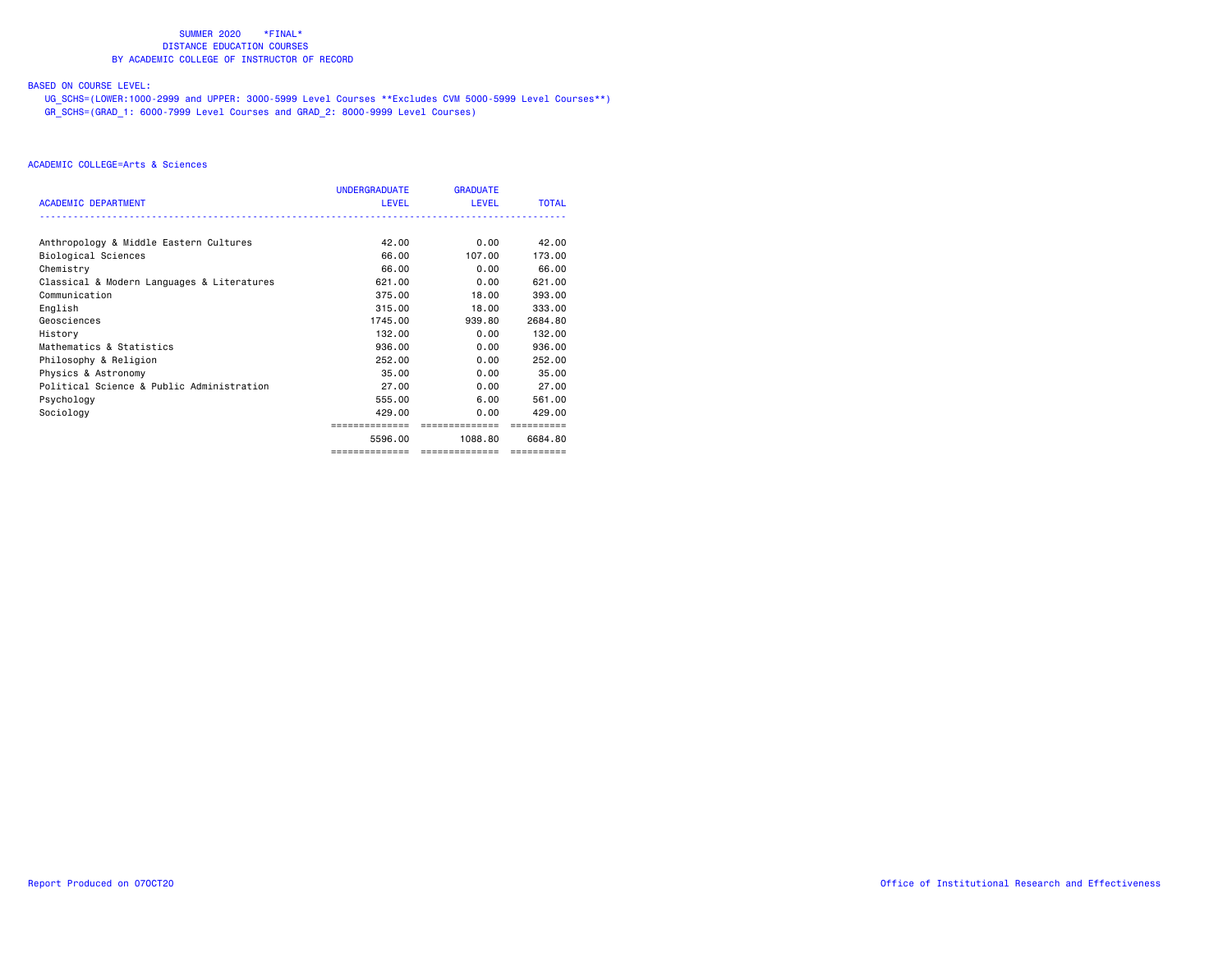# BASED ON COURSE LEVEL:

 UG\_SCHS=(LOWER:1000-2999 and UPPER: 3000-5999 Level Courses \*\*Excludes CVM 5000-5999 Level Courses\*\*) GR\_SCHS=(GRAD\_1: 6000-7999 Level Courses and GRAD\_2: 8000-9999 Level Courses)

|                                                 | <b>UNDERGRADUATE</b> | <b>GRADUATE</b> |              |
|-------------------------------------------------|----------------------|-----------------|--------------|
| <b>ACADEMIC DEPARTMENT</b>                      | LEVEL                | <b>LEVEL</b>    | <b>TOTAL</b> |
|                                                 |                      |                 |              |
| Finance & Economics                             | 216.00               | 57.00           | 273.00       |
| Management & Information Systems                | 405.00               | 333.00          | 738.00       |
| Marketing, Quantitative Analysis & Business Law | 445.00               | 384.00          | 829.00       |
| School of Accountancy                           | 144.00               | 111.00          | 255.00       |
|                                                 |                      |                 |              |
|                                                 | 1210.00              | 885.00          | 2095.00      |
|                                                 |                      |                 |              |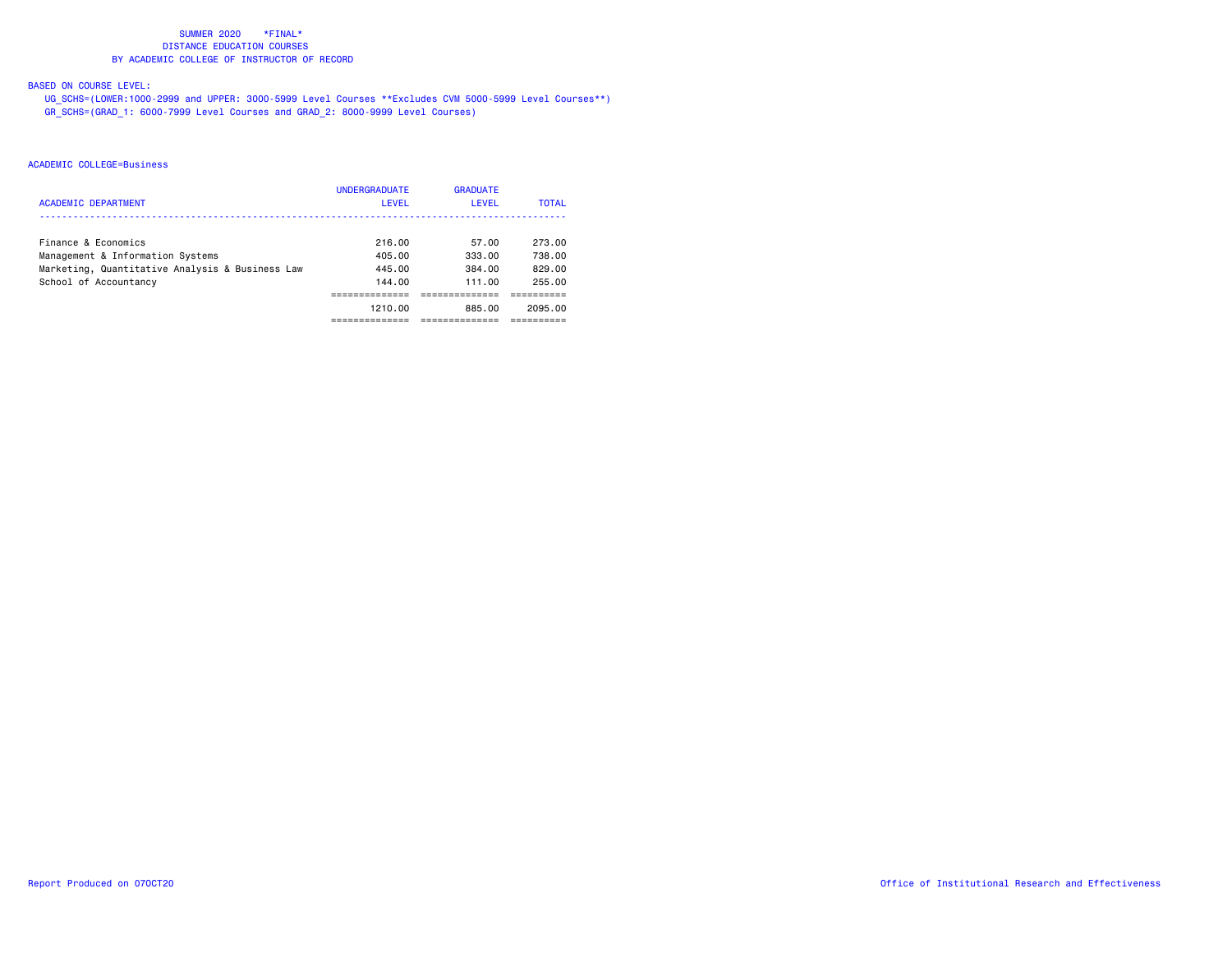# BASED ON COURSE LEVEL:

 UG\_SCHS=(LOWER:1000-2999 and UPPER: 3000-5999 Level Courses \*\*Excludes CVM 5000-5999 Level Courses\*\*) GR\_SCHS=(GRAD\_1: 6000-7999 Level Courses and GRAD\_2: 8000-9999 Level Courses)

| ACADEMIC DEPARTMENT                                                   | <b>UNDERGRADUATE</b><br><b>LEVEL</b> | <b>GRADUATE</b><br><b>LEVEL</b> | <b>TOTAL</b>      |
|-----------------------------------------------------------------------|--------------------------------------|---------------------------------|-------------------|
| Counseling, Educational Psychology, and Foundation                    | 132.00<br>339.00                     | 161.00<br>1617.00               | 293.00<br>1956.00 |
| Curriculum, Instruction & Special Education<br>Educational Leadership | 219.00                               | 778.00                          | 997.00            |
| Instructional Systems & Workforce Development<br>Kinesiology          | 465.00<br>270.00                     | 136.00<br>0.00                  | 601.00<br>270.00  |
| Music                                                                 | 270.00                               | 0.00                            | 270.00            |
|                                                                       | 1695.00                              | 2692.00                         | 4387.00           |
|                                                                       | ---------                            | ---------                       |                   |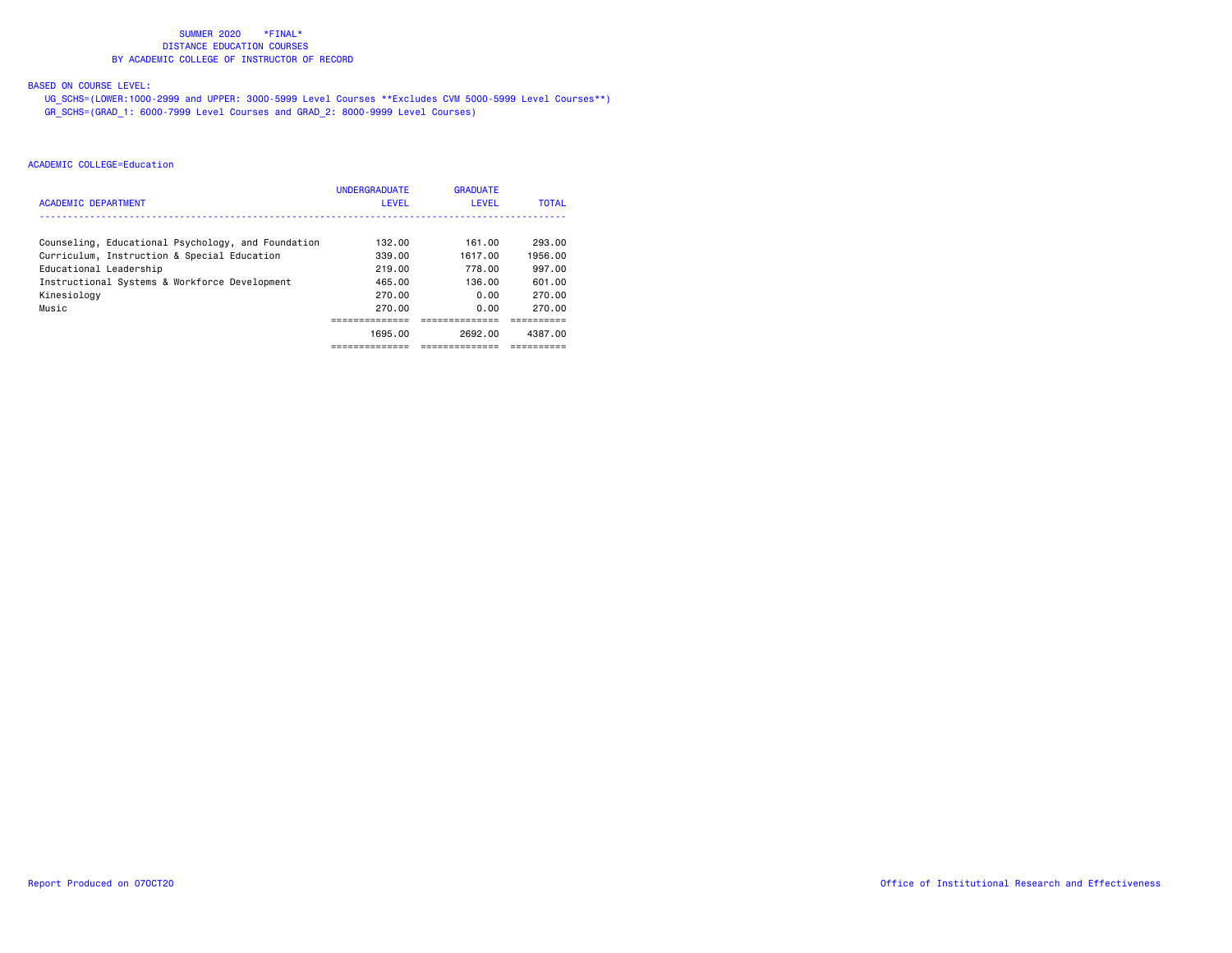# BASED ON COURSE LEVEL:

 UG\_SCHS=(LOWER:1000-2999 and UPPER: 3000-5999 Level Courses \*\*Excludes CVM 5000-5999 Level Courses\*\*) GR\_SCHS=(GRAD\_1: 6000-7999 Level Courses and GRAD\_2: 8000-9999 Level Courses)

|                                   | <b>UNDERGRADUATE</b> | <b>GRADUATE</b> |              |
|-----------------------------------|----------------------|-----------------|--------------|
| <b>ACADEMIC DEPARTMENT</b>        | <b>LEVEL</b>         | <b>LEVEL</b>    | <b>TOTAL</b> |
|                                   |                      |                 |              |
| Aerospace Engineering             | 0.00                 | 48.00           | 48.00        |
| Civil & Environmental Engineering | 0.00                 | 78.00           | 78.00        |
| Computer Science & Engineering    | 164.00               | 9.00            | 173.00       |
| Electrical & Computer Engineering | 0.00                 | 23.50           | 23.50        |
| Industrial & Systems Engineering  | 0.00                 | 163.00          | 163.00       |
| Mechanical Engineering            | 0.00                 | 57.00           | 57.00        |
|                                   |                      |                 |              |
|                                   | 164.00               | 378.50          | 542.50       |
|                                   |                      |                 |              |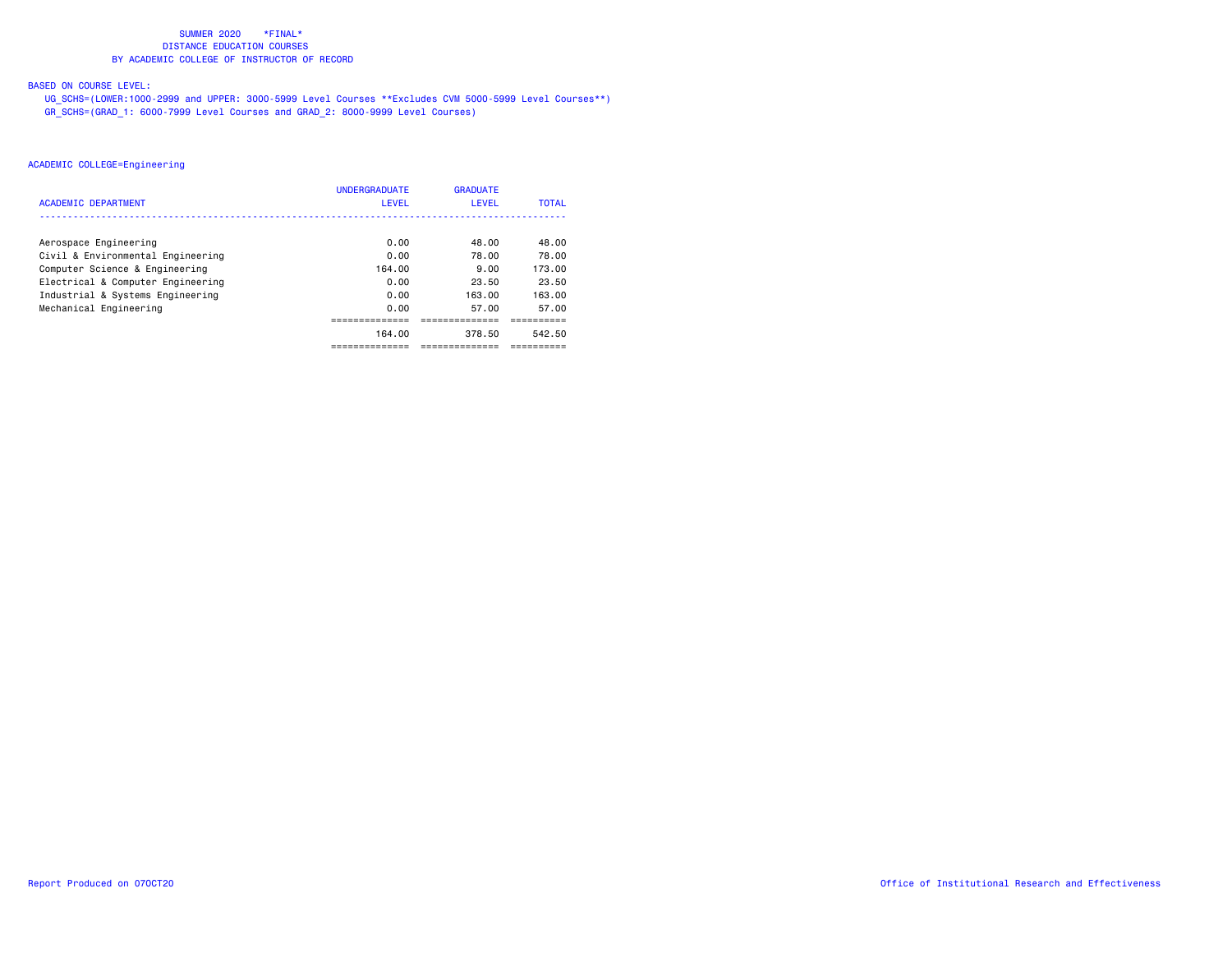# BASED ON COURSE LEVEL:

 UG\_SCHS=(LOWER:1000-2999 and UPPER: 3000-5999 Level Courses \*\*Excludes CVM 5000-5999 Level Courses\*\*) GR\_SCHS=(GRAD\_1: 6000-7999 Level Courses and GRAD\_2: 8000-9999 Level Courses)

## ACADEMIC COLLEGE=Forest Resources

| <b>ACADEMIC DEPARTMENT</b>                    | <b>UNDERGRADUATE</b><br><b>LEVEL</b> | <b>GRADUATE</b><br>LEVEL | <b>TOTAL</b>  |
|-----------------------------------------------|--------------------------------------|--------------------------|---------------|
| Forestry<br>Wildlife, Fisheries & Aquaculture | 0.00<br>39.00                        | 4.00<br>7.20             | 4.00<br>46.20 |
|                                               |                                      |                          |               |
|                                               | 39.00                                | 11.20                    | 50.20         |
|                                               |                                      |                          |               |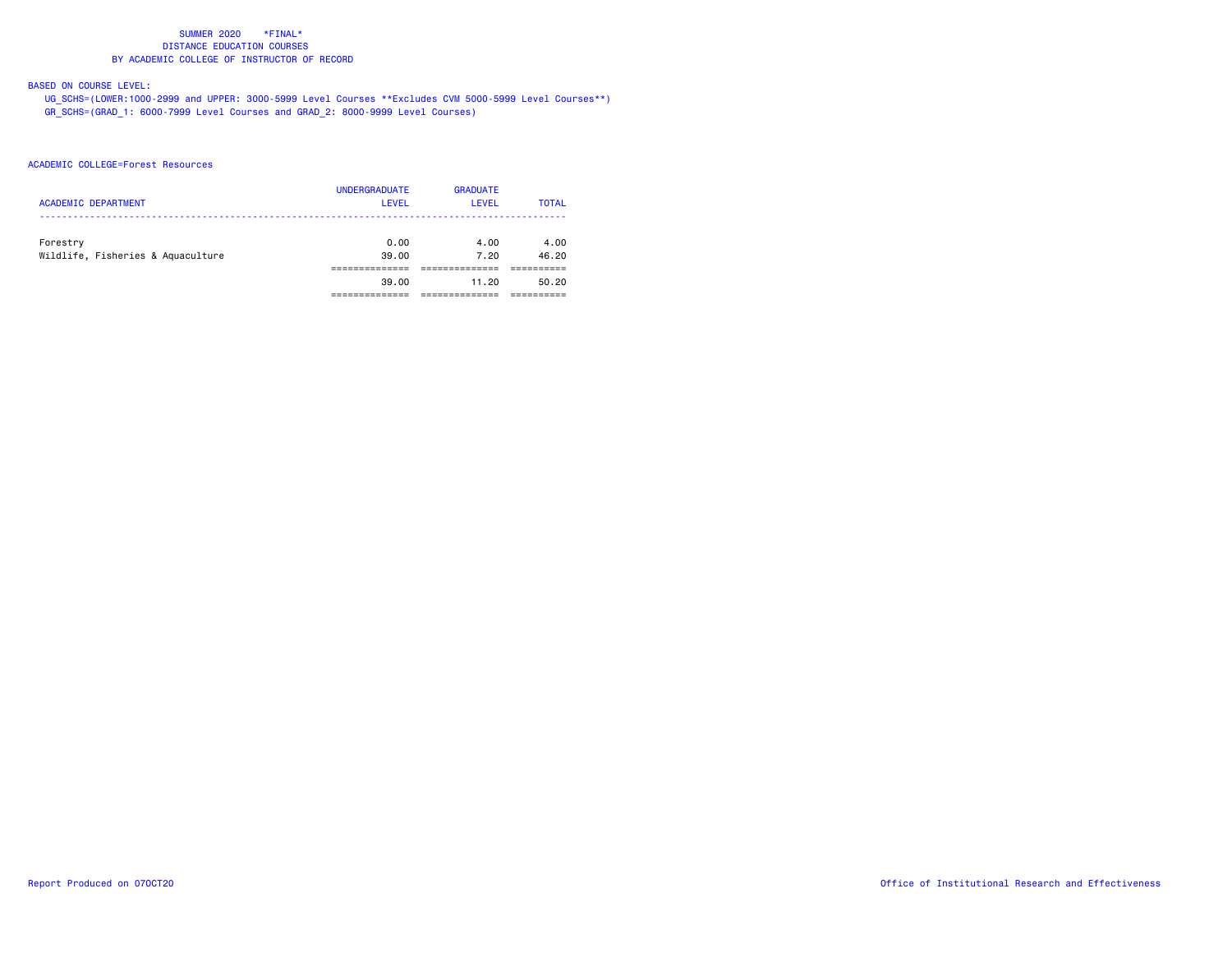# BASED ON COURSE LEVEL:

 UG\_SCHS=(LOWER:1000-2999 and UPPER: 3000-5999 Level Courses \*\*Excludes CVM 5000-5999 Level Courses\*\*) GR\_SCHS=(GRAD\_1: 6000-7999 Level Courses and GRAD\_2: 8000-9999 Level Courses)

## ACADEMIC COLLEGE=Academic Affairs

| <b>ACADEMIC DEPARTMENT</b> | <b>UNDERGRADUATE</b><br><b>LEVEL</b> | <b>GRADUATE</b><br>LEVEL | <b>TOTAL</b> |
|----------------------------|--------------------------------------|--------------------------|--------------|
| Library                    | 75.00                                | 0.00                     | 75.00        |
|                            | 75.00                                | 0.00                     | 75.00        |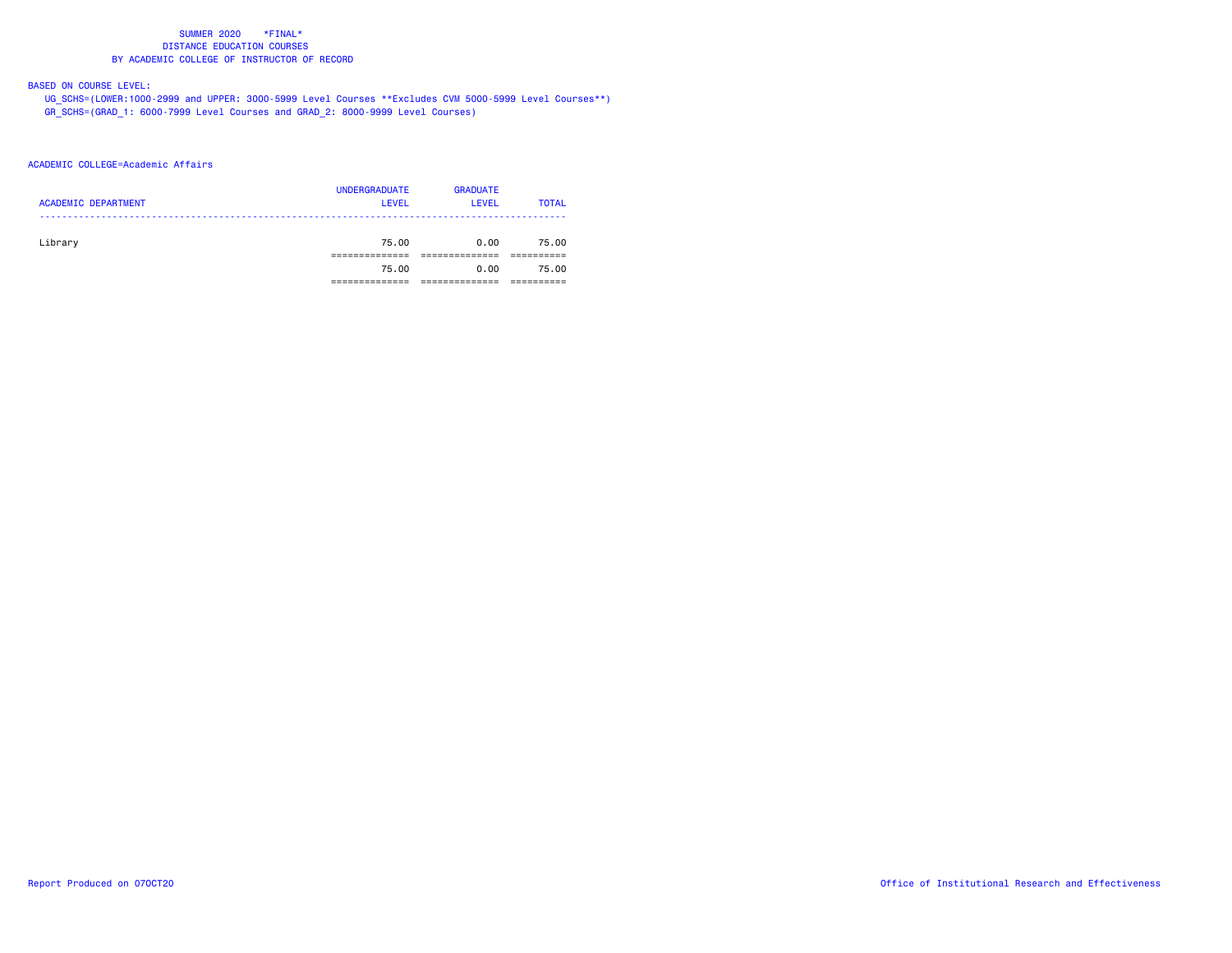| <b>ACADEMIC DEPARTMENT</b> | Instructor Name | Rank                          | Tenure<br>Status | <b>Course</b><br>Cip# | <b>CRN</b> | Course #              | Sec   | Crs<br>Type | Title                  | Delvy        | Inst<br>Per | <b>UG</b><br><b>SCHS</b> | GR<br><b>SCHS</b>  | Total<br><b>SCHS</b>       |
|----------------------------|-----------------|-------------------------------|------------------|-----------------------|------------|-----------------------|-------|-------------|------------------------|--------------|-------------|--------------------------|--------------------|----------------------------|
| Agricultural Economics     | Janzen, Matthew | Instructor                    | Non-Ten Track    |                       |            | 010103 21729 AEC 6113 | 501 C |             | Agribus Firm Mgt       | $\mathbf{0}$ | 0.49        | 0.00<br>--------         | 10.29<br>.         | 10.29<br>.<br>. <u>.</u> . |
|                            |                 |                               |                  |                       |            |                       |       |             |                        |              |             | 0.00                     | 10.29              | 10.29                      |
|                            | Li, Xiaofei     | Assistant Professor Ten Track |                  | 010101                | 21166      | AEC 6363              | 501 C |             | Economics of Precisi 0 |              | 1.00        | 0.00                     | 15.00              | 15.00                      |
|                            |                 |                               |                  | 010103                |            | 21729 AEC 6113        | 501 C |             | Agribus Firm Mgt       | $\mathbf 0$  | 0.51        | 0.00                     | 10.71<br>--------- | 10.71<br>------<br>----    |
|                            |                 |                               |                  |                       |            |                       |       |             |                        |              |             | 0.00                     | 25.71              | 25.71                      |
|                            | Little, Randall | Professor                     | Tenured          | 010101                |            | 21165 AEC 4530        | 501 E |             | Internship AEC-AGBM    | $\circ$      | 1.00        | 1.00                     | 0.00               | 1.00                       |
|                            |                 |                               |                  |                       |            | 21167 AEC 6530        | 501 E |             | Internship AEC-AGBM    | $\mathbf{0}$ | 1.00        | 0.00<br>--------         | 16.00<br>--------- | 16.00<br>.                 |
|                            |                 |                               |                  |                       |            |                       |       |             |                        |              |             | 1.00                     | 16.00              | 17.00                      |
|                            |                 |                               |                  |                       |            |                       |       |             |                        |              |             | ========                 | ========           | ==========                 |
| Agricultural Economics     |                 |                               |                  |                       |            |                       |       |             |                        |              |             | 1.00<br>========         | 52.00              | 53.00<br>==========        |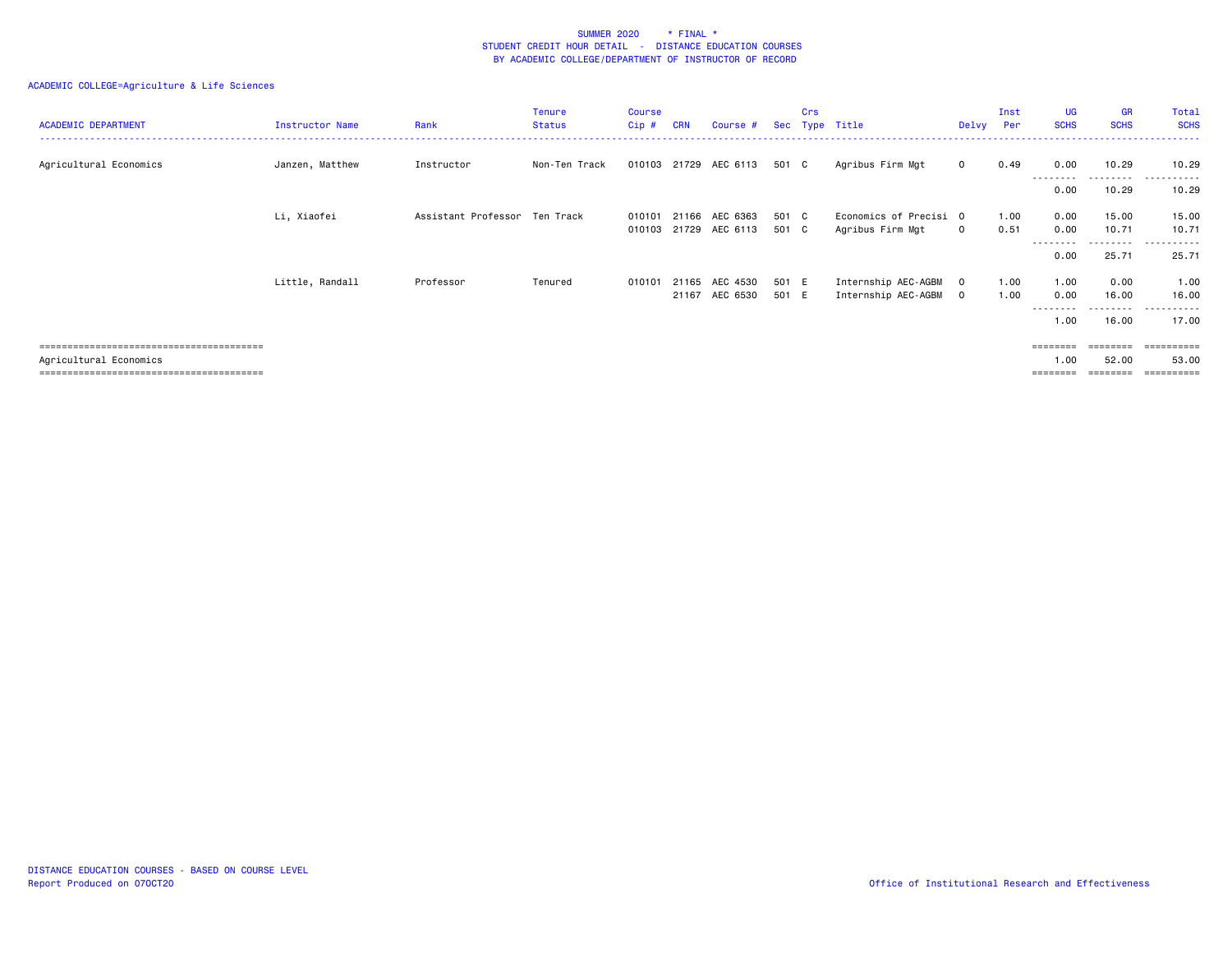| <b>ACADEMIC DEPARTMENT</b> | Instructor Name        | Rank                          | <b>Tenure</b><br><b>Status</b> | <b>Course</b><br>$Cip$ # | <b>CRN</b> | Course                | <b>Sec</b> | Crs | Type Title             | Delvy Per   | Inst | <b>UG</b><br><b>SCHS</b> | <b>GR</b><br><b>SCHS</b> | Total<br><b>SCHS</b> |
|----------------------------|------------------------|-------------------------------|--------------------------------|--------------------------|------------|-----------------------|------------|-----|------------------------|-------------|------|--------------------------|--------------------------|----------------------|
| Animal Dairy Science       | Devost-Burnett, Derris | Assistant Professor Ten Track |                                |                          |            | 010904 21833 ADS 8333 | 501 C      |     | Nutr BCHE of Livesto 0 |             | 1.00 | 0.00                     | 15.00                    | 15.00                |
|                            |                        |                               |                                |                          |            |                       |            |     |                        |             |      | ----<br>.<br>0.00        | 15.00                    | 15.00                |
|                            | Dinh, Thu              | Assistant Professor Ten Track |                                | 010401                   | 22364      | ADS 8423              | 552 C      |     | Meat Science           | $\circ$     | 1.00 | 0.00                     | 12.00                    | 12.00                |
|                            |                        |                               |                                |                          |            | 24069 FNH 8423        | 552 C      |     | Meat Science           | 0           | 1.00 | 0.00                     | 12.00                    | 12.00                |
|                            |                        |                               |                                |                          |            |                       |            |     |                        |             |      | --------<br>0.00         | 24.00                    | 24.00                |
|                            | Graves, Jessica        | Instructor                    | Non-Ten Track                  |                          |            | 010101 21163 ADS 4420 | 501 E      |     | ADS Internship         | $\mathbf 0$ | 1.00 | 59.00<br>----<br>.       | 0.00                     | 59.00                |
|                            |                        |                               |                                |                          |            |                       |            |     |                        |             |      | 59.00                    | 0.00                     | 59.00                |
|                            | Larson, Jamie          | Associate Professor Tenured   |                                | 010901                   |            | 21162 ADS 1113        | 501 C      |     | Animal Science         | 0           | 1.00 | 57.00                    | 0.00                     | 57.00                |
|                            |                        |                               |                                |                          |            |                       |            |     |                        |             |      | .<br>57.00               | 0.00                     | 57.00                |
|                            | Nicodemus, Molly       | Associate Professor Tenured   |                                | 010101                   | 23984      | ADS 4420              | 502 E      |     | ADS Internship         | 0           | 1.00 | 4.00                     | 0.00                     | 4.00                 |
|                            |                        |                               |                                |                          |            | 010302 21978 ADS 4511 | 551 L      |     | Companion Animal Lab 0 |             | 1.00 | 4.00                     | 0.00                     | 4.00                 |
|                            |                        |                               |                                |                          |            | 22497 ADS 6511        | 551 L      |     | Companion Animal Lab 0 |             | 1.00 | 0.00                     | 1.00                     | 1.00                 |
|                            |                        |                               |                                | 010901                   | 23482      | ADS 4513              | 551 C      |     | Companion Animal Man 0 |             | 1.00 | 15.00                    | 0.00                     | 15.00                |
|                            |                        |                               |                                |                          |            | 23483 ADS 6513        | 551 C      |     | Companion Animal Man 0 |             | 1.00 | 0.00<br><u>.</u>         | 3.00                     | 3.00                 |
|                            |                        |                               |                                |                          |            |                       |            |     |                        |             |      | 23.00                    | 4.00                     | 27.00                |
|                            | Stone, Amanda          | Assistant Professor Ten Track |                                | 010903                   | 23355      | ADS 4633              | 551 C      |     | Livestock Immun. and 0 |             | 1.00 | 3.00                     | 0.00                     | 3.00                 |
|                            |                        |                               |                                |                          |            | 23356 ADS 6633        | 551 C      |     | Livestock Immun, and 0 |             | 1.00 | 0.00<br><u>.</u>         | 18.00                    | 18.00                |
|                            |                        |                               |                                |                          |            |                       |            |     |                        |             |      | 3.00                     | 18.00                    | 21.00                |
|                            |                        |                               |                                |                          |            |                       |            |     |                        |             |      | ========                 | ========                 | EEEEEEEEE            |
| Animal Dairy Science       |                        |                               |                                |                          |            |                       |            |     |                        |             |      | 142.00<br>========       | 61.00<br>========        | 203.00               |
|                            |                        |                               |                                |                          |            |                       |            |     |                        |             |      |                          |                          |                      |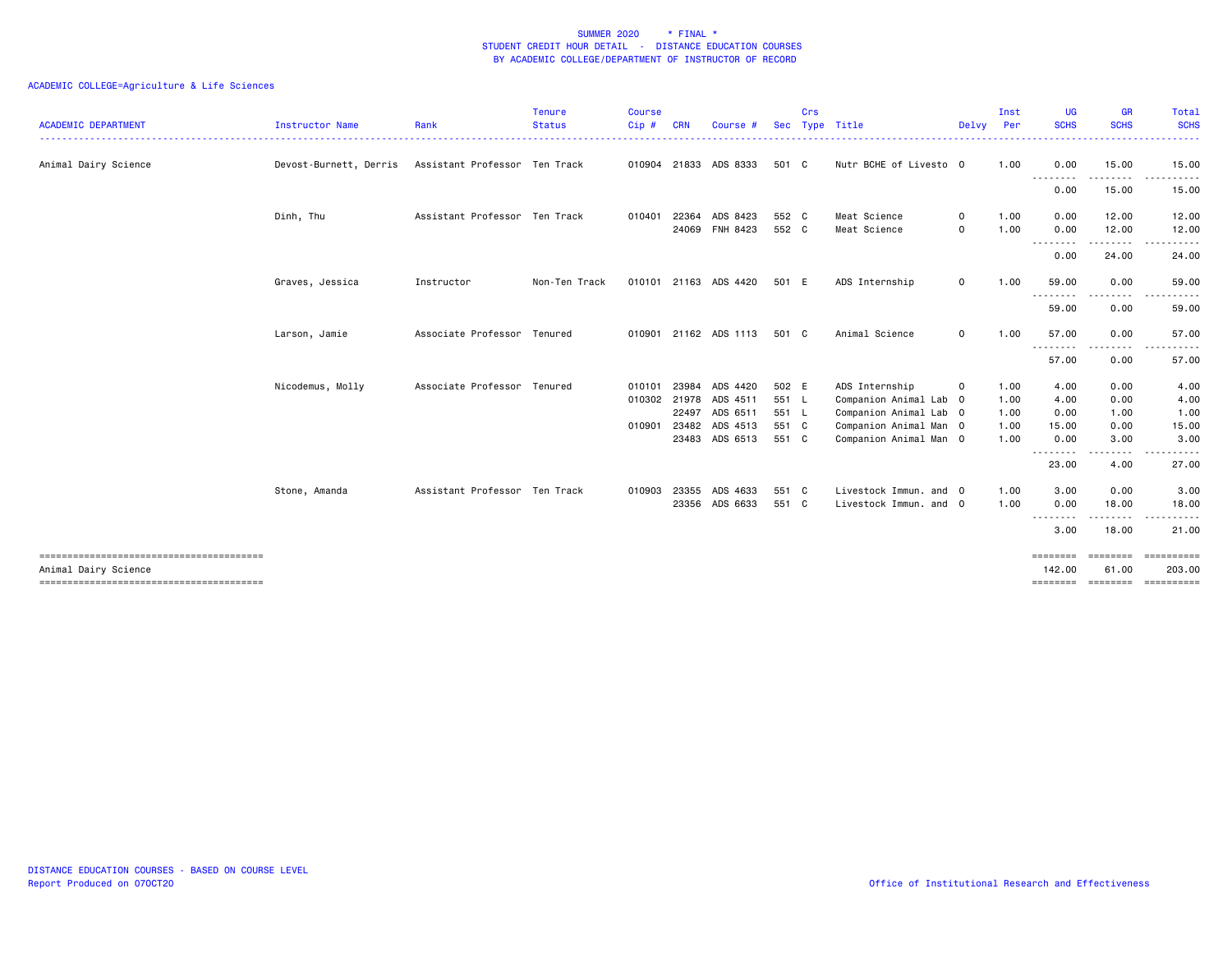| <b>ACADEMIC DEPARTMENT</b>                                    | <b>Instructor Name</b> | Rank                              | <b>Tenure</b><br><b>Status</b> | Course<br>Cip# | <b>CRN</b> | Course #              | Sec   | Crs | Type Title             | Delvy       | Inst<br>Per | UG<br><b>SCHS</b>          | <b>GR</b><br><b>SCHS</b> | <b>Total</b><br><b>SCHS</b> |
|---------------------------------------------------------------|------------------------|-----------------------------------|--------------------------------|----------------|------------|-----------------------|-------|-----|------------------------|-------------|-------------|----------------------------|--------------------------|-----------------------------|
| Biochemistry, Molecular Biology, Entomolog Hoffmann, Federico |                        | Associate Professor Tenured       |                                |                |            | 260202 21185 BCH 4503 | 501 C |     | Sci Comm Skills        | $\mathbf 0$ | 0.50        | 52.50<br>- - - - - - - - - | 0.00<br>-----            | 52.50                       |
|                                                               |                        |                                   |                                |                |            |                       |       |     |                        |             |             | 52.50                      | 0.00                     | 52.50                       |
|                                                               | Popescu, Sorina        | Associate Professor Ten Track     |                                | 011101         |            | 23973 BCH 6903        | 501 C |     | Plant Biochem & Mole 0 |             | 1.00        | 0.00<br>--------           | 6.00<br>.                | 6.00                        |
|                                                               |                        |                                   |                                |                |            |                       |       |     |                        |             |             | 0.00                       | 6.00                     | 6.00                        |
|                                                               | Rai, Aswathy           | Clinical Assist Pro Non-Ten Track |                                | 260202         | 21185      | BCH 4503              | 501 C |     | Sci Comm Skills        | $\mathbf 0$ | 0.50        | 52.50                      | 0.00                     | 52.50                       |
|                                                               |                        |                                   |                                |                |            | 21186 BCH 4603        | 501 C |     | Gen Biochem I          | $\mathbf 0$ | 1.00        | 57.00                      | 0.00                     | 57.00                       |
|                                                               |                        |                                   |                                |                | 21187      | BCH 4613              | 501 C |     | Gen Biochem II         | $\mathbf 0$ | 1.00        | 30.00                      | 0.00                     | 30.00                       |
|                                                               |                        |                                   |                                |                |            | 21190 BCH 6603        | 501 C |     | Gen Biochem I          | $\mathbf 0$ | 1.00        | 0.00                       | 9.00<br>-----            | 9.00<br><u>.</u>            |
|                                                               |                        |                                   |                                |                |            |                       |       |     |                        |             |             | 139.50                     | 9.00                     | 148.50                      |
|                                                               | Vance, Carrie          | Research Assist Pro Non-Ten Track |                                | 260202         | 21184      | BCH 4013              | 501 C |     | Principles of Bioche 0 |             | 1.00        | 117.00                     | 0.00                     | 117.00                      |
|                                                               |                        |                                   |                                |                |            | 21188 BCH 6013        | 501 C |     | Principles of Bioche 0 |             | 1.00        | 0.00<br>- - - - - - - -    | 21.00                    | 21.00                       |
|                                                               |                        |                                   |                                |                |            |                       |       |     |                        |             |             | 117.00                     | 21.00                    | 138.00                      |
|                                                               |                        |                                   |                                |                |            |                       |       |     |                        |             |             | ========                   | ========                 | eessessess                  |
| Biochemistry, Molecular Biology, Entomolog                    |                        |                                   |                                |                |            |                       |       |     |                        |             |             | 309,00                     | 36.00                    | 345,00                      |
|                                                               |                        |                                   |                                |                |            |                       |       |     |                        |             |             | ========                   | ========                 | ==========                  |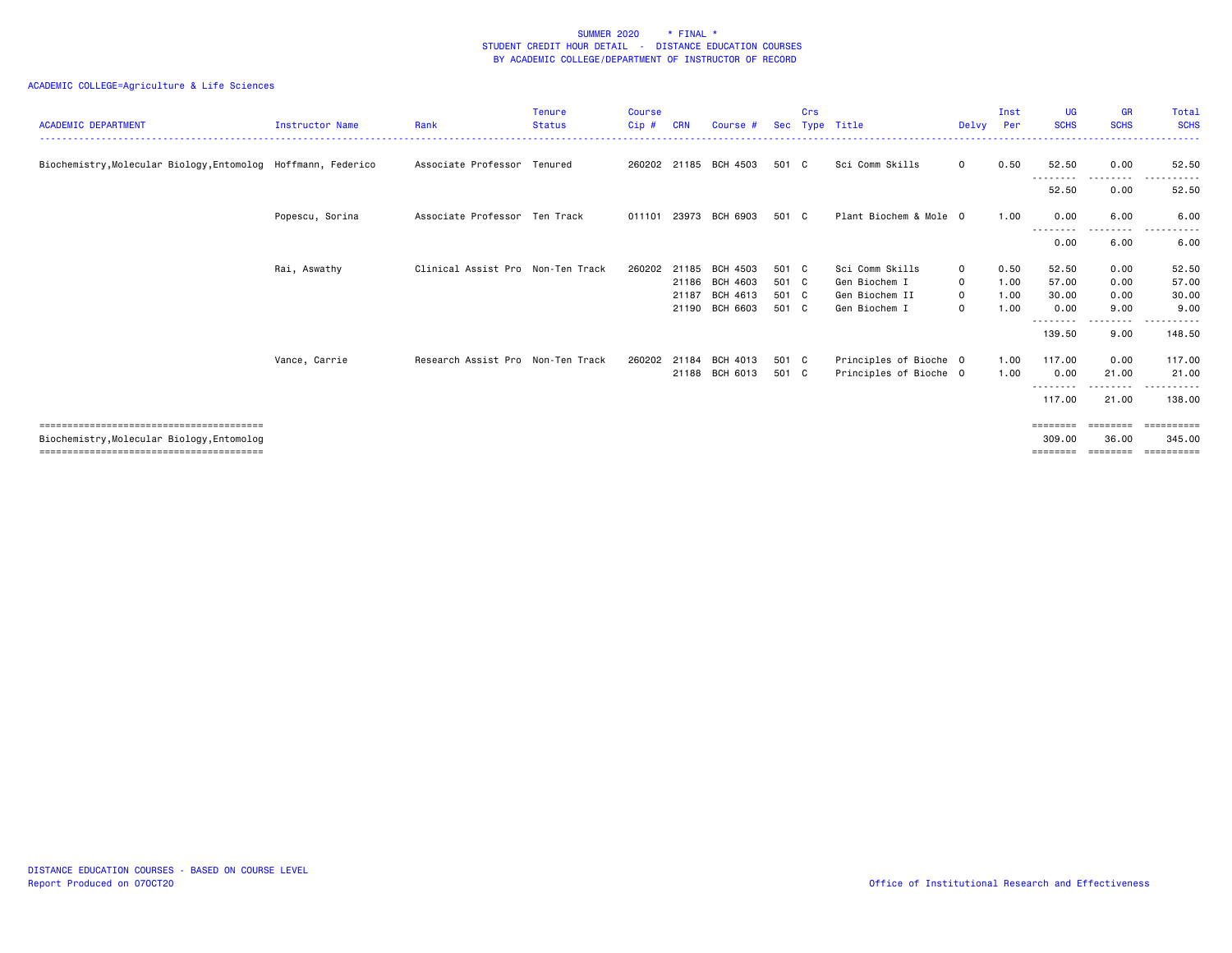| <b>ACADEMIC DEPARTMENT</b>                                | <b>Instructor Name</b> | Rank                          | <b>Tenure</b><br><b>Status</b> | <b>Course</b><br>Cip# | <b>CRN</b> | Course #       | <b>Sec</b> | Crs | Type Title             | Delvy Per   | Inst | <b>UG</b><br><b>SCHS</b> | <b>GR</b><br><b>SCHS</b> | Total<br><b>SCHS</b> |
|-----------------------------------------------------------|------------------------|-------------------------------|--------------------------------|-----------------------|------------|----------------|------------|-----|------------------------|-------------|------|--------------------------|--------------------------|----------------------|
| Food Science, Nutrition & Health Promoti Gardner, Antonio |                        | Assistant Professor Ten Track |                                | 190501                |            | 21360 FNH 6783 | 501 C      |     | Sch Comm Drug Use Pr 0 |             | 1.00 | 0.00                     | 18.00                    | 18.00                |
|                                                           |                        |                               |                                | 190599                |            | 23937 FNH 7000 | 551 I      |     | Directed Indiv Study 0 |             | 1.00 | 0.00                     | 3.00                     | 3.00                 |
|                                                           |                        |                               |                                |                       |            | 23977 FNH 7000 | 552 I      |     | Directed Indiv Study 0 |             | 1.00 | 0.00                     | 1.00                     | 1.00                 |
|                                                           |                        |                               |                                | 512207                |            | 21362 FNH 8623 | 551 C      |     | Cur Issues School He 0 |             | 1.00 | 0.00                     | 30.00                    | 30.00                |
|                                                           |                        |                               |                                |                       |            | 21363 FNH 8653 | 501 C      |     | Imp Eval Hp Prog       | 0           | 1.00 | 0.00                     | 63.00<br>.               | 63.00<br>----------  |
|                                                           |                        |                               |                                |                       |            |                |            |     |                        |             |      | 0.00                     | 115.00                   | 115.00               |
|                                                           | Hall, Michael          | Non-Employee                  | Not Applicable                 | 190501                |            | 21358 FNH 4773 | 501 C      |     | Intro to Env Health    | $\Omega$    | 1.00 | 36.00                    | 0.00                     | 36.00                |
|                                                           |                        |                               |                                |                       |            |                |            |     |                        |             |      | --------<br>36.00        | .<br>0.00                | 36.00                |
|                                                           | Murphy, Timothy        | Non-Employee                  | Not Applicable                 | 190504                |            | 21356 FNH 2293 | 551 C      |     | Indiv & Family Nutri 0 |             | 1.00 | 48.00                    | 0.00                     | 48.00                |
|                                                           |                        |                               |                                |                       |            | 21444 HS 2293  | 551 C      |     | Indiv & Family Nutri 0 |             | 1.00 | 33.00                    | 0.00                     | 33.00                |
|                                                           |                        |                               |                                |                       |            |                |            |     |                        |             |      | --------<br>81.00        | 0.00                     | 81.00                |
|                                                           | White, Kelly           | Lecturer                      | Non-Ten Track                  | 190501                | 21359      | FNH 6223       | 501 C      |     | Sports Nutrition       | 0           | 1.00 | 0.00                     | 9.00                     | 9.00                 |
|                                                           |                        |                               |                                | 190504                |            | 21357 FNH 4223 | 501 C      |     | Sports Nutrition       | $\mathbf 0$ | 1.00 | 21.00                    | 0.00                     | 21.00                |
|                                                           |                        |                               |                                |                       |            |                |            |     |                        |             |      | <u>.</u><br>21.00        | 9.00                     | 30.00                |
|                                                           |                        |                               |                                |                       |            |                |            |     |                        |             |      |                          | ========                 | -----------          |
| Food Science, Nutrition & Health Promoti                  |                        |                               |                                |                       |            |                |            |     |                        |             |      | 138.00<br>========       | 124,00<br>========       | 262.00<br>========== |
|                                                           |                        |                               |                                |                       |            |                |            |     |                        |             |      |                          |                          |                      |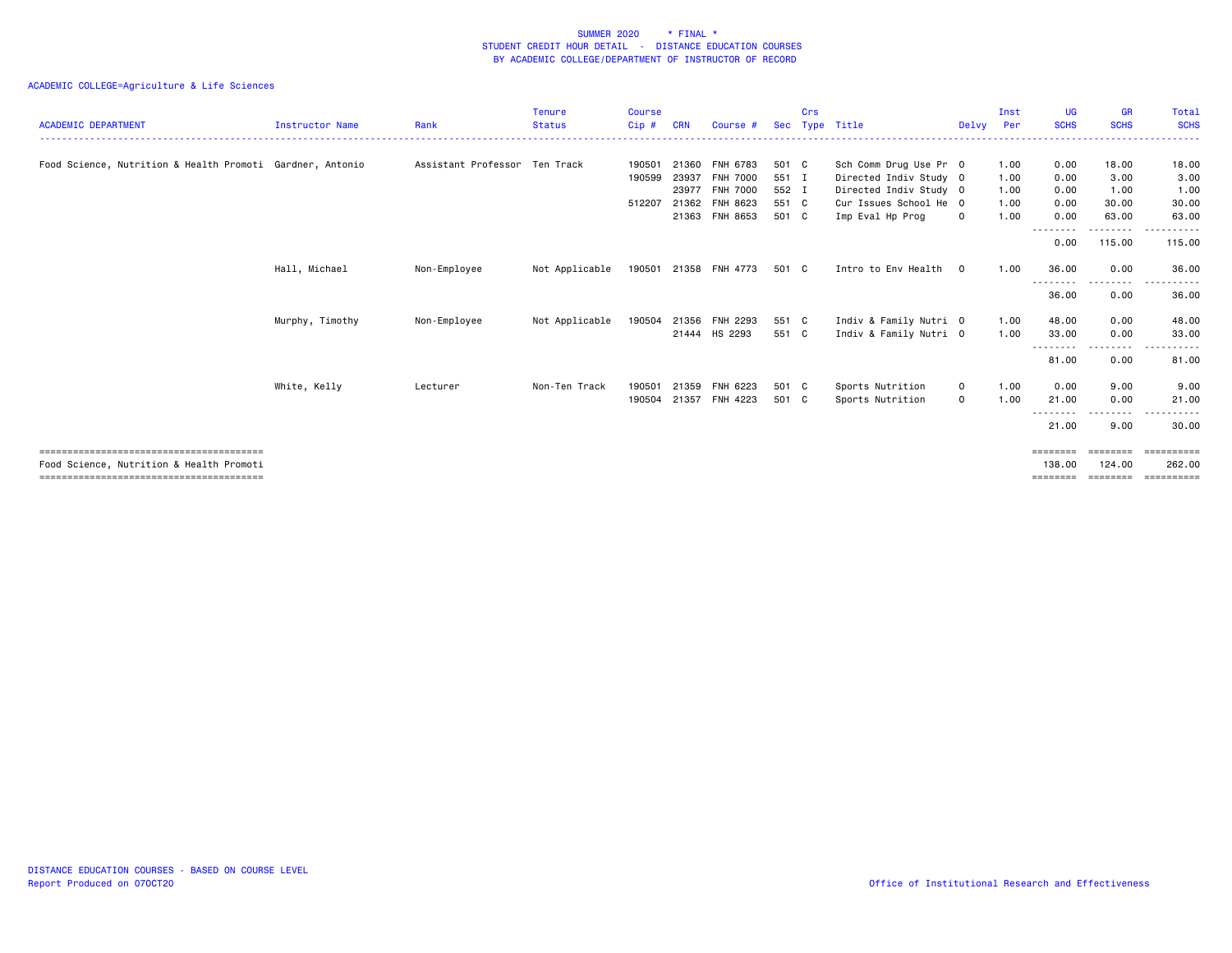| <b>ACADEMIC DEPARTMENT</b>                                | <b>Instructor Name</b> | Rank     | Tenure<br><b>Status</b> | <b>Course</b><br>$Cip$ # | <b>CRN</b> | Course # |       | Crs | Sec Type Title  | Delvy        | Inst<br>Per | UG<br><b>SCHS</b>             | GR<br><b>SCHS</b>                     | Total<br><b>SCHS</b> |
|-----------------------------------------------------------|------------------------|----------|-------------------------|--------------------------|------------|----------|-------|-----|-----------------|--------------|-------------|-------------------------------|---------------------------------------|----------------------|
| Landscape Architecture                                    | Rood, Cynthia          | Lecturer | Non-Ten Track           | 040601                   | 21481      | LA 1803  | 501 C |     | Land Arch Appre | $\mathbf{0}$ | 1.00        | 48.00<br>.<br>48.00           | 0.00<br>.<br>0.00                     | 48.00<br>.<br>48.00  |
| ===============================<br>Landscape Architecture |                        |          |                         |                          |            |          |       |     |                 |              |             | ========<br>48.00<br>======== | ========<br>0.00<br>$=$ = = = = = = = | ==========<br>48.00  |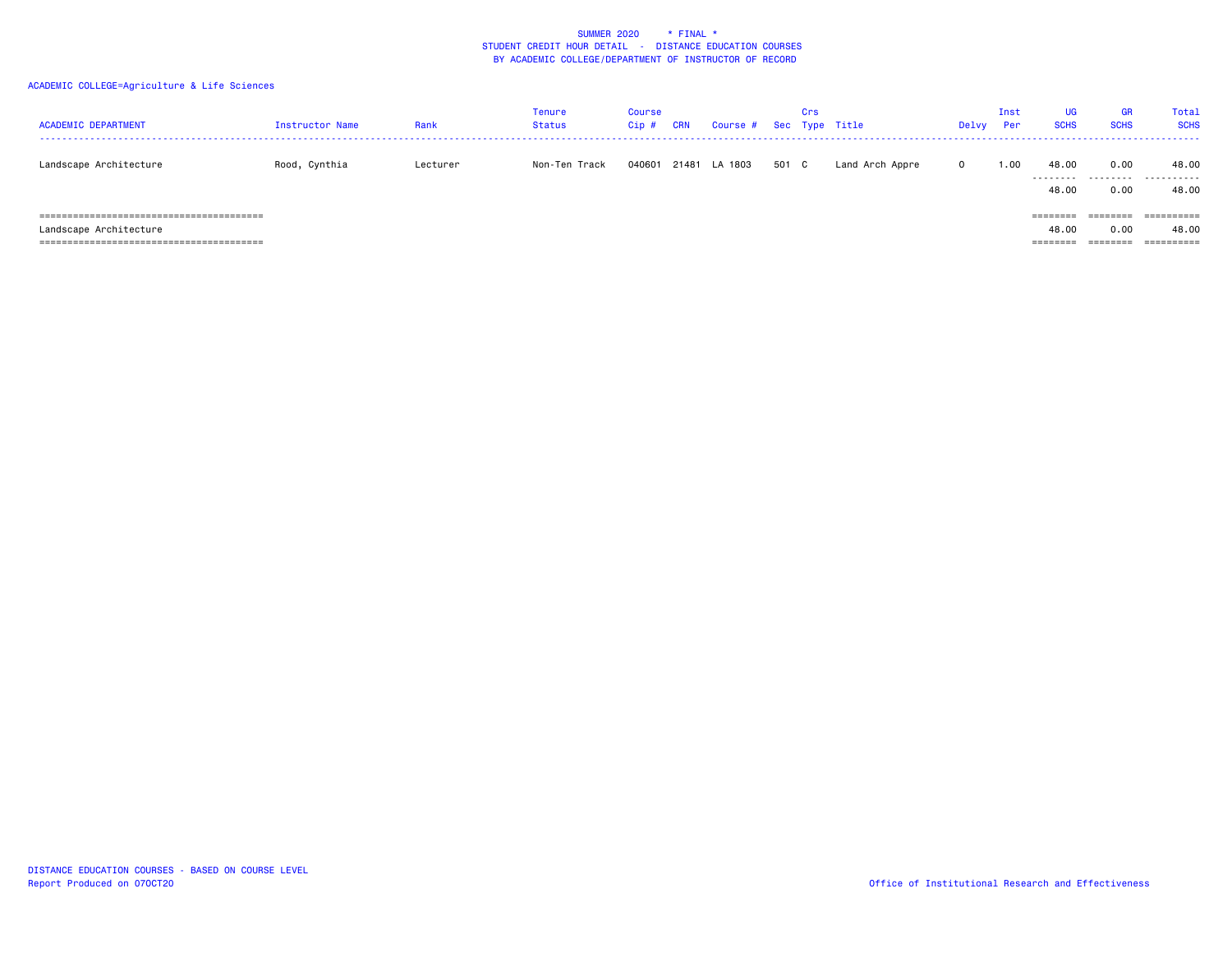| <b>ACADEMIC DEPARTMENT</b> | Instructor Name   | Rank       | <b>Tenure</b><br>Status | <b>Course</b><br>Cip # | <b>CRN</b> | Course #                         | Sec   | Crs | Type Title                                       | Delvy | Inst<br>Per  | <b>UG</b><br><b>SCHS</b> | <b>GR</b><br><b>SCHS</b> | Total<br><b>SCHS</b><br>. <b>.</b> . |
|----------------------------|-------------------|------------|-------------------------|------------------------|------------|----------------------------------|-------|-----|--------------------------------------------------|-------|--------------|--------------------------|--------------------------|--------------------------------------|
| Plant & Soil Sciences      | Bradford, Timothy | Instructor | Non-Ten Track           | 010000                 | 20003      | ABE 2543<br>21526 PSS 2543 501 B | 501 B |     | Precision Agricultur 0<br>Precision Agricultur 0 |       | 1.00<br>1.00 | 9.00<br>3.00             | 0.00<br>0.00             | 9.00<br>3.00                         |
|                            |                   |            |                         |                        |            |                                  |       |     |                                                  |       |              | --------<br>12.00        | 0.00                     | <br>12.00                            |
|                            | Henry, William    | Professor  | Tenured                 |                        |            | 240102 21429 GRD 9011 501 S      |       |     | Graduate Degree Comp 0                           |       | 1.00         | 0.00<br>.                | 1.00                     | 1.00<br>.                            |
|                            |                   |            |                         |                        |            |                                  |       |     |                                                  |       |              | 0.00                     | 1.00                     | 1.00                                 |
|                            |                   |            |                         |                        |            |                                  |       |     |                                                  |       |              | $=$ = = = = = = =        | $=$ = = = = = = =        | ==========                           |
| Plant & Soil Sciences      |                   |            |                         |                        |            |                                  |       |     |                                                  |       |              | 12.00                    | 1.00                     | 13.00                                |
|                            |                   |            |                         |                        |            |                                  |       |     |                                                  |       |              | ========                 | ========                 | ==========                           |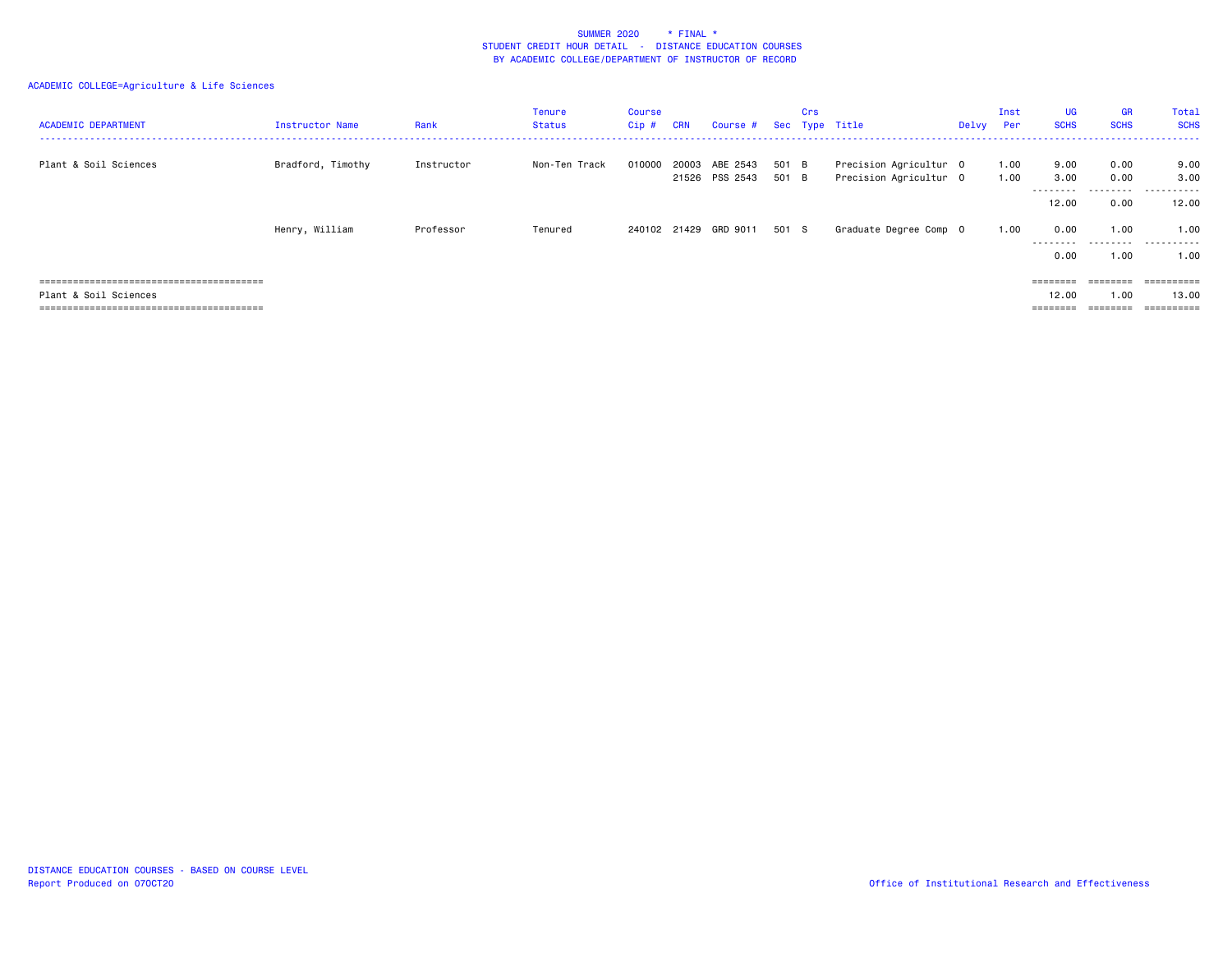| <b>ACADEMIC DEPARTMENT</b> | Instructor Name | Rank                              | Tenure<br><b>Status</b> | Course<br>Cip # | <b>CRN</b> | Course #                                  |                       | Crs | Sec Type Title                                                       | Delvy    | Inst<br>Per          | UG<br><b>SCHS</b>                  | <b>GR</b><br><b>SCHS</b>  | Tota]<br><b>SCHS</b>                |
|----------------------------|-----------------|-----------------------------------|-------------------------|-----------------|------------|-------------------------------------------|-----------------------|-----|----------------------------------------------------------------------|----------|----------------------|------------------------------------|---------------------------|-------------------------------------|
| Poultry Science            | Wells, Jessica  | Clinical Assist Pro Non-Ten Track |                         | 010907          | 21524      | 21523 PO 3313<br>PO 3353<br>21525 PO 3363 | 501 C<br>501 E<br>501 | E   | Com Poultry Prod<br>Poultry Prod Interns 0<br>Poultry Processing I 0 | $\Omega$ | 1.00<br>1.00<br>1.00 | 30.00<br>3.00<br>9.00<br>--------- | 0.00<br>0.00<br>0.00<br>. | 30.00<br>3.00<br>9.00<br>---------- |
|                            |                 |                                   |                         |                 |            |                                           |                       |     |                                                                      |          |                      | 42.00                              | 0.00                      | 42.00                               |
|                            |                 |                                   |                         |                 |            |                                           |                       |     |                                                                      |          |                      | ========                           | ========                  | ==========                          |
| Poultry Science            |                 |                                   |                         |                 |            |                                           |                       |     |                                                                      |          |                      | 42.00                              | 0.00                      | 42.00                               |
|                            |                 |                                   |                         |                 |            |                                           |                       |     |                                                                      |          |                      | ________<br>========               | --------                  | ==========                          |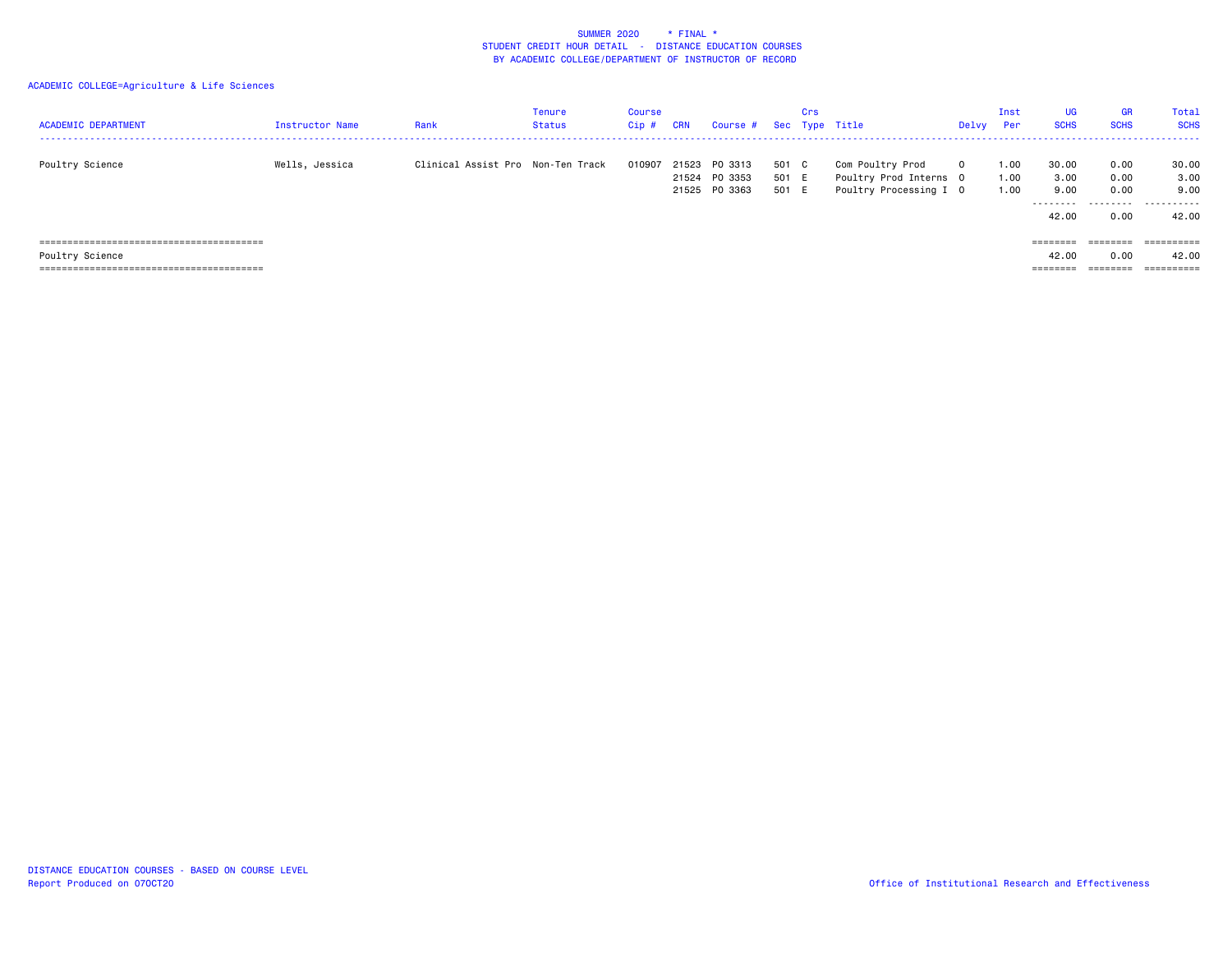| <b>ACADEMIC DEPARTMENT</b> | <b>Instructor Name</b> | Rank                          | <b>Tenure</b><br><b>Status</b><br><u> - - - - - - - - - .</u> | <b>Course</b><br>$Cip \#$ | <b>CRN</b>   | Course                       | <b>Sec</b> | Crs | Type Title             |              | Inst<br>Delvy Per<br>. | <b>UG</b><br><b>SCHS</b> | <b>GR</b><br><b>SCHS</b> | Total<br><b>SCHS</b><br>.   |
|----------------------------|------------------------|-------------------------------|---------------------------------------------------------------|---------------------------|--------------|------------------------------|------------|-----|------------------------|--------------|------------------------|--------------------------|--------------------------|-----------------------------|
| School of Human Sciences   | Boutwell, Angela       | Lecturer                      | Non-Ten Track                                                 |                           |              | 190708 21431 HDFS 3803 501 C |            |     | Creat & Play Young C 0 |              | 1.00                   | 27.00<br>.               | 0.00<br>-----            | 27.00                       |
|                            |                        |                               |                                                               |                           |              |                              |            |     |                        |              |                        | 27.00                    | 0.00                     | 27.00                       |
|                            | Fason, Angel           | Instructor                    | Non-Ten Track                                                 |                           |              | 190704 21433 HDFS 4803 501 C |            |     | Parenting              | $\mathbf{O}$ | 1.00                   | 87.00                    | 0.00                     | 87.00                       |
|                            |                        |                               |                                                               |                           |              |                              |            |     |                        |              |                        | .<br>87.00               | 0.00                     | 87.00                       |
|                            | Lee, JuYoung           | Assistant Professor Ten Track |                                                               |                           |              | 190901 21340 FDM 3553        | 501 B      |     | Merchandise Retail P 0 |              | 1.00                   | 24.00                    | 0.00                     | 24.00                       |
|                            |                        |                               |                                                               |                           |              |                              |            |     |                        |              |                        | .<br>24.00               | 0.00                     | 24.00                       |
|                            | Parker, Julie          | Associate Professor Tenured   |                                                               |                           | 190710 21980 | HDFS 8543 501 F              |            |     | Practicum I            | $\mathbf 0$  | 1.00                   | 0.00                     | 9.00                     | 9.00                        |
|                            |                        |                               |                                                               |                           |              | 22989 HDFS 8513 551 C        |            |     | Inclusion and FC EI    | $\mathbf 0$  | 1.00                   | 0.00<br>.                | 30.00<br>-----           | 30.00                       |
|                            |                        |                               |                                                               |                           |              |                              |            |     |                        |              |                        | 0.00                     | 39.00                    | 39.00                       |
|                            | Phillips, Tommy        | Associate Professor Tenured   |                                                               |                           |              | 190101 22409 HDFS 4990 501 C |            |     | Special Topics in HD 0 |              | 1.00                   | 27.00                    | 0.00                     | 27.00                       |
|                            |                        |                               |                                                               |                           |              | 22410 HDFS 6990 501 C        |            |     | Special Topic in HDF 0 |              | 1.00                   | 0.00                     | 15.00                    | 15.00                       |
|                            |                        |                               |                                                               |                           |              | 190701 21432 HDFS 3813 501 C |            |     | Lifespan Theory        | $\mathbf 0$  | 1.00                   | 24.00                    | 0.00                     | 24.00                       |
|                            |                        |                               |                                                               |                           |              | 21434 HDFS 4883 551 C        |            |     | Risk, Resilience & P 0 |              | 1.00                   | 60.00                    | 0.00                     | 60.00                       |
|                            |                        |                               |                                                               |                           |              | 21435 HDFS 6883 551 C        |            |     | Risk, Resilience & P 0 |              | 1.00                   | 0.00                     | 3.00                     | 3.00                        |
|                            |                        |                               |                                                               |                           |              | 21436 HDFS 8313 551 C        |            |     | Youth Issues           | $\circ$      | 1.00                   | 0.00<br>--------         | 9.00<br>--------         | 9.00                        |
|                            |                        |                               |                                                               |                           |              |                              |            |     |                        |              |                        | 111.00                   | 27.00                    | 138.00                      |
|                            | Sonnier-Netto, Mary    | Lecturer                      | Non-Ten Track                                                 |                           |              | 190710 21437 HDFS 8533 501 C |            |     | Instr Strat and Prac 0 |              | 1.00                   | 0.00                     | 18.00                    | 18.00                       |
|                            |                        |                               |                                                               |                           |              |                              |            |     |                        |              |                        | .<br>0.00                | 18.00                    | 18.00                       |
|                            | Swann, Tamra           | Non-Faculty                   | Not Applicable 140101 21372 GE 8003                           |                           |              |                              | 501 C      |     | MENG Capstone          | $\mathbf 0$  | 0.50                   | 0.00                     | 4.50                     | 4.50                        |
|                            |                        |                               |                                                               |                           |              |                              |            |     |                        |              |                        | $- - -$<br>0.00          | 4.50                     | 4.50                        |
| School of Human Sciences   |                        |                               |                                                               |                           |              |                              |            |     |                        |              |                        | 249.00                   | ========<br>88.50        | $=$ =========<br>337.50     |
|                            |                        |                               |                                                               |                           |              |                              |            |     |                        |              |                        |                          |                          | ======== ======== ========= |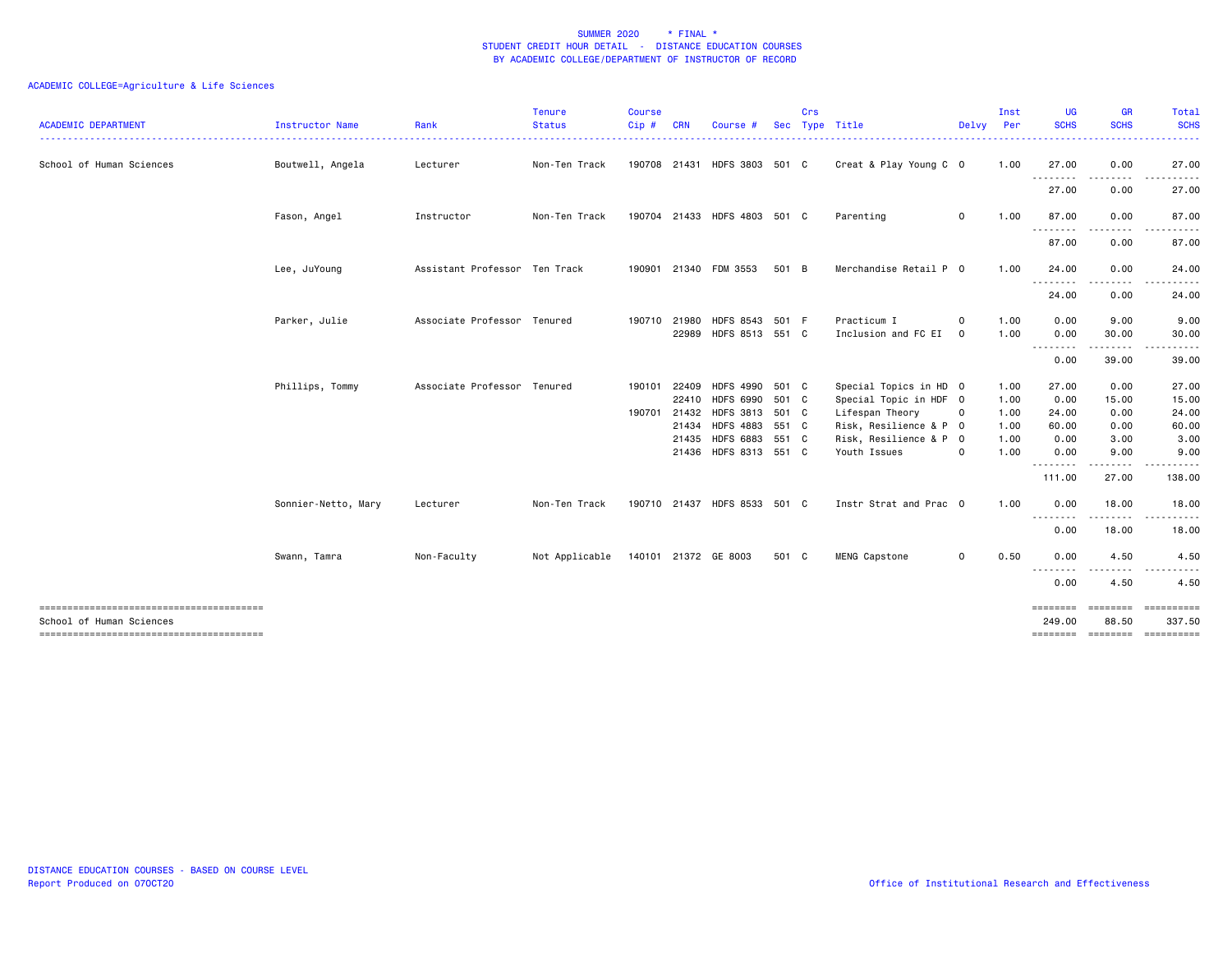## ACADEMIC COLLEGE=Architecture, Art & Design

| <b>ACADEMIC DEPARTMENT</b>       | Instructor Name   | Rank                          | Tenure<br><b>Status</b> | <b>Course</b><br>$Cip$ # | CRN   | Course #              | <b>Sec</b> | Crs<br>Type | Title                  | Delvv       | Inst<br>Per | <b>UG</b><br><b>SCHS</b>    | <b>GR</b><br><b>SCHS</b> | Total<br><b>SCHS</b>            |
|----------------------------------|-------------------|-------------------------------|-------------------------|--------------------------|-------|-----------------------|------------|-------------|------------------------|-------------|-------------|-----------------------------|--------------------------|---------------------------------|
| Art AAD                          | Bostic, Alexander | Associate Professor Tenured   |                         | 500799                   | 23303 | ART 4990              | 552 Q      |             | Special Topic In ART 0 |             | 1.00        | 6.00                        | 0.00                     | 6.00                            |
|                                  |                   |                               |                         |                          |       |                       |            |             |                        |             |             | 6.00                        | ---------<br>0.00        | $- - - -$<br>6.00               |
|                                  | Gipson, Claire    | Assistant Professor Ten Track |                         |                          |       | 500799 23307 ART 4990 | 554 Q      |             | Special Topic In ART 0 |             | 1.00        | 15.00                       | 0.00                     | 15.00                           |
|                                  |                   |                               |                         |                          |       |                       |            |             |                        |             |             | ---------<br>15.00          | .<br>0.00                | 15.00                           |
|                                  | Gordon, Jeffery   | Lecturer                      | Non-Ten Track           |                          |       | 500703 21171 ART 1113 | 501 C      |             | Art Appreciation       | $\mathbf 0$ | 1.00        | 81.00                       | 0.00                     | 81.00                           |
|                                  |                   |                               |                         |                          |       |                       |            |             |                        |             |             | --------<br>81.00           | 0.00                     | $  -$<br>81.00                  |
|                                  | Powney, Jeralyn   | Associate Professor Tenured   |                         | 500799                   | 23311 | ART 4990              | 502 C      |             | Special Topic In ART 0 |             | 1.00        | 6.00                        | 0.00                     | 6.00                            |
|                                  |                   |                               |                         |                          |       |                       |            |             |                        |             |             | 6.00                        | ---------<br>0.00        | .<br>6.00                       |
| Art AAD<br>===================== |                   |                               |                         |                          |       |                       |            |             |                        |             |             | $=$ = = = = = = =<br>108,00 | 0.00                     | $=$ = = = = = = = = :<br>108,00 |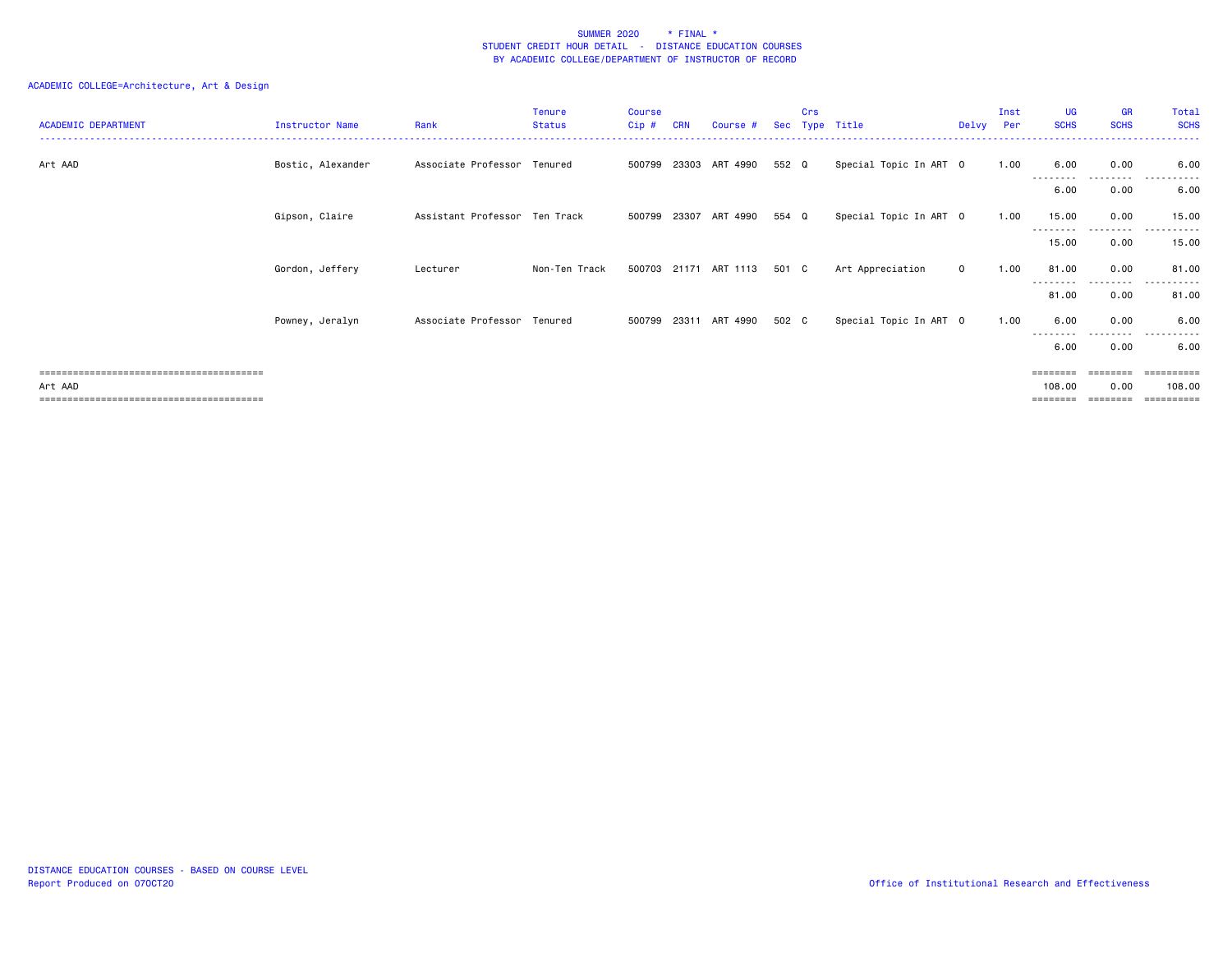## ACADEMIC COLLEGE=Architecture, Art & Design

| <b>ACADEMIC DEPARTMENT</b>                                       | Instructor Name | Rank        | Tenure<br><b>Status</b> | <b>Course</b><br>Cip # | <b>CRN</b> | Course # Sec Type Title     | Crs |                   | Delvy      | Inst<br>Per | UG<br><b>SCHS</b>             | GR<br><b>SCHS</b>                     | Total<br><b>SCHS</b> |
|------------------------------------------------------------------|-----------------|-------------|-------------------------|------------------------|------------|-----------------------------|-----|-------------------|------------|-------------|-------------------------------|---------------------------------------|----------------------|
| School of Architecture                                           | Kemp, Leah      | Non-Faculty | Not Applicable          |                        |            | 040201 21170 ARC 1013 501 C |     | Arch Appreciation | $^{\circ}$ | 1.00        | 21.00<br>.<br>21.00           | 0.00<br>0.00                          | 21.00<br>.<br>21.00  |
| ,_____________________________________<br>School of Architecture |                 |             |                         |                        |            |                             |     |                   |            |             | ========<br>21.00<br>======== | ========<br>0.00<br>$=$ = = = = = = = | -----------<br>21.00 |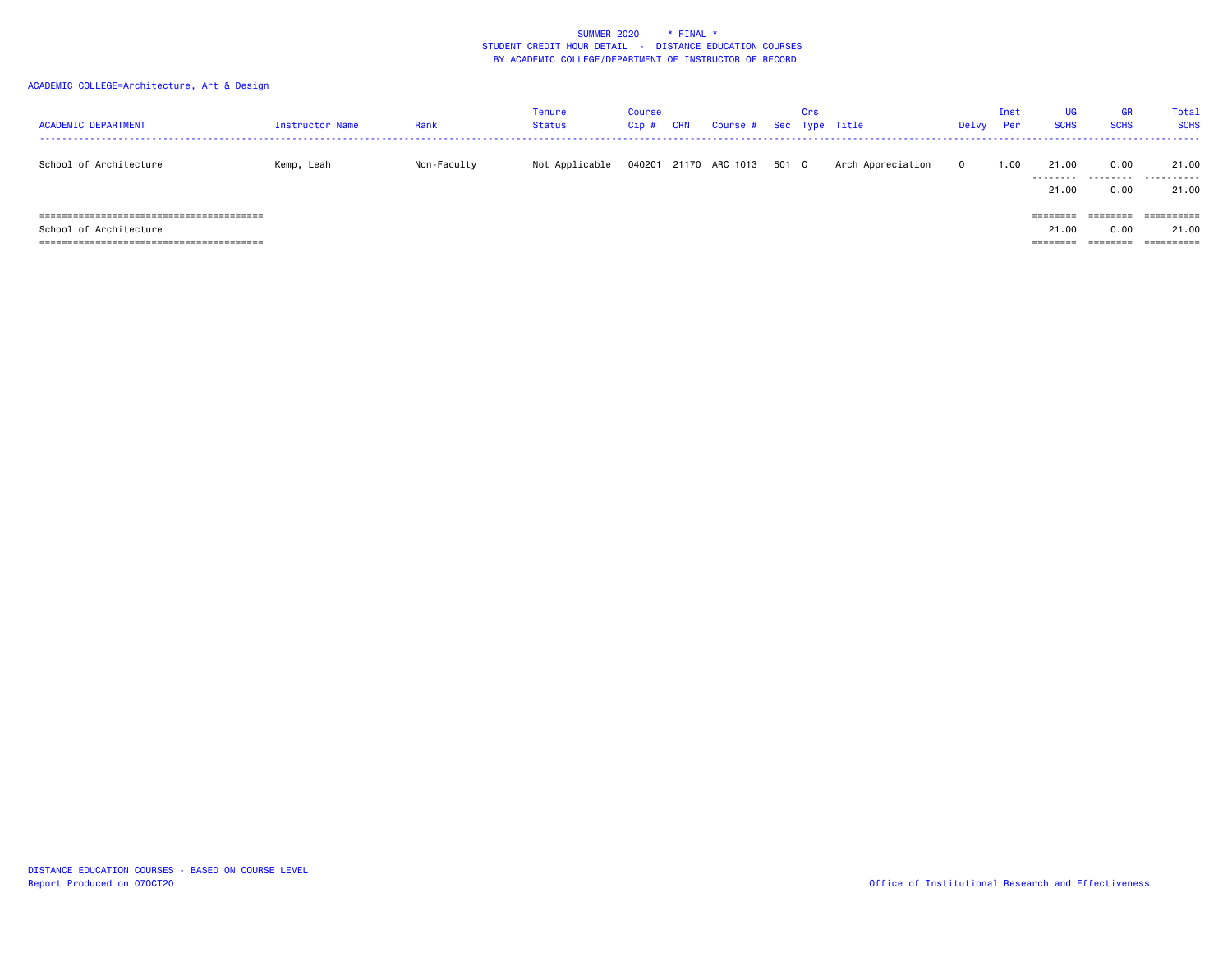| <b>ACADEMIC DEPARTMENT</b>             | Instructor Name | Rank                          | Tenure<br><b>Status</b> | Course<br>$Cip$ # | CRN | Course # Sec Type Title |       | Crs |                 | Delvy    | Inst<br>Per | <b>UG</b><br><b>SCHS</b>      | <b>GR</b><br><b>SCHS</b>     | Total<br><b>SCHS</b> |
|----------------------------------------|-----------------|-------------------------------|-------------------------|-------------------|-----|-------------------------|-------|-----|-----------------|----------|-------------|-------------------------------|------------------------------|----------------------|
| Anthropology & Middle Eastern Cultures | Lambert, Shawn  | Assistant Professor Ten Track |                         | 450201            |     | 21975 AN 1103           | 501 C |     | Intro To Anthro | $\Omega$ | 1.00        | 42.00<br>.<br>42.00           | 0.00<br>.<br>0.00            | 42.00<br>.<br>42.00  |
| Anthropology & Middle Eastern Cultures |                 |                               |                         |                   |     |                         |       |     |                 |          |             | ========<br>42.00<br>======== | ========<br>0.00<br>======== | ==========<br>42.00  |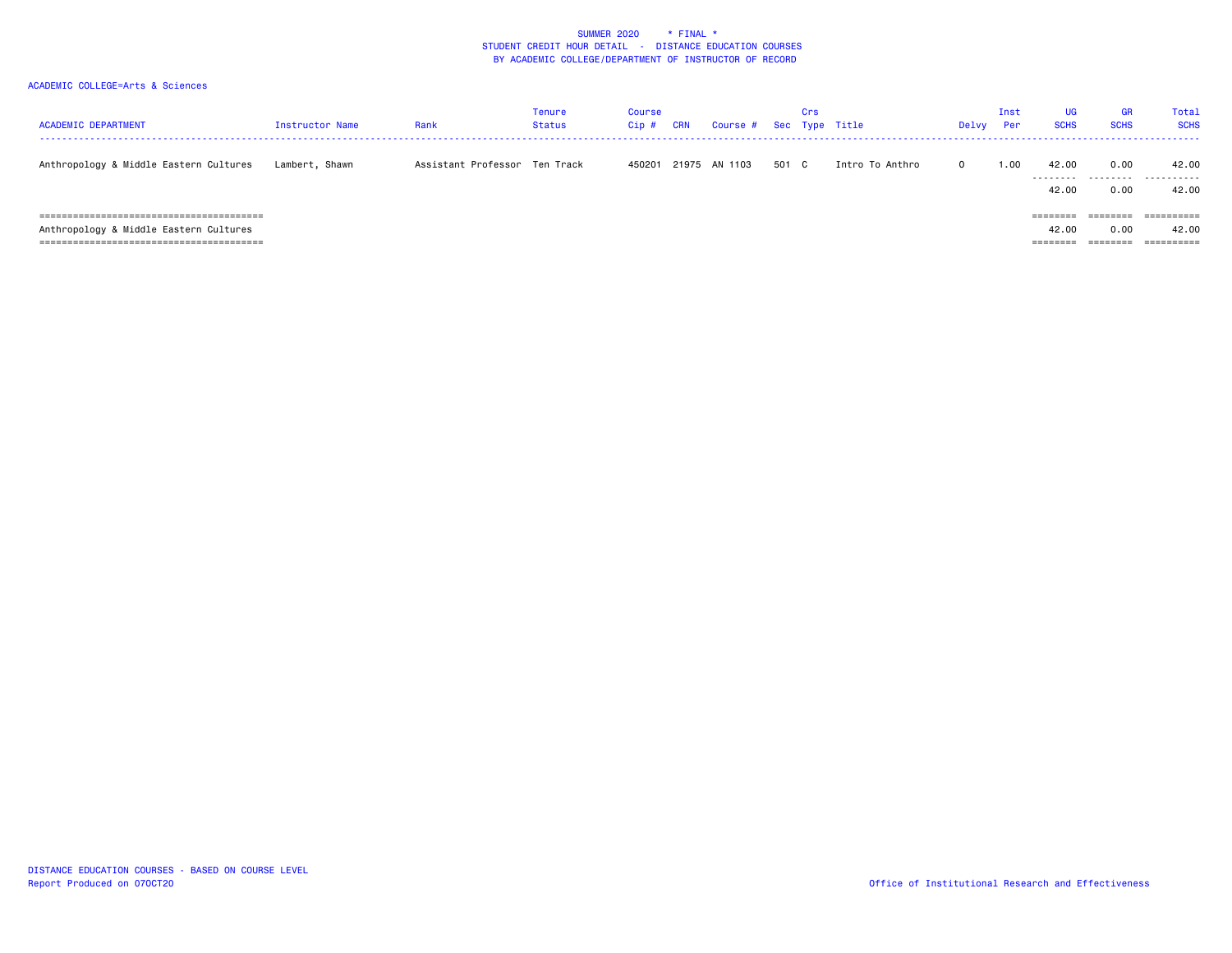| <b>ACADEMIC DEPARTMENT</b> | Instructor Name   | Rank                        | <b>Tenure</b><br><b>Status</b> | <b>Course</b><br>$Cip$ # | <b>CRN</b> | Course #                   | Sec            | Crs | Type Title                                   | Delvv        | Inst<br>Per  | <b>UG</b><br><b>SCHS</b>      | <b>GR</b><br><b>SCHS</b>       | Total<br><b>SCHS</b>               |
|----------------------------|-------------------|-----------------------------|--------------------------------|--------------------------|------------|----------------------------|----------------|-----|----------------------------------------------|--------------|--------------|-------------------------------|--------------------------------|------------------------------------|
| Biological Sciences        | Gordon, Donna     | Associate Professor Tenured |                                | 260101<br>261201         | 21196      | BIO 8191<br>21193 BIO 6033 | 501 S<br>501 C |     | Seminar in General B 0<br>Fund Biotechnology | $\mathbf{0}$ | 1.00<br>0.50 | 0.00<br>0.00                  | 8.00<br>24.00                  | 8.00<br>24.00                      |
|                            |                   |                             |                                |                          |            |                            |                |     |                                              |              |              | --------<br>0.00              | .<br>32.00                     | .<br>32.00                         |
|                            | Harrison, Lindsay | Lecturer                    | Non-Ten Track                  | 261201                   |            | 21193 BIO 6033             | 501 C          |     | Fund Biotechnology                           | $\mathbf 0$  | 0.50         | 0.00                          | 24.00                          | 24.00                              |
|                            |                   |                             |                                |                          |            |                            |                |     |                                              |              |              | --------<br>0.00              | 24.00                          | 24.00                              |
|                            | Jolley, Rachel    | Non-Employee                | Not Applicable                 |                          |            | 261301 21194 BIO 8043      | 501 C          |     | Ecology & Environ                            | $\mathbf{0}$ | 1.00         | 0.00                          | 51.00                          | 51.00                              |
|                            |                   |                             |                                |                          |            |                            |                |     |                                              |              |              | 0.00                          | 51.00                          | 51.00                              |
|                            | Williamson, Emily | Instructor                  | Non-Ten Track                  | 260701                   |            | 21192 BIO 1123             | 551 B          |     | Animal Biology                               | $\mathbf{O}$ | 1.00         | 66.00<br>--------             | 0.00                           | 66.00<br>.                         |
|                            |                   |                             |                                |                          |            |                            |                |     |                                              |              |              | 66.00                         | 0.00                           | 66.00                              |
| Biological Sciences        |                   |                             |                                |                          |            |                            |                |     |                                              |              |              | ========<br>66.00<br>======== | ========<br>107.00<br>======== | ==========<br>173.00<br>========== |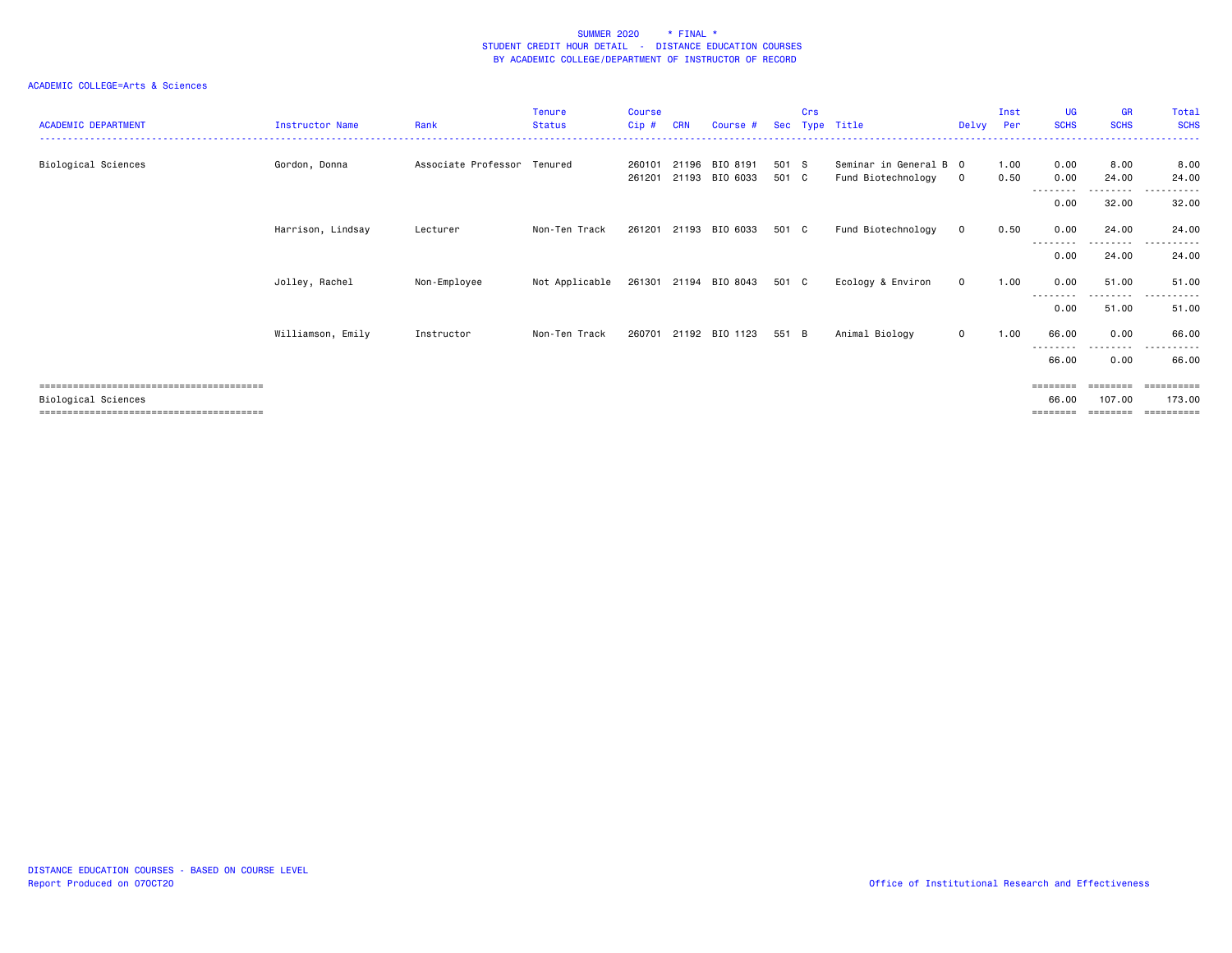| <b>ACADEMIC DEPARTMENT</b> | <b>Instructor Name</b> | Rank       | Tenure<br><b>Status</b> | <b>Course</b><br>$Cip$ # | <b>CRN</b>     | Course #                                             |                                | Crs          | Sec Type Title                                                                       | Delvy                | Inst<br>Per                  | <b>UG</b><br><b>SCHS</b>                     | <b>GR</b><br><b>SCHS</b>                  | Total<br><b>SCHS</b>                         |
|----------------------------|------------------------|------------|-------------------------|--------------------------|----------------|------------------------------------------------------|--------------------------------|--------------|--------------------------------------------------------------------------------------|----------------------|------------------------------|----------------------------------------------|-------------------------------------------|----------------------------------------------|
| Chemistry                  | Smith, Laura           | Instructor | Non-Ten Track           | 40050 <sup>-</sup>       | 21242<br>21244 | CH 1043<br>21243 CH 1051<br>CH 1051<br>21245 CH 1053 | 501<br>501 L<br>551 L<br>551 C | $\mathbf{C}$ | Survey of Chemistry<br>Experimental Chem<br>Experimental Chem<br>Survey of Chemistry | $\Omega$<br>0<br>- 0 | 1.00<br>1.00<br>1.00<br>1.00 | 36.00<br>5.00<br>1.00<br>24.00<br>.<br>66.00 | 0.00<br>0.00<br>0.00<br>0.00<br>.<br>0.00 | 36.00<br>5.00<br>1.00<br>24,00<br>.<br>66.00 |
| Chemistry                  |                        |            |                         |                          |                |                                                      |                                |              |                                                                                      |                      |                              | ========<br>66.00<br>========                | ========<br>0.00<br>$=$ = = = = = = =     | ==========<br>66.00<br>==========            |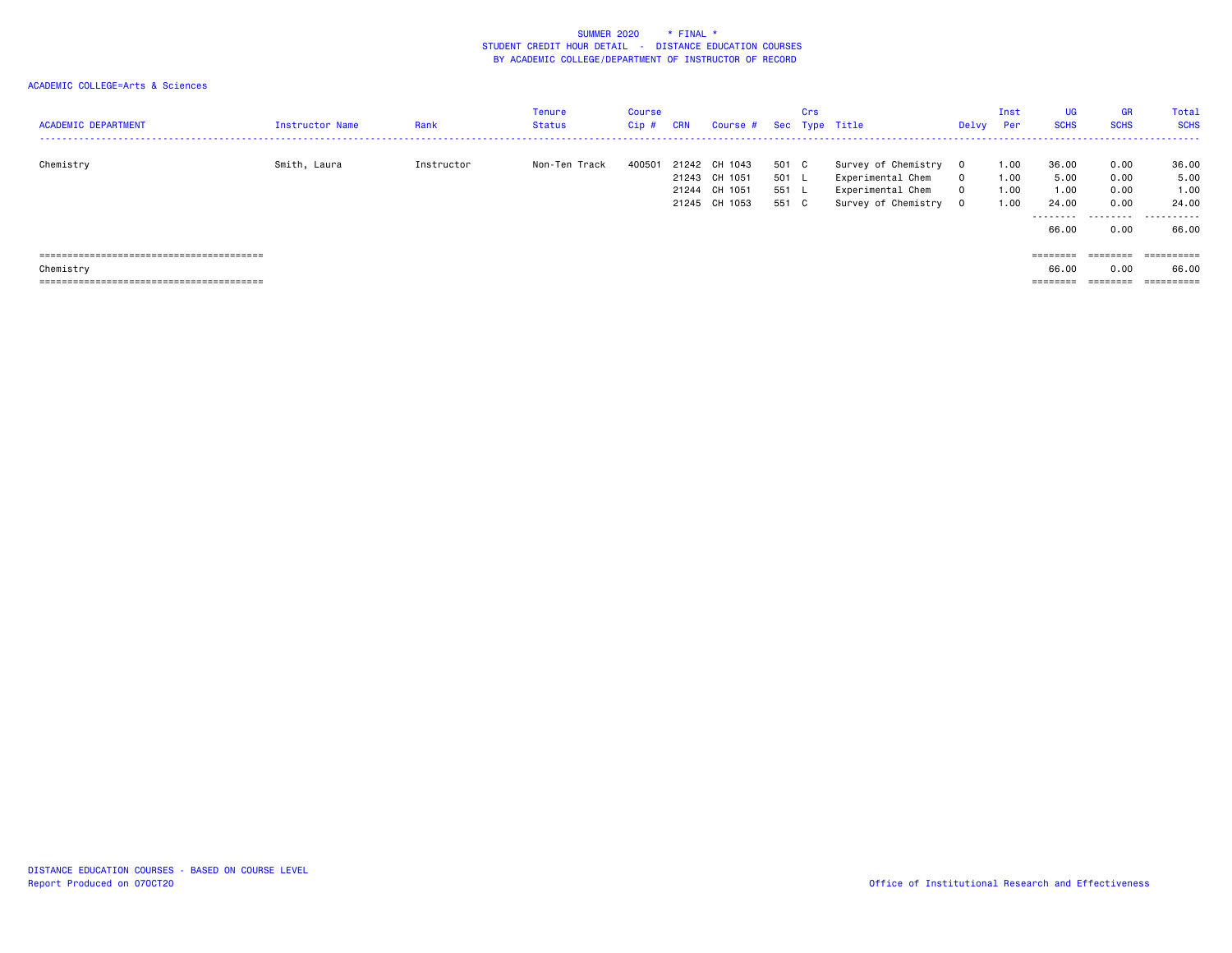| <b>ACADEMIC DEPARTMENT</b>                                | Instructor Name   | Rank              | <b>Tenure</b><br><b>Status</b> | <b>Course</b><br>Cip# | <b>CRN</b> | Course #                                |                | Crs | Sec Type Title           | Delvy Per                                  | Inst         | UG<br><b>SCHS</b>                                                                                                                                                                                                                                                                                                                                                                                                                                                                               | <b>GR</b><br><b>SCHS</b> | Total<br><b>SCHS</b>  |
|-----------------------------------------------------------|-------------------|-------------------|--------------------------------|-----------------------|------------|-----------------------------------------|----------------|-----|--------------------------|--------------------------------------------|--------------|-------------------------------------------------------------------------------------------------------------------------------------------------------------------------------------------------------------------------------------------------------------------------------------------------------------------------------------------------------------------------------------------------------------------------------------------------------------------------------------------------|--------------------------|-----------------------|
| Classical & Modern Languages & Literatur Appiah, Eastilan |                   | Non-Employee      | Not Applicable                 |                       |            | 160905 21344 FLS 1113                   | 501 C          |     | Spanish I                | $\mathsf{o}$                               | 0.25         | 15.75<br>. <b>.</b>                                                                                                                                                                                                                                                                                                                                                                                                                                                                             | 0.00<br>.                | 15.75                 |
|                                                           |                   |                   |                                |                       |            |                                         |                |     |                          |                                            |              | 15.75                                                                                                                                                                                                                                                                                                                                                                                                                                                                                           | 0.00                     | 15.75                 |
|                                                           | Blair, Cameron    | Grad Teach Assist | Not Applicable                 |                       |            | 160901 21971 FLF 1113 501 C             |                |     | French I                 | $\mathsf{o}$                               | 0.25         | 6.00<br>$\sim$ $\sim$ $\sim$                                                                                                                                                                                                                                                                                                                                                                                                                                                                    | 0.00                     | 6.00                  |
|                                                           |                   |                   |                                |                       |            |                                         |                |     |                          |                                            |              | 6.00                                                                                                                                                                                                                                                                                                                                                                                                                                                                                            | 0.00                     | 6.00                  |
|                                                           | Bonilla, Fanny    | Non-Employee      | Not Applicable                 |                       |            | 160905 21346 FLS 1113 551 C             |                |     | Spanish I                | $\mathbf 0$                                | 0.25         | 13.50<br>.                                                                                                                                                                                                                                                                                                                                                                                                                                                                                      | 0.00<br>.                | 13.50<br>. <u>.</u> . |
|                                                           |                   |                   |                                |                       |            |                                         |                |     |                          |                                            |              | 13.50                                                                                                                                                                                                                                                                                                                                                                                                                                                                                           | 0.00                     | 13.50                 |
|                                                           | Clear, Lauren     | Grad Teach Assist | Not Applicable                 |                       |            | 160501 22100 FLG 1113                   | 501 C          |     | German I                 | $\mathsf{o}$                               | 0.25         | 4.50                                                                                                                                                                                                                                                                                                                                                                                                                                                                                            | 0.00                     | 4.50                  |
|                                                           |                   |                   |                                |                       |            |                                         |                |     |                          |                                            |              | .<br>4.50                                                                                                                                                                                                                                                                                                                                                                                                                                                                                       | .<br>0.00                | -----<br>4.50         |
|                                                           | Crawford, Frances | Grad Teach Assist | Not Applicable                 |                       |            | 160905 21347 FLS 1123                   | 501 C          |     | Spanish II               | $\mathbf 0$                                | 0.25         | 14.25                                                                                                                                                                                                                                                                                                                                                                                                                                                                                           | 0.00                     | 14.25                 |
|                                                           |                   |                   |                                |                       |            |                                         |                |     |                          |                                            |              | <u>.</u><br>14.25                                                                                                                                                                                                                                                                                                                                                                                                                                                                               | 0.00                     | 14.25                 |
|                                                           | Debicka, Anna     | Instructor        | Non-Ten Track                  |                       |            | 160905 21344 FLS 1113<br>21345 FLS 1113 | 501 C<br>502 C |     | Spanish I<br>Spanish I   | $\mathsf{O}\xspace$<br>$\mathsf{O}\xspace$ | 0.75<br>1.00 | 47.25<br>54.00                                                                                                                                                                                                                                                                                                                                                                                                                                                                                  | 0.00<br>0.00             | 47.25<br>54.00        |
|                                                           |                   |                   |                                |                       |            |                                         |                |     |                          |                                            |              | <u>.</u><br>101.25                                                                                                                                                                                                                                                                                                                                                                                                                                                                              | .<br>0.00                | 101.25                |
|                                                           | Fondren, Chevy    | Instructor        | Non-Ten Track                  | 160501                |            | 22100 FLG 1113<br>22101 FLG 1123        | 501 C<br>551 C |     | German I<br>German II    | $\mathsf{O}\xspace$<br>$\mathsf{O}\xspace$ | 0.75<br>1.00 | 13.50<br>36.00                                                                                                                                                                                                                                                                                                                                                                                                                                                                                  | 0.00<br>0.00             | 13.50<br>36.00        |
|                                                           |                   |                   |                                |                       |            |                                         |                |     |                          |                                            |              | .<br>49.50                                                                                                                                                                                                                                                                                                                                                                                                                                                                                      | .<br>0.00                | .<br>49.50            |
|                                                           | Hernandez, Magda  | Lecturer          | Non-Ten Track                  |                       |            | 160905 21355 FLS 2133                   | 552 C          |     | Spanish III              | $\mathsf{O}\xspace$                        | 1.00         | 66.00                                                                                                                                                                                                                                                                                                                                                                                                                                                                                           | 0.00                     | 66.00                 |
|                                                           |                   |                   |                                |                       |            |                                         |                |     |                          |                                            |              | .<br>66.00                                                                                                                                                                                                                                                                                                                                                                                                                                                                                      | 0.00                     | 66.00                 |
|                                                           | Kraker, Julia     | Lecturer          | Non-Ten Track                  |                       |            | 160905 21349 FLS 1123<br>21350 FLS 1123 | 551 C<br>552 C |     | Spanish II<br>Spanish II | $\mathsf{O}\xspace$<br>$\mathsf{O}\xspace$ | 1.00<br>1.00 | 51.00<br>33.00                                                                                                                                                                                                                                                                                                                                                                                                                                                                                  | 0.00<br>0.00             | 51.00<br>33.00        |
|                                                           |                   |                   |                                |                       |            |                                         |                |     |                          |                                            |              | $\sim$ $\sim$ $\sim$<br>84.00                                                                                                                                                                                                                                                                                                                                                                                                                                                                   | 0.00                     | 84.00                 |
|                                                           | Lo, Elhadji       | Non-Employee      | Not Applicable                 |                       |            | 160905 21352 FLS 2133 501 C             |                |     | Spanish III              | $\mathsf{O}\xspace$                        | 0.25         | 14.25                                                                                                                                                                                                                                                                                                                                                                                                                                                                                           | 0.00                     | 14.25                 |
|                                                           |                   |                   |                                |                       |            |                                         |                |     |                          |                                            |              | $\begin{array}{cccccccccccccc} \multicolumn{2}{c}{} & \multicolumn{2}{c}{} & \multicolumn{2}{c}{} & \multicolumn{2}{c}{} & \multicolumn{2}{c}{} & \multicolumn{2}{c}{} & \multicolumn{2}{c}{} & \multicolumn{2}{c}{} & \multicolumn{2}{c}{} & \multicolumn{2}{c}{} & \multicolumn{2}{c}{} & \multicolumn{2}{c}{} & \multicolumn{2}{c}{} & \multicolumn{2}{c}{} & \multicolumn{2}{c}{} & \multicolumn{2}{c}{} & \multicolumn{2}{c}{} & \multicolumn{2}{c}{} & \multicolumn{2}{c}{} & \$<br>14.25 | .<br>0.00                | .<br>14.25            |
|                                                           | Massey, Brittany  | Lecturer          | Non-Ten Track                  |                       |            | 160901 21971 FLF 1113                   | 501 C          |     | French I                 | $\mathsf{o}$                               | 0.75         | 18.00                                                                                                                                                                                                                                                                                                                                                                                                                                                                                           | 0.00                     | 18.00                 |
|                                                           |                   |                   |                                |                       |            |                                         |                |     |                          |                                            |              | .<br>18.00                                                                                                                                                                                                                                                                                                                                                                                                                                                                                      | .<br>0.00                | 18.00                 |
|                                                           | Moya, Arleana     | Instructor        | Non-Ten Track                  |                       |            | 160905 21347 FLS 1123<br>21348 FLS 1123 | 501 C<br>502 C |     | Spanish II<br>Spanish II | $\mathsf{o}$<br>$\mathsf{O}\xspace$        | 0.75<br>1.00 | 42.75<br>63.00                                                                                                                                                                                                                                                                                                                                                                                                                                                                                  | 0.00<br>0.00             | 42.75<br>63.00        |
|                                                           |                   |                   |                                |                       |            |                                         |                |     |                          |                                            |              | .<br>105.75                                                                                                                                                                                                                                                                                                                                                                                                                                                                                     | 0.00                     | 105.75                |
|                                                           | Russell, Amie     | Instructor        | Non-Ten Track                  |                       |            | 160905 21346 FLS 1113                   | 551 C          |     | Spanish I                | $\mathbf 0$                                | 0.75         | 40.50                                                                                                                                                                                                                                                                                                                                                                                                                                                                                           | 0.00                     | 40.50                 |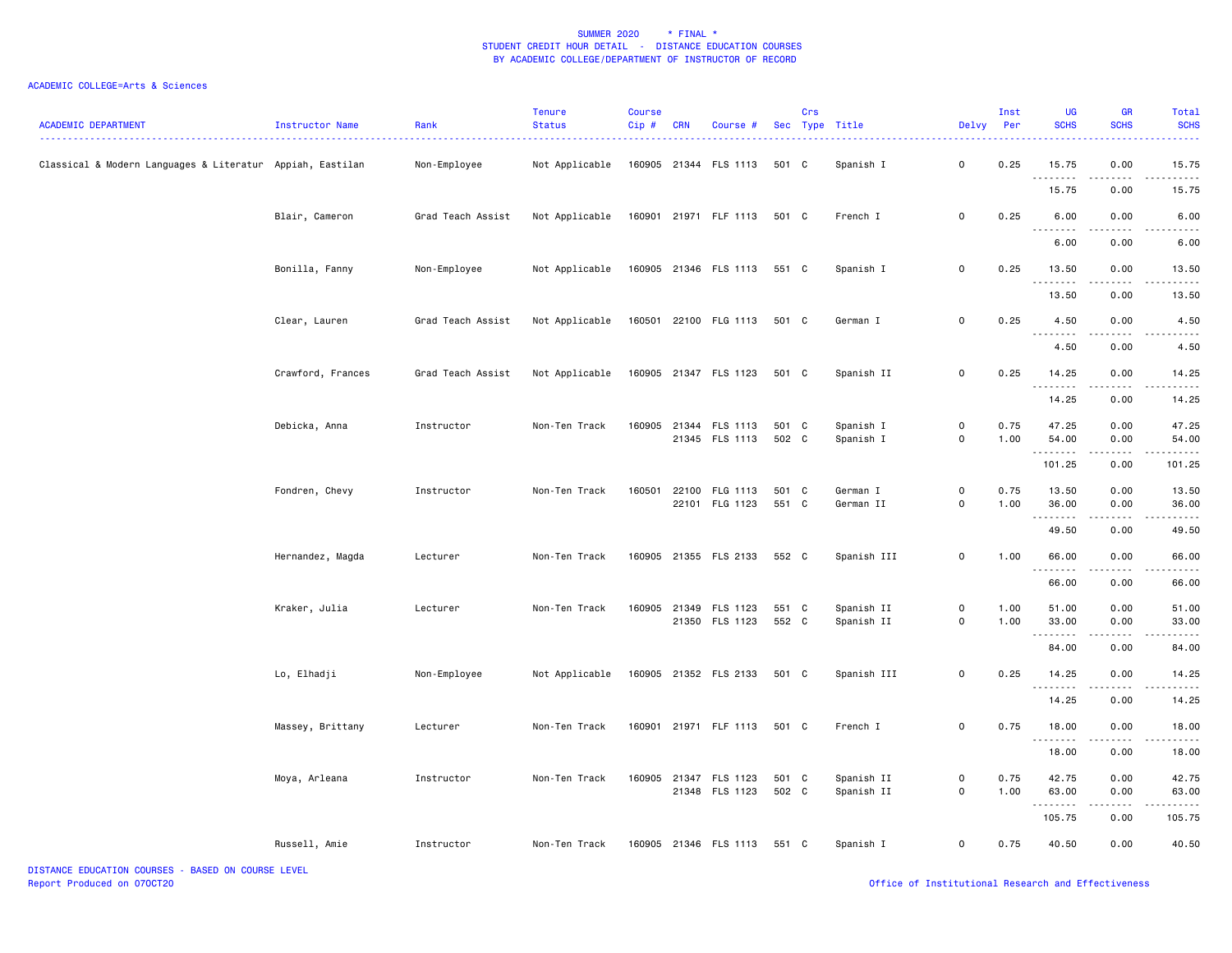| <b>ACADEMIC DEPARTMENT</b>                             | Instructor Name | Rank       | <b>Tenure</b><br><b>Status</b> | Course<br>Cip # | <b>CRN</b> | Course #       |       | Crs | Sec Type Title | Delvy Per   | Inst | <b>UG</b><br><b>SCHS</b> | <b>GR</b><br><b>SCHS</b> | Total<br><b>SCHS</b><br>------ |
|--------------------------------------------------------|-----------------|------------|--------------------------------|-----------------|------------|----------------|-------|-----|----------------|-------------|------|--------------------------|--------------------------|--------------------------------|
| Classical & Modern Languages & Literatur Russell, Amie |                 | Instructor | Non-Ten Track                  | 160905          |            | 21974 FLS 1113 | 552 C |     | Spanish I      | $\mathbf 0$ | 1.00 | 27.00<br>.               | 0.00                     | 27.00                          |
|                                                        |                 |            |                                |                 |            |                |       |     |                |             |      | 67.50                    | 0.00                     | 67.50                          |
|                                                        | Vozzo, Rosa     | Instructor | Non-Ten Track                  | 160905          |            | 21352 FLS 2133 | 501 C |     | Spanish III    | $\mathbf 0$ | 0.75 | 42.75                    | 0.00                     | 42.75                          |
|                                                        |                 |            |                                |                 |            | 21354 FLS 2133 | 551 C |     | Spanish III    | $\mathbf 0$ | 1.00 | 18.00<br>.               | 0.00                     | 18,00<br>.                     |
|                                                        |                 |            |                                |                 |            |                |       |     |                |             |      | 60.75                    | 0.00                     | 60.75                          |
|                                                        |                 |            |                                |                 |            |                |       |     |                |             |      |                          |                          | $=$ = = = = = = = = =          |
| Classical & Modern Languages & Literatur               |                 |            |                                |                 |            |                |       |     |                |             |      | 621.00                   | 0.00                     | 621.00                         |
|                                                        |                 |            |                                |                 |            |                |       |     |                |             |      | $=$ = = = = = = =        | $=$ = = = = = = =        | ==========                     |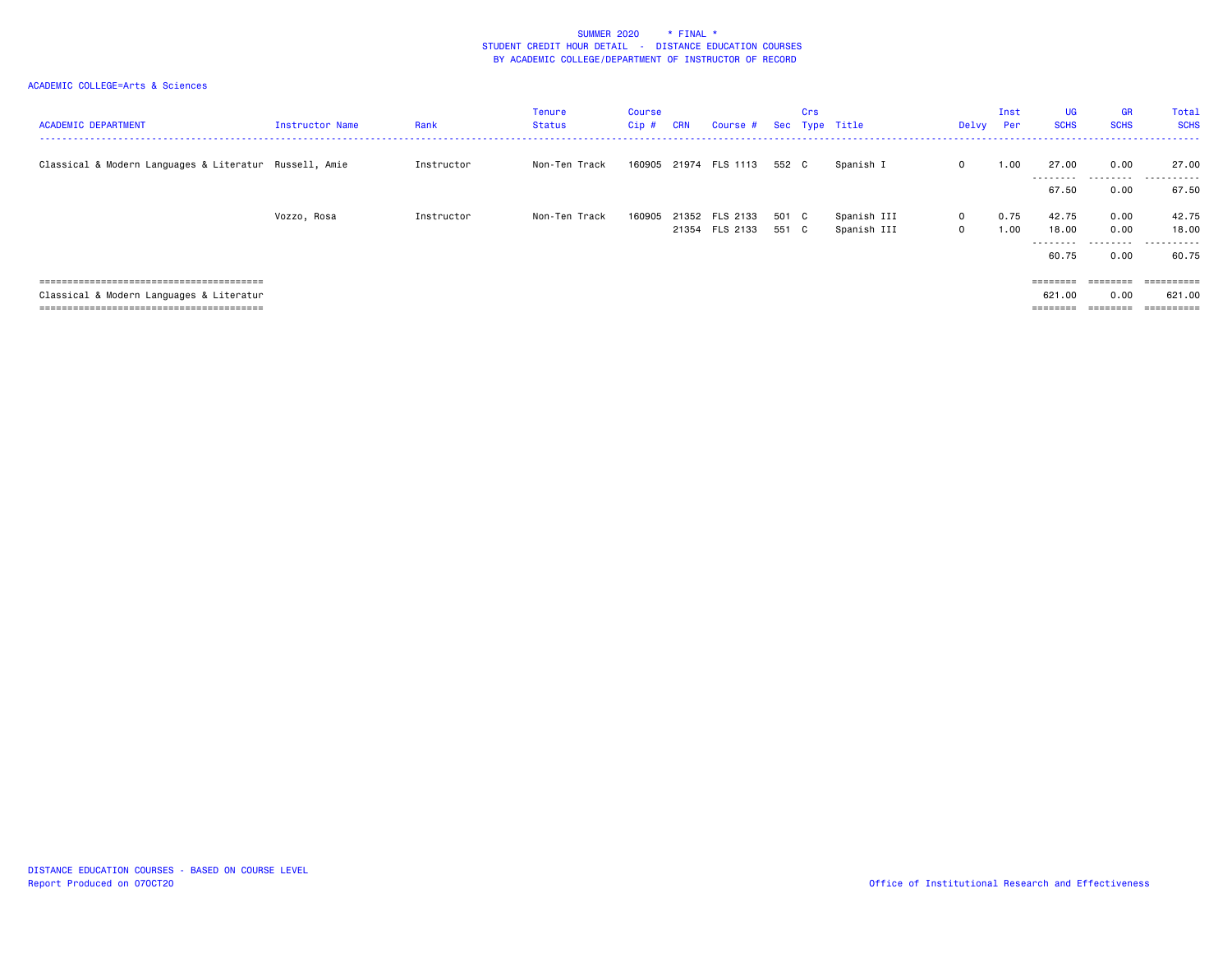| <b>ACADEMIC DEPARTMENT</b> | Instructor Name   | Rank                          | <b>Tenure</b><br><b>Status</b> | Course<br>Cip# | <b>CRN</b> | Course               | <b>Sec</b> | Crs | Type Title             | Delvy Per    | Inst | UG<br><b>SCHS</b>  | <b>GR</b><br><b>SCHS</b>       | Total<br><b>SCHS</b><br>$\frac{1}{2} \left( \frac{1}{2} \right) \left( \frac{1}{2} \right) \left( \frac{1}{2} \right) \left( \frac{1}{2} \right)$ |
|----------------------------|-------------------|-------------------------------|--------------------------------|----------------|------------|----------------------|------------|-----|------------------------|--------------|------|--------------------|--------------------------------|---------------------------------------------------------------------------------------------------------------------------------------------------|
| Communication              | Fisher, Melody    | Assistant Professor Ten Track |                                |                |            | 090900 21253 CO 3813 | 501 C      |     | PR Case Problems       | $\mathbf{O}$ | 1.00 | 24.00              | 0.00                           | 24.00                                                                                                                                             |
|                            |                   |                               |                                |                |            |                      |            |     |                        |              |      | .<br>24.00         | $\cdots \cdots \cdots$<br>0.00 | . <u>.</u> .<br>24.00                                                                                                                             |
|                            | Fountain, Amy     | Instructor                    | Non-Ten Track                  | 090101         |            | 21248 CO 1013        | 501 C      |     | Intro to Communicati 0 |              | 1.00 | 63.00              | 0.00                           | 63.00                                                                                                                                             |
|                            |                   |                               |                                |                |            | 21251 CO 1223        | 501 C      |     | Intro Comm Theory      | $\mathsf 0$  | 1.00 | 36.00              | 0.00<br>.                      | 36.00<br>. <u>.</u> .                                                                                                                             |
|                            |                   |                               |                                |                |            |                      |            |     |                        |              |      | 99.00              | 0.00                           | 99.00                                                                                                                                             |
|                            | Knight, Amy       | Instructor                    | Non-Ten Track                  |                |            | 090101 21249 CO 1013 | 551 C      |     | Intro to Communicati 0 |              | 1.00 | 45.00              | 0.00                           | 45.00                                                                                                                                             |
|                            |                   |                               |                                |                |            |                      |            |     |                        |              |      | --------<br>45.00  | .<br>0.00                      | . <b>.</b> .<br>45.00                                                                                                                             |
|                            | Loehwing, Melanie | Associate Professor Tenured   |                                |                |            | 090101 21255 CO 4043 | 551 C      |     | Comm & Leadership      | $\mathbf 0$  | 1.00 | 33.00              | 0.00                           | 33.00                                                                                                                                             |
|                            |                   |                               |                                |                |            | 21260 CO 6043        | 551 C      |     | Comm & Leadership      | $\mathsf 0$  | 1.00 | 0.00<br>--------   | 9.00<br>.                      | 9.00                                                                                                                                              |
|                            |                   |                               |                                |                |            |                      |            |     |                        |              |      | 33.00              | 9.00                           | 42.00                                                                                                                                             |
|                            | Smith, Glenn      | Associate Professor Tenured   |                                | 050207         |            | 21733 CO 4233        | 501 C      |     | Gender and Media       | $\mathbf 0$  | 1.00 | 42.00              | 0.00                           | 42.00                                                                                                                                             |
|                            |                   |                               |                                | 090401         |            | 21252 CO 1403        | 501 C      |     | Intro Mass Media       | 0            | 1.00 | 69.00              | 0.00                           | 69.00                                                                                                                                             |
|                            |                   |                               |                                | 090701         |            | 21259 CO 4433        | 501 C      |     | Television Criticism 0 |              | 1.00 | 12.00              | 0.00                           | 12.00                                                                                                                                             |
|                            |                   |                               |                                |                |            | 090702 21264 CO 6433 | 501 C      |     | Television Criticism 0 |              | 1.00 | 0.00<br>--------   | 3.00<br>.                      | 3.00<br><u>.</u>                                                                                                                                  |
|                            |                   |                               |                                |                |            |                      |            |     |                        |              |      | 123.00             | 3.00                           | 126.00                                                                                                                                            |
|                            | Strout, Lawrence  | Associate Professor Tenured   |                                | 090102         | 21257      | CO 4313              | 501 C      |     | Mass Media Law         | $\mathbf 0$  | 1.00 | 30.00              | 0.00                           | 30.00                                                                                                                                             |
|                            |                   |                               |                                |                |            | 090401 21262 CO 6313 | 501 C      |     | Mass Media Law         | $\mathbf 0$  | 1.00 | 0.00<br>--------   | 6.00                           | 6.00                                                                                                                                              |
|                            |                   |                               |                                |                |            |                      |            |     |                        |              |      | 30.00              | 6.00                           | 36.00                                                                                                                                             |
|                            | Williams, Kevin   | Associate Professor Tenured   |                                |                |            | 090101 21254 CO 3833 | 501 C      |     | Interviewing           | $\mathbf{O}$ | 1.00 | 21.00              | 0.00<br>.                      | 21,00<br>.                                                                                                                                        |
|                            |                   |                               |                                |                |            |                      |            |     |                        |              |      | .<br>21.00         | 0.00                           | 21.00                                                                                                                                             |
| Communication              |                   |                               |                                |                |            |                      |            |     |                        |              |      | ========<br>375.00 | $= 1000000000$<br>18.00        | ==========<br>393.00                                                                                                                              |
|                            |                   |                               |                                |                |            |                      |            |     |                        |              |      |                    |                                | ========= ======== ==========                                                                                                                     |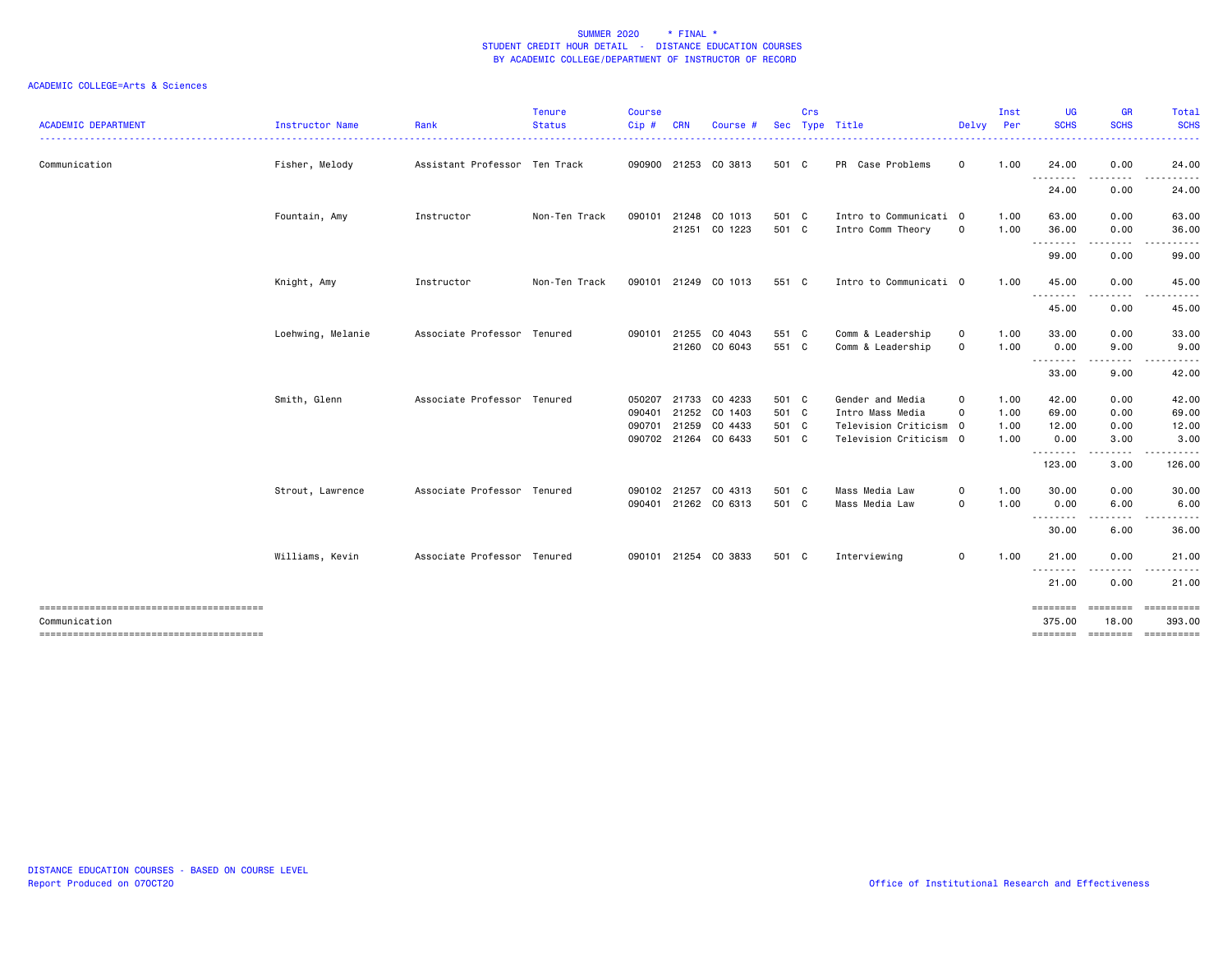| <b>ACADEMIC DEPARTMENT</b> | Instructor Name   | Rank       | <b>Tenure</b><br><b>Status</b> | Course<br>Cip# | <b>CRN</b> | Course                       | <b>Sec</b> | Crs | Type Title             | Delvy Per    | Inst | UG<br><b>SCHS</b>  | <b>GR</b><br><b>SCHS</b> | <b>Total</b><br><b>SCHS</b>                                                                                                                                   |
|----------------------------|-------------------|------------|--------------------------------|----------------|------------|------------------------------|------------|-----|------------------------|--------------|------|--------------------|--------------------------|---------------------------------------------------------------------------------------------------------------------------------------------------------------|
|                            |                   |            |                                |                |            |                              |            |     |                        |              |      |                    |                          | $\frac{1}{2} \left( \frac{1}{2} \right) \left( \frac{1}{2} \right) \left( \frac{1}{2} \right) \left( \frac{1}{2} \right)$                                     |
| English                    | Barton, Amy       | Instructor | Non-Ten Track                  |                |            | 140101 21371 GE 6513         | 501 C      |     | Engr. Writ. and Pres 0 |              | 1.00 | 0.00               | 18.00                    | 18.00                                                                                                                                                         |
|                            |                   |            |                                |                |            |                              |            |     |                        |              |      | <u>.</u><br>0.00   | .<br>18.00               | .<br>18.00                                                                                                                                                    |
|                            | Lammert, Thomas   | Lecturer   | Non-Ten Track                  |                |            | 231301 21326 EN 1113         | 552 C      |     | En Composition II      | $\mathbf{O}$ | 1.00 | 42.00<br>--------  | 0.00<br>.                | 42.00<br>. <b>.</b>                                                                                                                                           |
|                            |                   |            |                                |                |            |                              |            |     |                        |              |      | 42.00              | 0.00                     | 42.00                                                                                                                                                         |
|                            | Leonard, Ashley   | Instructor | Non-Ten Track                  | 231401         |            | 21328 EN 2203                | 551 C      |     | Intro To Literature    | $\mathbf 0$  | 1.00 | 60.00<br>.         | 0.00<br>.                | 60.00                                                                                                                                                         |
|                            |                   |            |                                |                |            |                              |            |     |                        |              |      | 60.00              | 0.00                     | 60.00                                                                                                                                                         |
|                            | Marcus, Gregory   | Lecturer   | Non-Ten Track                  | 231301         |            | 23926 EN 1113                | 553 C      |     | En Composition II      | $\mathbf 0$  | 1.00 | 21.00              | 0.00<br>.                | 21.00<br>$\frac{1}{2} \left( \frac{1}{2} \right) \left( \frac{1}{2} \right) \left( \frac{1}{2} \right) \left( \frac{1}{2} \right) \left( \frac{1}{2} \right)$ |
|                            |                   |            |                                |                |            |                              |            |     |                        |              |      | --------<br>21.00  | 0.00                     | 21.00                                                                                                                                                         |
|                            | Mattison, Suzanne | Lecturer   | Non-Ten Track                  |                |            | 010802 21168 AELC 3203 551 C |            |     | Prof Writing ANR Hum 0 |              | 1.00 | 42.00<br><u>.</u>  | 0.00<br>.                | 42.00<br>. <b>.</b> .                                                                                                                                         |
|                            |                   |            |                                |                |            |                              |            |     |                        |              |      | 42.00              | 0.00                     | 42.00                                                                                                                                                         |
|                            | Olson, Peter      | Lecturer   | Non-Ten Track                  | 231301         |            | 21324 EN 1103                | 501 C      |     | En Composition I       | 0            | 1.00 | 39.00              | 0.00                     | 39.00                                                                                                                                                         |
|                            |                   |            |                                |                |            | 21325 EN 1113                | 551 C      |     | En Composition II      | $\mathbf 0$  | 1.00 | 33.00              | 0.00                     | 33.00                                                                                                                                                         |
|                            |                   |            |                                |                |            |                              |            |     |                        |              |      | .<br>72.00         | .<br>0.00                | .<br>72.00                                                                                                                                                    |
|                            | Stinson, Emily    | Instructor | Non-Ten Track                  | 231401         |            | 21327 EN 2203                | 501 C      |     | Intro To Literature    | $\mathbf 0$  | 1.00 | 42.00              | 0.00                     | 42.00                                                                                                                                                         |
|                            |                   |            |                                |                |            |                              |            |     |                        |              |      | --------<br>42.00  | . <b>.</b><br>0.00       | .<br>42.00                                                                                                                                                    |
|                            | Thompson, Jessica | Instructor | Non-Ten Track                  |                |            | 231401 23694 EN 2203         | 502 C      |     | Intro To Literature    | $\mathbf{0}$ | 1.00 | 36.00              | 0.00                     | 36.00                                                                                                                                                         |
|                            |                   |            |                                |                |            |                              |            |     |                        |              |      | --------<br>36.00  | $- - - -$<br>0.00        | 36.00                                                                                                                                                         |
| English                    |                   |            |                                |                |            |                              |            |     |                        |              |      | ========<br>315.00 | ========<br>18.00        | 333.00                                                                                                                                                        |
|                            |                   |            |                                |                |            |                              |            |     |                        |              |      |                    |                          | ==============================                                                                                                                                |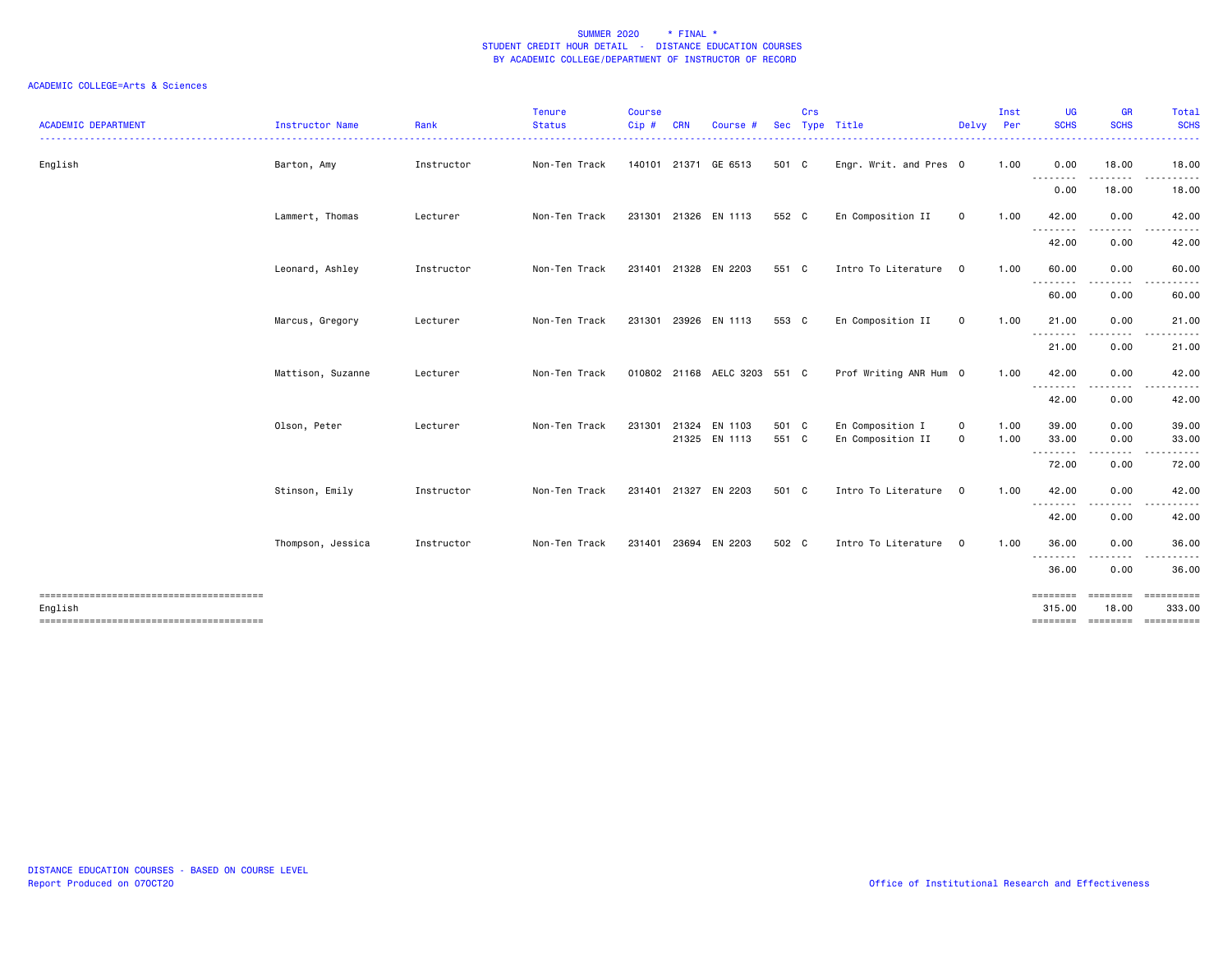| <b>ACADEMIC DEPARTMENT</b> | Instructor Name       | Rank                              | <b>Tenure</b><br><b>Status</b> | <b>Course</b><br>Cip# | CRN            | Course #                        |                | Crs | Sec Type Title                                   | Delvy Per                     | Inst         | UG<br><b>SCHS</b> | <b>GR</b><br><b>SCHS</b>                                                                                                                                      | Total<br><b>SCHS</b> |
|----------------------------|-----------------------|-----------------------------------|--------------------------------|-----------------------|----------------|---------------------------------|----------------|-----|--------------------------------------------------|-------------------------------|--------------|-------------------|---------------------------------------------------------------------------------------------------------------------------------------------------------------|----------------------|
| Geosciences                | Ali, S M Asger        | Grad Teach Assist                 | Not Applicable                 |                       |                | 450701 21387 GR 1123            | 501 C          |     | Intro World Geog                                 | 0                             | 1.00         | 60.00<br>.        | 0.00                                                                                                                                                          | 60.00                |
|                            |                       |                                   |                                |                       |                |                                 |                |     |                                                  |                               |              | 60.00             | 0.00                                                                                                                                                          | 60.00                |
|                            | Brown, Michael E.     | Professor                         | Tenured                        |                       |                | 400401 21425 GR 8573            | 501 S          |     | Research Applied Met F                           |                               | 1.00         | 0.00              | 42.00                                                                                                                                                         | 42.00                |
|                            |                       |                                   |                                |                       | 21426          | GR 8573<br>21427 GR 8573        | 502 S<br>503 S |     | Research Applied Met F<br>Research Applied Met F |                               | 1.00<br>1.00 | 0.00<br>0.00      | 39.00<br>33.00                                                                                                                                                | 39.00<br>33.00       |
|                            |                       |                                   |                                |                       |                |                                 |                |     |                                                  |                               |              | .<br>0.00         | 114.00                                                                                                                                                        | 114.00               |
|                            | Clary, Renee          | Professor                         | Tenured                        | 400603 22207          |                | GG 8423                         | 501 C          |     | Earthquakes & Volcan 0                           |                               | 1.00         | 0.00              | 33.00                                                                                                                                                         | 33.00                |
|                            |                       |                                   |                                |                       |                | 400604 22350 GG 8343            | 501 C          |     | Paleo of Dinosaurs                               | $\mathbf 0$                   | 1.00         | 0.00<br><u>.</u>  | 12.00<br>.                                                                                                                                                    | 12.00<br>.           |
|                            |                       |                                   |                                |                       |                |                                 |                |     |                                                  |                               |              | 0.00              | 45.00                                                                                                                                                         | 45.00                |
|                            | Crockett, Destiny     | Grad Teach Assist                 | Not Applicable                 |                       |                | 450701 21911 GR 1123            | 502 C          |     | Intro World Geog                                 | 0                             | 1.00         | 42.00<br>.        | 0.00<br>.                                                                                                                                                     | 42.00<br>.           |
|                            |                       |                                   |                                |                       |                |                                 |                |     |                                                  |                               |              | 42.00             | 0.00                                                                                                                                                          | 42.00                |
|                            | Elcik, Christopher    | Non-Employee                      | Not Applicable                 |                       |                | 400401 21396 GR 4613            | 501 B          |     | Applied Climatology                              | $\mathbf 0$                   | 1.00         | 114.00            | 0.00                                                                                                                                                          | 114.00               |
|                            |                       |                                   |                                |                       |                | 21397 GR 4613                   | 502 B          |     | Applied Climatology                              | $\mathbf 0$                   | 1.00         | 84.00<br>.        | 0.00<br>.                                                                                                                                                     | 84.00<br>.           |
|                            |                       |                                   |                                |                       |                |                                 |                |     |                                                  |                               |              | 198.00            | 0.00                                                                                                                                                          | 198.00               |
|                            | Ferdush, Jannatul     | Grad Teach Assist                 | Not Applicable                 | 400601                |                | 21373 GG 1111                   | 501 L          |     | Earth Science I Lab                              | $\mathbf 0$                   | 1.00         | 17.00             | 0.00                                                                                                                                                          | 17.00                |
|                            |                       |                                   |                                |                       |                | 23503 GG 1111<br>23504 GG 1111  | 502 L<br>503 L |     | Earth Science I Lab<br>Earth Science I Lab       | $\mathbf 0$<br>$\overline{0}$ | 1.00<br>1.00 | 11.00<br>14.00    | 0.00<br>0.00                                                                                                                                                  | 11.00<br>14.00       |
|                            |                       |                                   |                                |                       |                |                                 |                |     |                                                  |                               |              | .<br>42.00        | 0.00                                                                                                                                                          | 42.00                |
|                            | Fraza, Erik           | Clinical Assist Pro Non-Ten Track |                                |                       |                | 400404 21394 GR 4473            | 501 C          |     | Numerical Wx Predict 0                           |                               | 1.00         | 96.00             | 0.00                                                                                                                                                          | 96.00                |
|                            |                       |                                   |                                |                       | 21395          | GR 4473                         | 502 C          |     | Numerical Wx Predict 0                           |                               | 1.00         | 96.00             | 0.00                                                                                                                                                          | 96.00                |
|                            |                       |                                   |                                |                       | 21398          | GR 4640                         | 501 E          |     | Met Internship                                   | $\mathbf 0$                   | 1.00         | 1.00              | 0.00                                                                                                                                                          | 1.00                 |
|                            |                       |                                   |                                |                       | 21404          | GR 4933                         | 501 C          |     | Dynamic Meteorology                              | $\mathbf 0$                   | 1.00         | 15.00             | 0.00                                                                                                                                                          | 15.00                |
|                            |                       |                                   |                                |                       | 21408          | GR 6473                         | 501 C          |     | Numerical Wx Predict                             | $\overline{\mathbf{0}}$       | 1.00         | 0.00              | 15.00                                                                                                                                                         | 15.00                |
|                            |                       |                                   |                                |                       |                | 450701 21412 GR 6933            | 501 C          |     | Dynamic Meteorology                              | $\mathbf 0$                   | 1.00         | 0.00<br>.         | 15.00<br>$\frac{1}{2} \left( \frac{1}{2} \right) \left( \frac{1}{2} \right) \left( \frac{1}{2} \right) \left( \frac{1}{2} \right) \left( \frac{1}{2} \right)$ | 15.00<br>.           |
|                            |                       |                                   |                                |                       |                |                                 |                |     |                                                  |                               |              | 208.00            | 30.00                                                                                                                                                         | 238.00               |
|                            | Fuhrmann, Christopher | Assistant Professor Ten Track     |                                | 400401 21428          |                | GR 8633<br>21969 GR 8633        | 501 C<br>502 C |     | Climate Change<br>Climate Change                 | $\mathbf 0$<br>$\mathsf{O}$   | 1.00<br>1.00 | 0.00<br>0.00      | 75.00<br>72.00                                                                                                                                                | 75.00<br>72.00       |
|                            |                       |                                   |                                |                       |                |                                 |                |     |                                                  |                               |              | <u>.</u>          | .                                                                                                                                                             |                      |
|                            |                       |                                   |                                |                       |                |                                 |                |     |                                                  |                               |              | 0.00              | 147.00                                                                                                                                                        | 147.00               |
|                            | Grala, Katarzyna      | Non-Faculty                       | Not Applicable                 | 450701 21406          |                | GR 6303<br>450702 21390 GR 4303 | 501 B<br>501 B |     | Principles of GIS<br>Principles of GIS           | 0<br>0                        | 0.90<br>0.90 | 0.00<br>29.70     | 35.10<br>0.00                                                                                                                                                 | 35.10<br>29.70       |
|                            |                       |                                   |                                |                       |                |                                 |                |     |                                                  |                               |              | .<br>29.70        | .<br>35.10                                                                                                                                                    | .<br>64.80           |
|                            | Gutter, Barrett       | Clinical Assist Pro Non-Ten Track |                                | 400404                | 21405          | GR 4963                         | 501 C          |     | Mesoscale Meteorolog 0                           |                               | 1.00         | 42.00             | 0.00                                                                                                                                                          | 42.00                |
|                            |                       |                                   |                                | 450701 21413          |                | GR 6963                         | 501 C          |     | Mesoscale Meteorolo O                            |                               | 1.00         | 0.00              | 15.00                                                                                                                                                         | 15.00                |
|                            |                       |                                   |                                |                       | 23284<br>23285 | GR 8990<br>GR 8990              | 502 C<br>503 C |     | Special Topic In GR<br>Special Topic In GR       | $\mathbf 0$<br>$\overline{0}$ | 1.00<br>1.00 | 0.00<br>0.00      | 27.00<br>24.00                                                                                                                                                | 27.00<br>24.00       |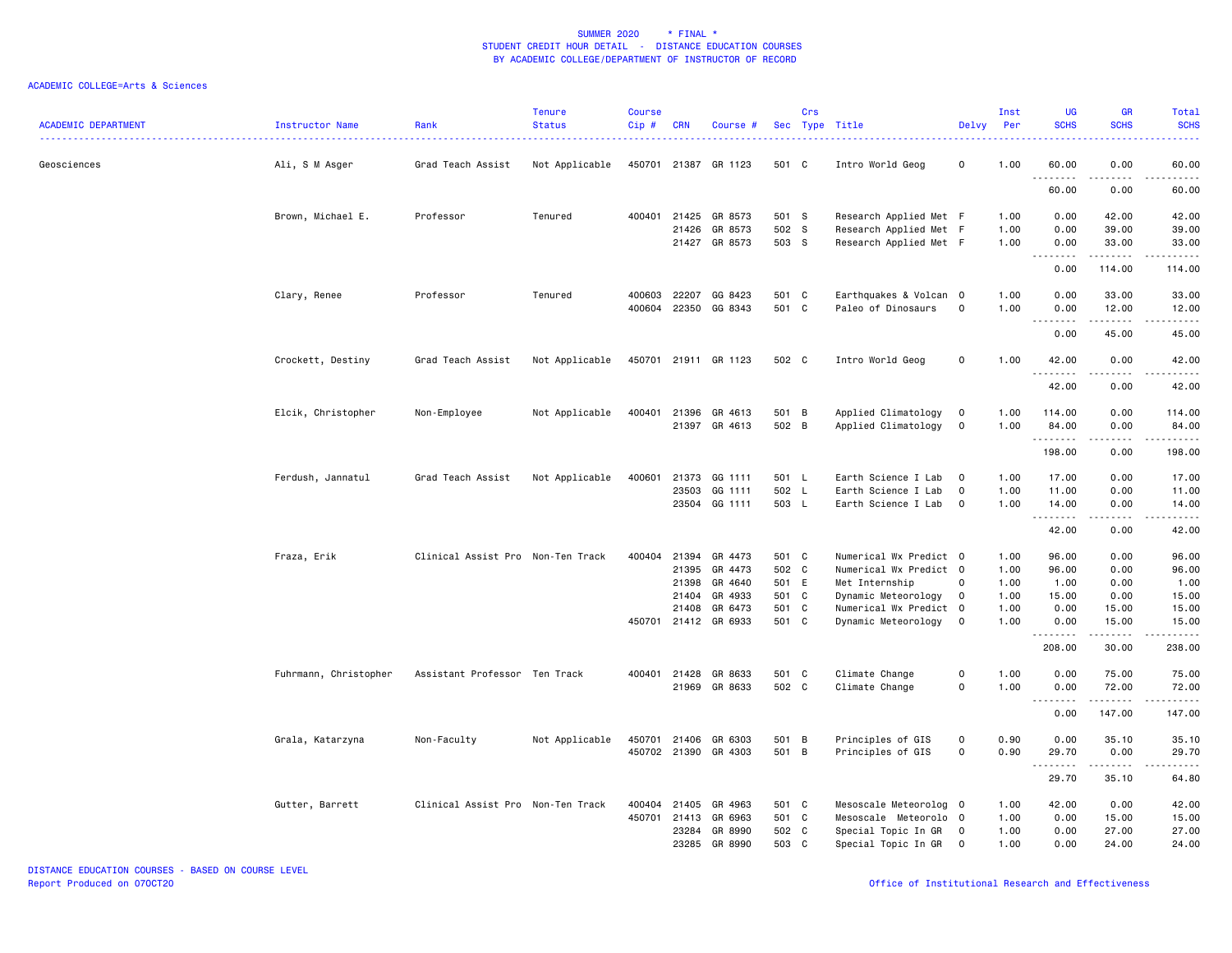| <b>ACADEMIC DEPARTMENT</b> | Instructor Name        | Rank                              | Tenure<br><b>Status</b> | <b>Course</b><br>Cip# | <b>CRN</b>   | Course #             |       | Crs | Sec Type Title         | Delvy          | Inst<br>Per | <b>UG</b><br><b>SCHS</b>            | <b>GR</b><br><b>SCHS</b>                                                                                                                                     | Total<br><b>SCHS</b>                                                                                                                                           |
|----------------------------|------------------------|-----------------------------------|-------------------------|-----------------------|--------------|----------------------|-------|-----|------------------------|----------------|-------------|-------------------------------------|--------------------------------------------------------------------------------------------------------------------------------------------------------------|----------------------------------------------------------------------------------------------------------------------------------------------------------------|
| Geosciences                | Gutter, Barrett        | Clinical Assist Pro Non-Ten Track |                         |                       |              | 450702 21417 GR 8400 | 501 E |     | Field Meth In Geosci 0 |                | 1.00        | 0.00                                | 33.00                                                                                                                                                        | 33.00                                                                                                                                                          |
|                            |                        |                                   |                         |                       |              |                      |       |     |                        |                |             | .<br>42.00                          | .<br>99.00                                                                                                                                                   | . <b>.</b><br>141.00                                                                                                                                           |
|                            | Haney, Christa         | Clinical Assist Pro Non-Ten Track |                         |                       |              | 231303 21377 GG 4333 | 501 C |     | Geowriting             | 0              | 1.00        | 54.00                               | 0.00                                                                                                                                                         | 54.00                                                                                                                                                          |
|                            |                        |                                   |                         |                       | 21378        | GG 4333              | 502 C |     | Geowriting             | $\mathsf{O}$   | 1.00        | 39.00                               | 0.00                                                                                                                                                         | 39.00                                                                                                                                                          |
|                            |                        |                                   |                         | 400607 21375          |              | GG 3603              | 501 C |     | Intro To Oceanograph 0 |                | 1.00        | 114.00                              | 0.00                                                                                                                                                         | 114.00                                                                                                                                                         |
|                            |                        |                                   |                         |                       | 21376        | GG 3603              | 502 C |     | Intro To Oceanograph 0 |                | 1.00        | 60.00                               | 0.00                                                                                                                                                         | 60.00                                                                                                                                                          |
|                            |                        |                                   |                         |                       |              | 450701 23045 GR 8000 | 504 D |     | Research / Thesis      | $\mathbf 0$    | 1.00        | 0.00<br>.                           | 1.00<br><u>.</u>                                                                                                                                             | 1.00<br>$- - - - - -$                                                                                                                                          |
|                            |                        |                                   |                         |                       |              |                      |       |     |                        |                |             | 267.00                              | 1.00                                                                                                                                                         | 268.00                                                                                                                                                         |
|                            | Jimenez, Angel         | Grad Teach Assist                 | Not Applicable          |                       |              | 400601 23239 GG 1113 | 502 C |     | Survey Earth Sci I     | $\mathbf 0$    | 1.00        | 54.00<br>.                          | 0.00                                                                                                                                                         | 54.00                                                                                                                                                          |
|                            |                        |                                   |                         |                       |              |                      |       |     |                        |                |             | 54.00                               | 0.00                                                                                                                                                         | 54.00                                                                                                                                                          |
|                            | Katkar, Ankita         | Grad Teach Assist                 | Not Applicable          |                       |              | 400601 23243 GG 1113 | 503 C |     | Survey Earth Sci I     | $\mathbf 0$    | 1.00        | 33.00<br>.                          | 0.00                                                                                                                                                         | 33.00<br>.                                                                                                                                                     |
|                            |                        |                                   |                         |                       |              |                      |       |     |                        |                |             | 33.00                               | 0.00                                                                                                                                                         | 33.00                                                                                                                                                          |
|                            | Kirkland, Brenda       | Professor                         | Tenured                 |                       |              | 400601 21931 GG 8643 | 501 B |     | Carbonate Petrograph 0 |                | 1.00        | 0.00<br>$\sim$ $\sim$ $\sim$ .<br>. | 18.00                                                                                                                                                        | 18.00                                                                                                                                                          |
|                            |                        |                                   |                         |                       |              |                      |       |     |                        |                |             | 0.00                                | 18.00                                                                                                                                                        | 18.00                                                                                                                                                          |
|                            | Lalk, Sarah            | Clinical Assist Pro Non-Ten Track |                         |                       |              | 400601 21379 GG 4523 | 501 C |     | Coastal Environments 0 |                | 1.00        | 27.00                               | 0.00                                                                                                                                                         | 27.00                                                                                                                                                          |
|                            |                        |                                   |                         |                       | 21380        | GG 6523              | 501 C |     | Coastal Environments 0 |                | 1.00        | 0.00                                | 30.00                                                                                                                                                        | 30.00                                                                                                                                                          |
|                            |                        |                                   |                         |                       | 21383        | GG 8203              | 501 C |     | Ocean Science          | $\Omega$       | 1.00        | 0.00                                | 87.00                                                                                                                                                        | 87.00                                                                                                                                                          |
|                            |                        |                                   |                         |                       | 21384        | GG 8203              | 502 C |     | Ocean Science          | $\mathbf 0$    | 1.00        | 0.00                                | 60.00                                                                                                                                                        | 60.00                                                                                                                                                          |
|                            |                        |                                   |                         | 450701                | 23612        | GR 8990              | 504 C |     | Special Topic In GR    | $\mathbf 0$    | 1.00        | 0.00                                | 33.00                                                                                                                                                        | 33.00                                                                                                                                                          |
|                            |                        |                                   |                         |                       | 23613        | GR 8000              | 505 D |     | Research / Thesis      | 0              | 1.00        | 0.00                                | 3.00                                                                                                                                                         | 3.00                                                                                                                                                           |
|                            |                        |                                   |                         |                       |              | 24041 GR 7000        | 552 I |     | Directed Indiv Study 0 |                | 1.00        | 0.00                                | 1.00                                                                                                                                                         | 1.00                                                                                                                                                           |
|                            |                        |                                   |                         |                       |              |                      |       |     |                        |                |             | --------<br>27.00                   | .<br>214.00                                                                                                                                                  | $\frac{1}{2} \left( \frac{1}{2} \right) \left( \frac{1}{2} \right) \left( \frac{1}{2} \right) \left( \frac{1}{2} \right) \left( \frac{1}{2} \right)$<br>241.00 |
|                            | Lisauckis, Christopher | Grad Teach Assist                 | Not Applicable          |                       |              | 400404 21402 GR 4733 | 501 C |     | Synoptic Meteorology 0 |                | 1.00        | 27.00                               | 0.00                                                                                                                                                         | 27.00                                                                                                                                                          |
|                            |                        |                                   |                         |                       |              |                      |       |     |                        |                |             | .<br>27.00                          | $\frac{1}{2} \left( \frac{1}{2} \right) \left( \frac{1}{2} \right) \left( \frac{1}{2} \right) \left( \frac{1}{2} \right) \left( \frac{1}{2} \right)$<br>0.00 | .<br>27.00                                                                                                                                                     |
|                            | Mercer, Andrew         | Associate Professor Tenured       |                         | 400401                | 21423        | GR 8453              | 501 C |     | Quant Analysis Climo 0 |                | 1.00        | 0.00                                | 51.00                                                                                                                                                        | 51.00                                                                                                                                                          |
|                            |                        |                                   |                         |                       |              | 21424 GR 8453        | 502 C |     | Quant Analysis Climo 0 |                | 1.00        | 0.00                                | 48.00                                                                                                                                                        | 48.00                                                                                                                                                          |
|                            |                        |                                   |                         |                       |              |                      |       |     |                        |                |             | .<br>0.00                           | .<br>99.00                                                                                                                                                   | .<br>99.00                                                                                                                                                     |
|                            | Nagel, Athena          | Clinical Assist Pro Non-Ten Track |                         | 400601                | 21374        | GG 1113              | 501 C |     | Survey Earth Sci I     | $\mathbf 0$    | 1.00        | 69.00                               | 0.00                                                                                                                                                         | 69.00                                                                                                                                                          |
|                            |                        |                                   |                         |                       |              | 21910 GG 8503        | 501 C |     | Landforms              | $\mathbf 0$    | 1.00        | 0.00                                | 51.00                                                                                                                                                        | 51.00                                                                                                                                                          |
|                            |                        |                                   |                         |                       |              | 450701 23283 GR 8990 | 501 C |     | Special Topic In GR    | $\overline{0}$ | 1.00        | 0.00                                | 24.00                                                                                                                                                        | 24.00                                                                                                                                                          |
|                            |                        |                                   |                         |                       |              |                      |       |     |                        |                |             | .<br>69.00                          | .<br>75.00                                                                                                                                                   | .<br>144.00                                                                                                                                                    |
|                            | Nordstrom, Gregory     | Instructor                        | Non-Ten Track           |                       | 400404 21389 | GR 1604              | 501 B |     | Weather and Climate    | $\mathbf 0$    | 1.00        | 104.00                              | 0.00                                                                                                                                                         | 104.00                                                                                                                                                         |
|                            |                        |                                   |                         |                       |              | 21392 GR 4453        | 501 C |     | Weather Prediction I 0 |                | 1.00        | 117.00                              | 0.00                                                                                                                                                         | 117.00                                                                                                                                                         |
|                            |                        |                                   |                         |                       | 21393        | GR 4453              | 502 C |     | Weather Prediction I 0 |                | 1.00        | 81.00                               | 0.00                                                                                                                                                         | 81.00                                                                                                                                                          |
|                            |                        |                                   |                         | 450701                |              | 21386 GR 1114        | 501 B |     | Physical Geography     | $\mathbf 0$    | 1.00        | 104.00                              | 0.00                                                                                                                                                         | 104.00                                                                                                                                                         |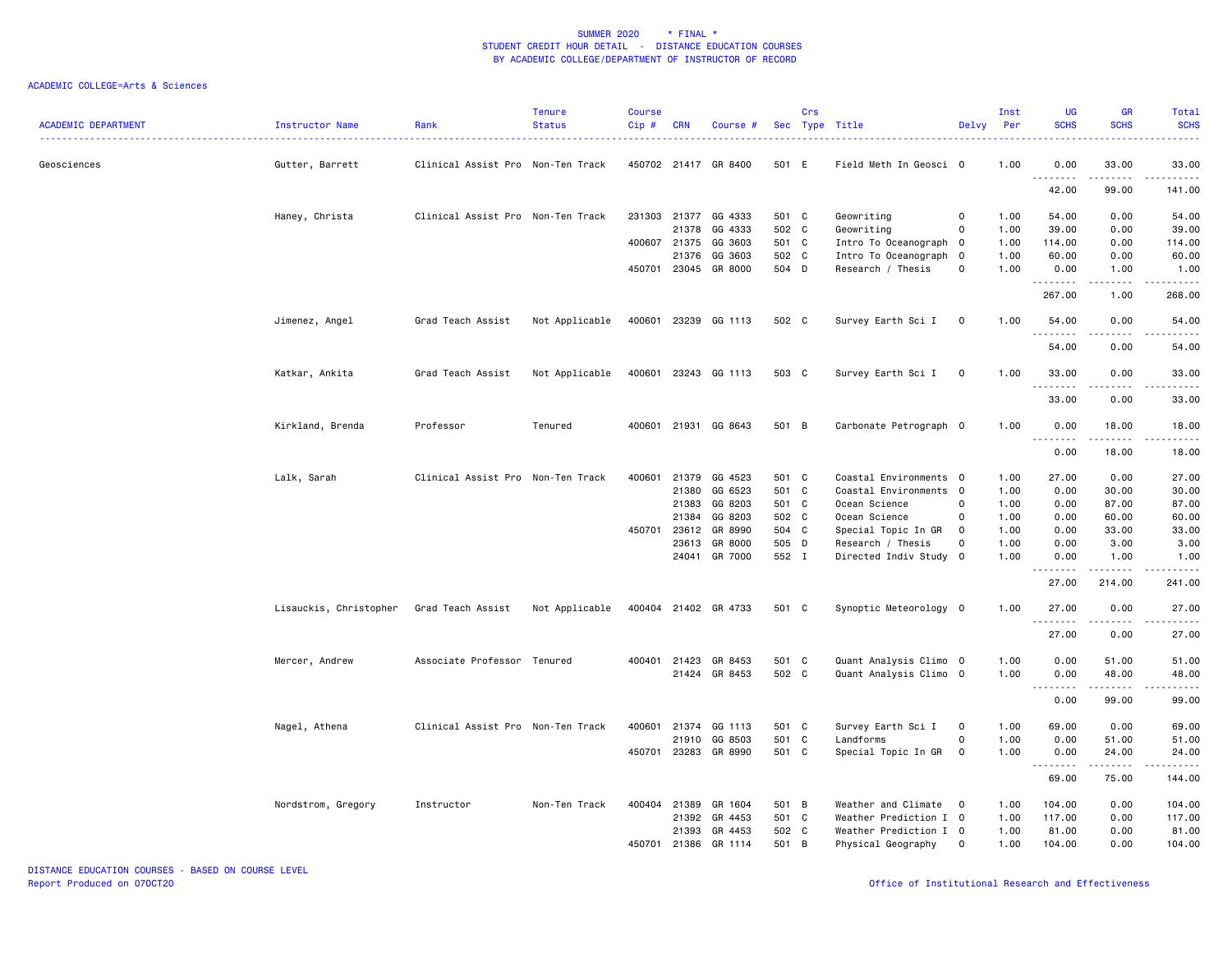| <b>ACADEMIC DEPARTMENT</b>           | Instructor Name     | Rank                          | Tenure<br><b>Status</b> | <b>Course</b><br>$Cip$ # | <b>CRN</b> | Course #      |       | Crs | Sec Type Title         | Delvy Per   | Inst | UG<br><b>SCHS</b>  | <b>GR</b><br><b>SCHS</b> | Total<br><b>SCHS</b>                                                                                                                   |
|--------------------------------------|---------------------|-------------------------------|-------------------------|--------------------------|------------|---------------|-------|-----|------------------------|-------------|------|--------------------|--------------------------|----------------------------------------------------------------------------------------------------------------------------------------|
|                                      |                     |                               |                         |                          |            |               |       |     |                        |             |      | <u>.</u>           | .                        | .                                                                                                                                      |
|                                      |                     |                               |                         |                          |            |               |       |     |                        |             |      | 406.00             | 0.00                     | 406.00                                                                                                                                 |
| Geosciences                          | Nunley, Christopher | Non-Employee                  | Not Applicable          | 400401                   |            | 21399 GR 4643 | 501 C |     | Physical Climatology 0 |             | 1.00 | 111.00             | 0.00                     | 111.00                                                                                                                                 |
|                                      |                     |                               |                         |                          |            | 21400 GR 4643 | 502 C |     | Physical Climatology 0 |             | 1.00 | 72.00              | 0.00                     | 72.00                                                                                                                                  |
|                                      |                     |                               |                         |                          | 21409      | GR 6643       | 501 C |     | Physical Climatology 0 |             | 1.00 | 0.00               | 54.00                    | 54.00                                                                                                                                  |
|                                      |                     |                               |                         |                          |            |               |       |     |                        |             |      | .<br>183.00        | <u>.</u><br>54.00        | ------<br>237.00                                                                                                                       |
|                                      | Poe, Lindsey        | Instructor                    | Non-Ten Track           | 450701                   |            | 21388 GR 1123 | 551 C |     | Intro World Geog       | $\mathbf 0$ | 1.00 | 54.00<br>--------- | 0.00<br>.                | 54.00<br>-----------                                                                                                                   |
|                                      |                     |                               |                         |                          |            |               |       |     |                        |             |      | 54.00              | 0.00                     | 54.00                                                                                                                                  |
|                                      | Rodgers, John       | Professor                     | Tenured                 | 450701                   |            | 21406 GR 6303 | 501 B |     | Principles of GIS      | $\circ$     | 0.10 | 0.00               | 3.90                     | 3.90                                                                                                                                   |
|                                      |                     |                               |                         |                          |            | 23113 GR 7000 | 501 I |     | Directed Indiv Study 0 |             | 0.60 | 0.00               | 1.80                     | 1.80                                                                                                                                   |
|                                      |                     |                               |                         | 450702                   |            | 21390 GR 4303 | 501 B |     | Principles of GIS      | $\mathbf 0$ | 0.10 | 3.30<br>--------   | 0.00<br>.                | 3.30<br>$\frac{1}{2} \left( \frac{1}{2} \right) \left( \frac{1}{2} \right) \left( \frac{1}{2} \right) \left( \frac{1}{2} \right)$<br>. |
|                                      |                     |                               |                         |                          |            |               |       |     |                        |             |      | 3.30               | 5.70                     | 9.00                                                                                                                                   |
|                                      | Skarke, Adam        | Assistant Professor Ten Track |                         | 400601                   |            | 23753 GG 8000 | 505 D |     | Research / Thesis      | $\mathbf 0$ | 1.00 | 0.00<br>--------   | 3.00<br>---------        | 3.00<br>.                                                                                                                              |
|                                      |                     |                               |                         |                          |            |               |       |     |                        |             |      | 0.00               | 3.00                     | 3.00                                                                                                                                   |
|                                      |                     |                               |                         |                          |            |               |       |     |                        |             |      | ========           | ---------                | <b>Concococo</b>                                                                                                                       |
| Geosciences                          |                     |                               |                         |                          |            |               |       |     |                        |             |      | 1745.00            | 939,80                   | 2684.80                                                                                                                                |
| ==================================== |                     |                               |                         |                          |            |               |       |     |                        |             |      |                    | ========                 | eeeeeeeee                                                                                                                              |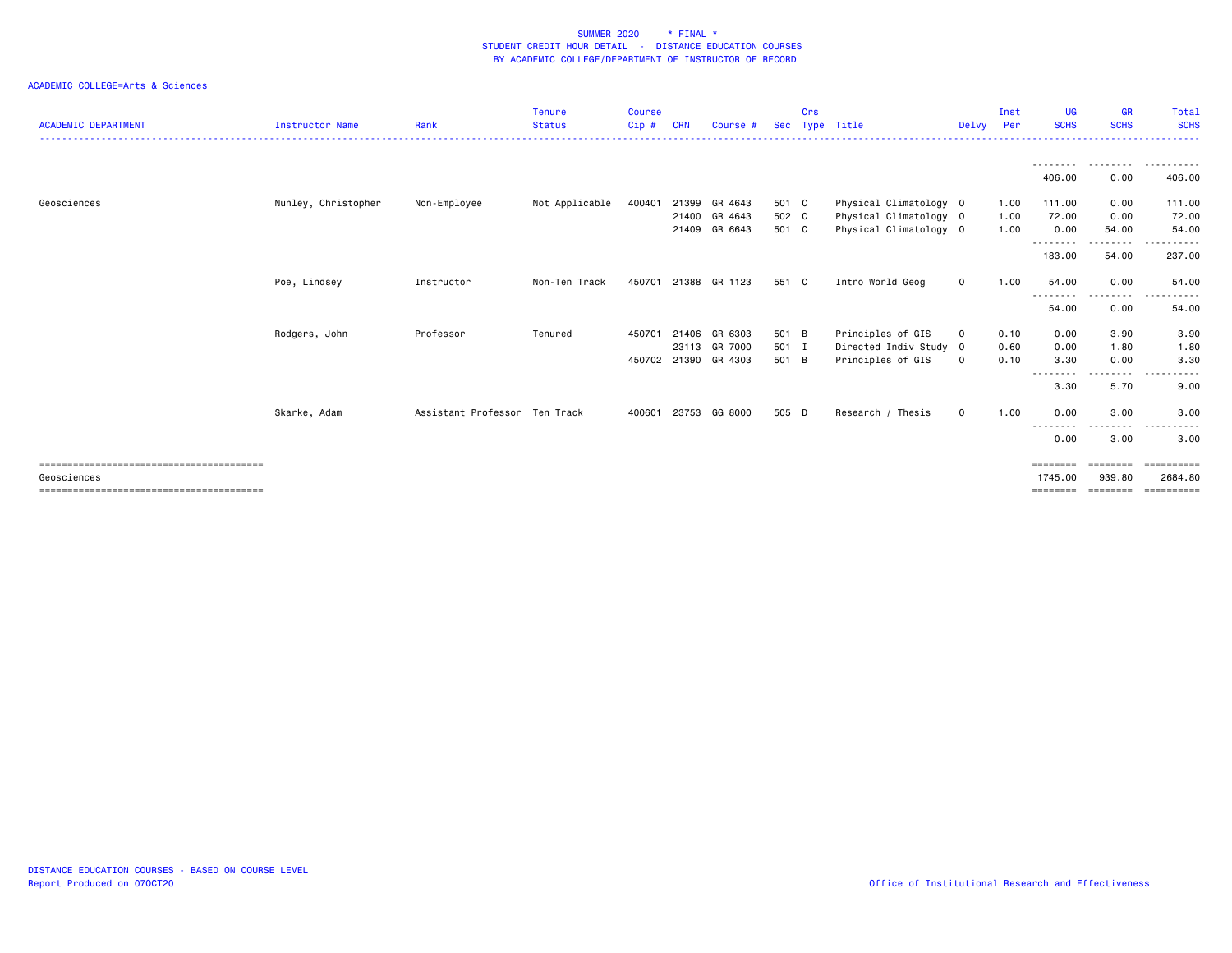| <b>GR</b><br>Total<br><b>SCHS</b><br><b>SCHS</b> |
|--------------------------------------------------|
| 0.00<br>48.00<br>--------                        |
| 0.00<br>48.00                                    |
| 0.00<br>24.00                                    |
| 0.00<br>24.00                                    |
| 0.00<br>9.00                                     |
| $  -$<br>. <b>.</b> .<br>9.00<br>0.00            |
| 0.00<br>33.00                                    |
| .<br>33.00<br>0.00                               |
| 0.00<br>18,00                                    |
| .<br>0.00<br>18.00                               |
| ========<br>-----------                          |
| 0.00<br>132.00<br>========                       |
| .<br>.                                           |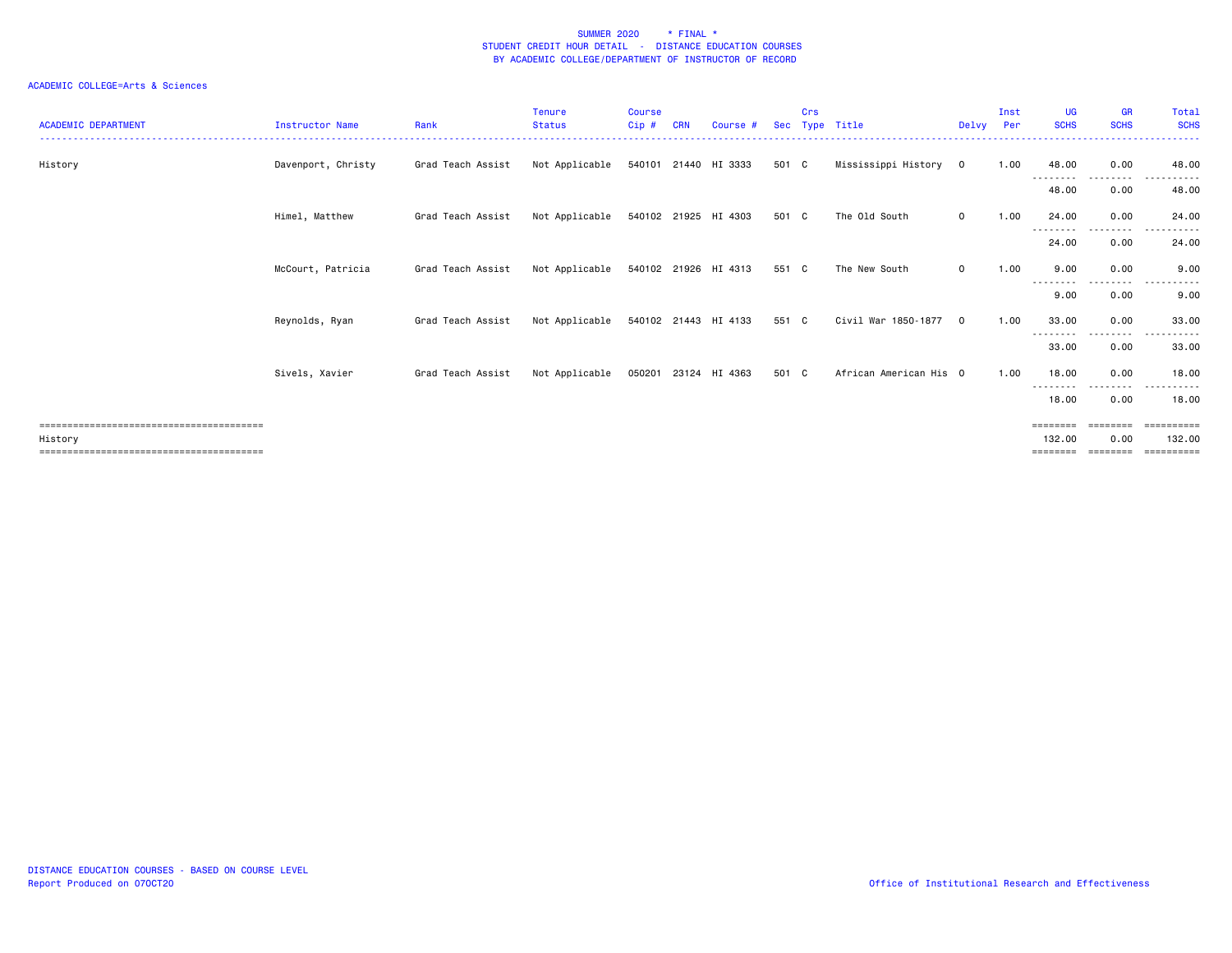| <b>ACADEMIC DEPARTMENT</b> | Instructor Name     | Rank       | <b>Tenure</b><br><b>Status</b> | <b>Course</b><br>Cip# | <b>CRN</b> | Course #                              |                | Crs | Sec Type Title                                   | Delvy                         | Inst<br>Per  | UG<br><b>SCHS</b>          | <b>GR</b><br><b>SCHS</b> | Total<br><b>SCHS</b> |
|----------------------------|---------------------|------------|--------------------------------|-----------------------|------------|---------------------------------------|----------------|-----|--------------------------------------------------|-------------------------------|--------------|----------------------------|--------------------------|----------------------|
| Mathematics & Statistics   | Bashford, Hannah    | Lecturer   | Non-Ten Track                  |                       |            | 270101 21491 MA 1713                  | 501 C          |     | Calculus I                                       | $\mathbf 0$                   | 1.00         | 63.00                      | 0.00                     | 63.00                |
|                            |                     |            |                                |                       |            |                                       |                |     |                                                  |                               |              | .<br>63.00                 | .<br>0.00                | .<br>63.00           |
|                            | Beckman, Jennifer   | Instructor | Non-Ten Track                  | 270501                |            | 21495 MA 3123<br>21550 ST 3123        | 501 B<br>501 B |     | Intro to Stat. Inf<br>Intro to Stat. Inf.        | $\mathbf 0$<br>$\mathbf 0$    | 1.00<br>1.00 | 33.00<br>27.00             | 0.00<br>0.00             | 33.00<br>27.00       |
|                            |                     |            |                                |                       |            |                                       |                |     |                                                  |                               |              | .<br>60.00                 | .<br>0.00                | .<br>60.00           |
|                            | Davis, Kelsey       | Lecturer   | Non-Ten Track                  |                       |            | 270101 21486 MA 1323                  | 501 C          |     | Trigonometry                                     | $\mathbf 0$                   | 1.00         | 96.00                      | 0.00                     | 96.00                |
|                            |                     |            |                                |                       |            |                                       |                |     |                                                  |                               |              | .<br>96.00                 | .<br>0.00                | .<br>96.00           |
|                            | Eaton, Jonathan     | Instructor | Non-Ten Track                  | 270501                |            | 21493 MA 2113<br>21548 ST 2113        | 501 C<br>501 C |     | Intro to Stats<br>Intro to Stats                 | $\mathbf 0$<br>$\mathsf{o}\,$ | 1.00<br>1.00 | 45.00<br>39.00             | 0.00<br>0.00             | 45.00<br>39.00       |
|                            |                     |            |                                |                       |            |                                       |                |     |                                                  |                               |              | .<br>84.00                 | .<br>0.00                | .<br>84.00           |
|                            | Kilpatrick, Matthew | Instructor | Non-Ten Track                  | 270501                |            | 21494 MA 2113                         | 502 B          |     | Intro to Stats                                   | 0                             | 1.00         | 60.00                      | 0.00                     | 60.00                |
|                            |                     |            |                                |                       |            | 21549 ST 2113                         | 502 B          |     | Intro to Stats                                   | 0                             | 1.00         | 27.00<br><u>.</u><br>87.00 | 0.00<br>.<br>0.00        | 27.00<br>.<br>87.00  |
|                            | Nation, Julie       | Instructor | Non-Ten Track                  |                       |            | 270101 21488 MA 1423                  | 501 C          |     | Problem Solving Real 0                           |                               | 1.00         | 99.00                      | 0.00                     | 99.00                |
|                            |                     |            |                                |                       |            | 21490 MA 1613<br>270102 21485 MA 1313 | 501 C<br>501 C |     | Cal Bus & Life Sc I<br>College Algebra           | $\overline{0}$<br>$\mathbf 0$ | 1.00<br>1.00 | 72.00<br>90.00             | 0.00<br>0.00             | 72.00<br>90.00       |
|                            |                     |            |                                |                       |            |                                       |                |     |                                                  |                               |              | .<br>261.00                | .<br>0.00                | 261.00               |
|                            | Robinson, Amber     | Instructor | Non-Ten Track                  |                       |            | 270101 21492 MA 1723                  | 501 C          |     | Calculus II                                      | $\mathbf 0$                   | 1.00         | 78.00                      | 0.00<br>.                | 78.00                |
|                            |                     |            |                                |                       |            |                                       |                |     |                                                  |                               |              | 78.00                      | 0.00                     | 78.00                |
|                            | Woodard, Kelly      | Lecturer   | Non-Ten Track                  | 270101 21484          |            | MA 0103<br>21487 MA 1413              | 501 C<br>501 C |     | Intermediate Algebra 0<br>Structure Real Numbe 0 |                               | 1.00<br>1.00 | 48.00<br>63.00             | 0.00<br>0.00             | 48.00<br>63.00       |
|                            |                     |            |                                |                       | 21489      | MA 1433<br>270102 22352 MA 1313       | 501 C<br>502 B |     | Informal Geom & Meas 0<br>College Algebra        | $\circ$                       | 1.00<br>1.00 | 60.00<br>36.00             | 0.00<br>0.00             | 60.00<br>36.00       |
|                            |                     |            |                                |                       |            |                                       |                |     |                                                  |                               |              | .<br>207.00                | 0.00                     | 207.00               |
| Mathematics & Statistics   |                     |            |                                |                       |            |                                       |                |     |                                                  |                               |              | ========<br>936.00         | 0.00                     | 936.00               |
|                            |                     |            |                                |                       |            |                                       |                |     |                                                  |                               |              |                            | ======== ========        | ==========           |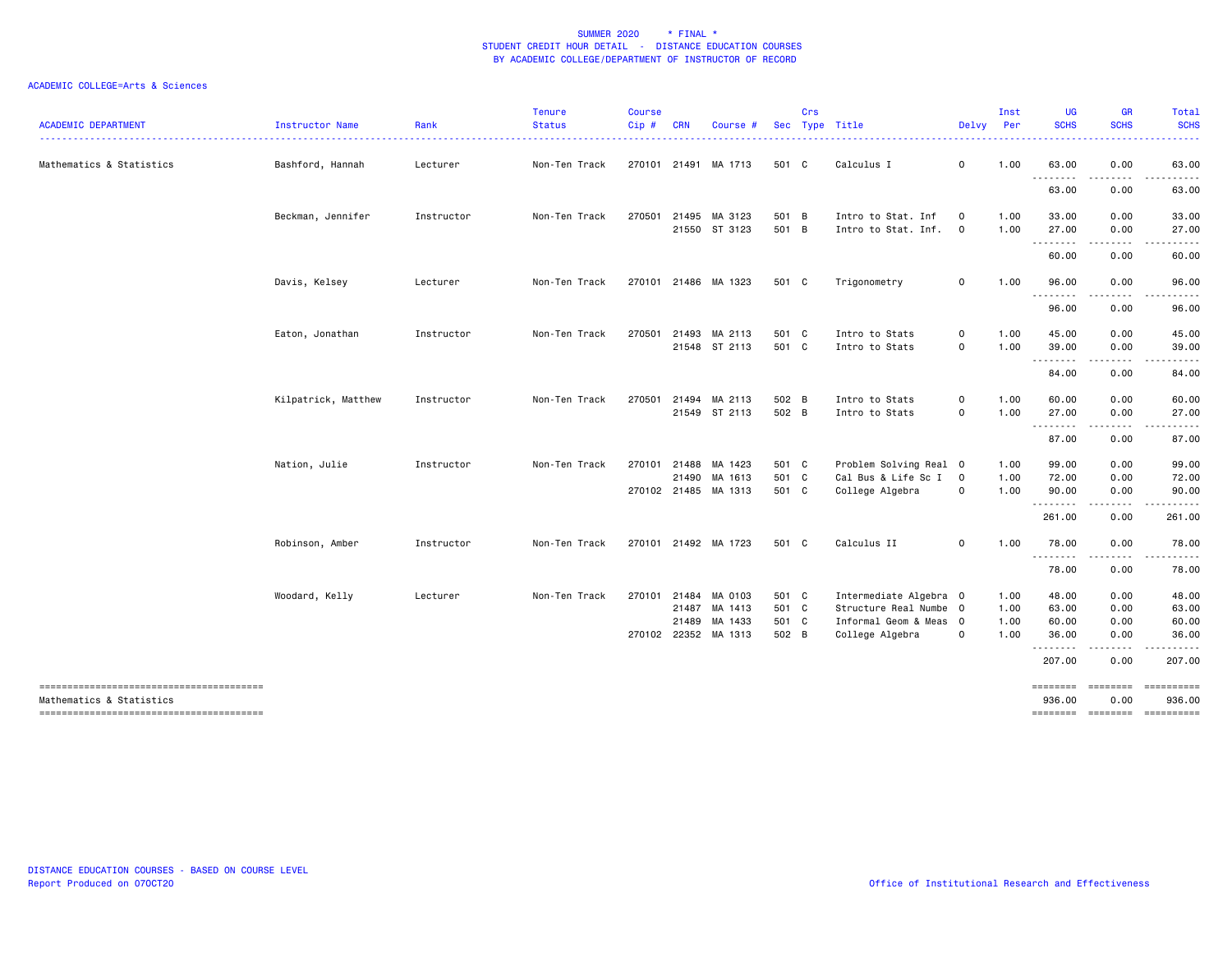| <b>ACADEMIC DEPARTMENT</b> | Instructor Name      | Rank                          | <b>Tenure</b><br><b>Status</b> | <b>Course</b><br>Cip# | <b>CRN</b> | Course #                   | Sec            | <b>Crs</b> | Type Title                             | Delvy                  | Inst<br>Per  | UG<br><b>SCHS</b>          | <b>GR</b><br><b>SCHS</b> | Total<br><b>SCHS</b> |
|----------------------------|----------------------|-------------------------------|--------------------------------|-----------------------|------------|----------------------------|----------------|------------|----------------------------------------|------------------------|--------------|----------------------------|--------------------------|----------------------|
| Philosophy & Religion      | Bisson, Albert       | Instructor                    | Non-Ten Track                  | 380201                | 21543      | REL 1103<br>21544 REL 1103 | 501 C<br>551 C |            | Intro To Religion<br>Intro To Religion | $\mathbf 0$<br>$\circ$ | 1.00<br>1.00 | 66.00<br>66.00<br>-------- | 0.00<br>0.00<br>.        | 66.00<br>66.00<br>.  |
|                            |                      |                               |                                |                       |            |                            |                |            |                                        |                        |              | 132.00                     | 0.00                     | 132.00               |
|                            | Hall, Alicia         | Assistant Professor Ten Track |                                | 380102 21521          |            | PHI 1113                   | 551 C          |            | Intro To Logic                         | $\circ$                | 1.00         | 57.00                      | 0.00                     | 57.00                |
|                            |                      |                               |                                |                       |            |                            |                |            |                                        |                        |              | --------<br>57.00          | .<br>0.00                | .<br>57.00           |
|                            | Hammons, Christopher | Lecturer                      | Non-Ten Track                  | 380101                |            | 21520 PHI 1103             | 501 C          |            | Intro To Philosophy                    | $\circ$                | 1.00         | 63.00                      | 0.00                     | 63.00                |
|                            |                      |                               |                                |                       |            |                            |                |            |                                        |                        |              | ---------<br>63.00         | .<br>0.00                | .<br>63.00           |
|                            |                      |                               |                                |                       |            |                            |                |            |                                        |                        |              | ========                   | ========                 | ==========           |
| Philosophy & Religion      |                      |                               |                                |                       |            |                            |                |            |                                        |                        |              | 252.00                     | 0.00                     | 252.00               |
|                            |                      |                               |                                |                       |            |                            |                |            |                                        |                        |              | ========                   | ========                 |                      |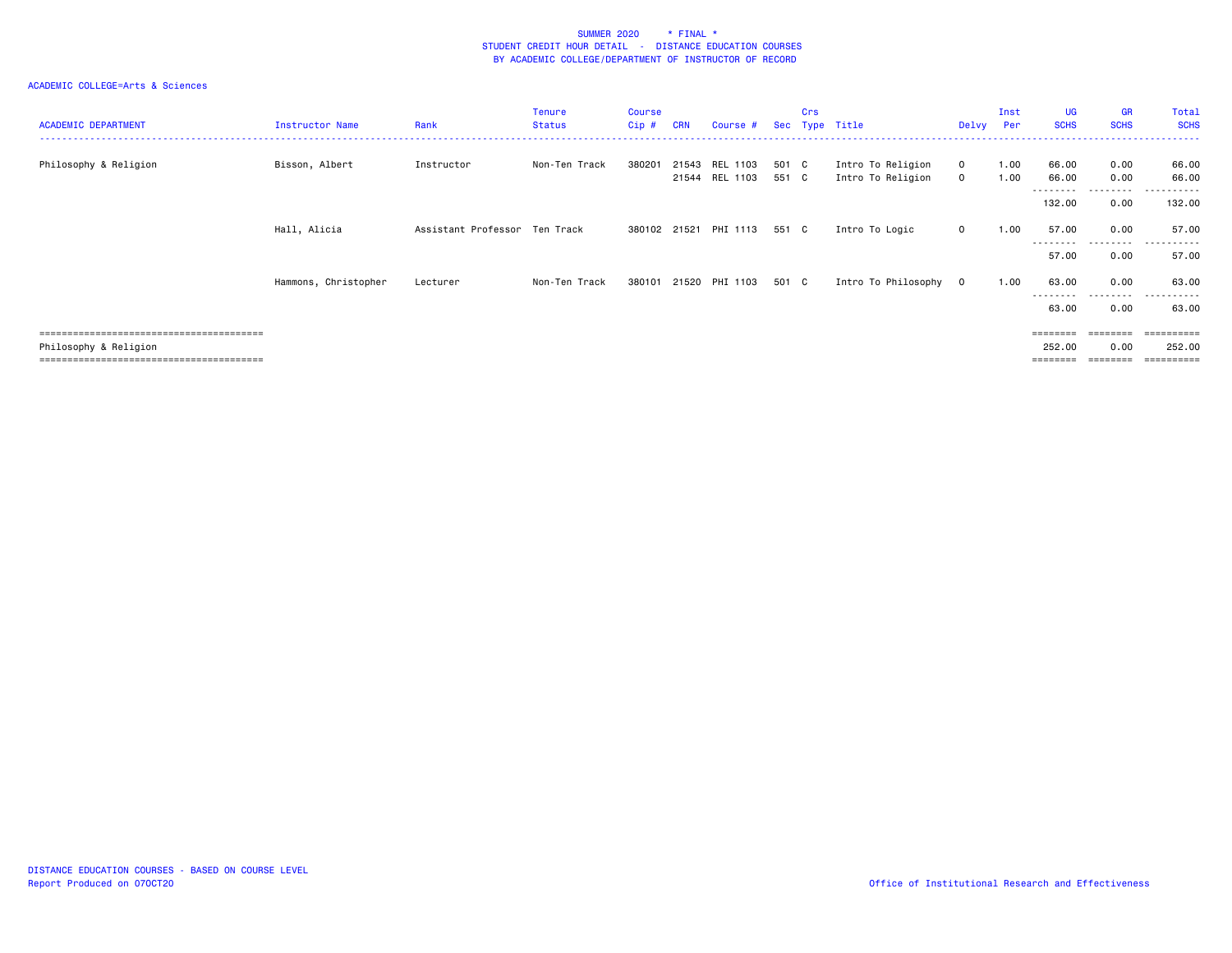| <b>ACADEMIC DEPARTMENT</b> | Instructor Name | Rank       | <b>Tenure</b><br>Status | <b>Course</b><br>Cip# | <b>CRN</b> | Course #      |       | Crs | Sec Type Title         | Delvy | Inst<br>Per | UG<br><b>SCHS</b>  | <b>GR</b><br><b>SCHS</b> | Total<br><b>SCHS</b> |
|----------------------------|-----------------|------------|-------------------------|-----------------------|------------|---------------|-------|-----|------------------------|-------|-------------|--------------------|--------------------------|----------------------|
| Physics & Astronomy        | Moody, Judith   | Lecturer   | Non-Ten Track           | 400801                |            | 21519 PH 1023 | 501 C |     | Physical Sci Survey 0  |       | 1.00        | 30.00<br>--------- | 0.00                     | 30.00<br>.           |
|                            |                 |            |                         |                       |            |               |       |     |                        |       |             | 30.00              | 0.00                     | 30.00                |
|                            | Swanson, Robert | Instructor | Non-Ten Track           | 400801                |            | 21518 PH 1021 | 501 L |     | Physical Science Lab 0 |       | 1.00        | 5.00<br>---------  | 0.00                     | 5.00<br>.            |
|                            |                 |            |                         |                       |            |               |       |     |                        |       |             | 5.00               | 0.00                     | 5.00                 |
|                            |                 |            |                         |                       |            |               |       |     |                        |       |             | $=$ = = = = = = =  | $=$ = = = = = = =        | ==========           |
| Physics & Astronomy        |                 |            |                         |                       |            |               |       |     |                        |       |             | 35.00              | 0.00                     | 35.00                |
|                            |                 |            |                         |                       |            |               |       |     |                        |       |             | $=$ = = = = = = =  | $=$ = = = = = = =        | ==========           |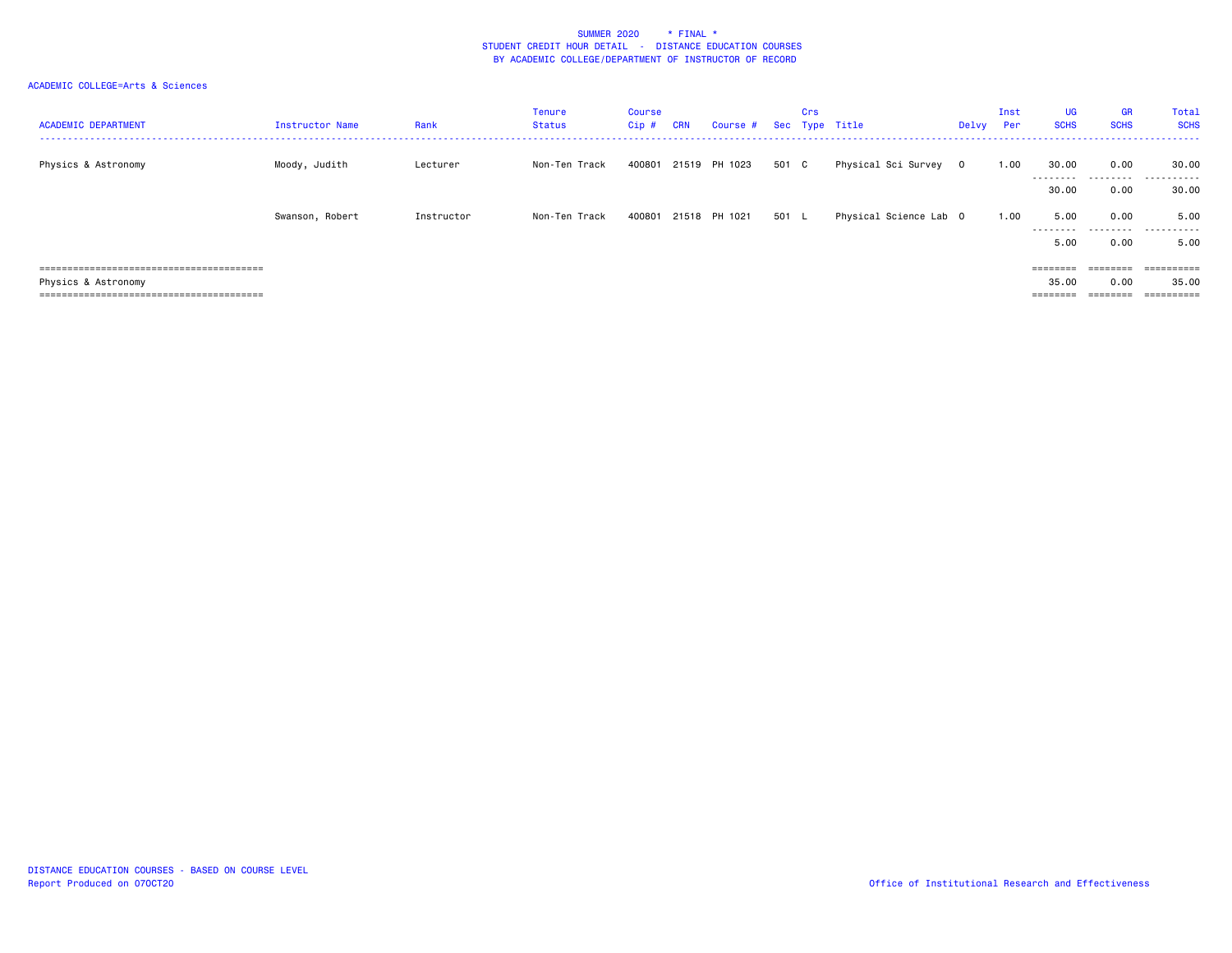| <b>ACADEMIC DEPARTMENT</b>                             | <b>Instructor Name</b> | Rank       | Tenure<br>Status | <b>Course</b><br>Cip # | <b>CRN</b> | Course #      |       | Crs | Sec Type Title         | Delvy | Inst<br>Per | <b>UG</b><br><b>SCHS</b>      | <b>GR</b><br><b>SCHS</b> | Total<br><b>SCHS</b>             |
|--------------------------------------------------------|------------------------|------------|------------------|------------------------|------------|---------------|-------|-----|------------------------|-------|-------------|-------------------------------|--------------------------|----------------------------------|
| Political Science & Public Administratio Baker, Leslie |                        | Instructor | Non-Ten Track    | 451001                 |            | 22495 PS 1313 | 501 C |     | Intro Intnat'l Relat O |       | 1.00        | 27.00<br>--------<br>27,00    | 0.00<br>.<br>0.00        | 27.00<br>.<br>27.00              |
| Political Science & Public Administratio               |                        |            |                  |                        |            |               |       |     |                        |       |             | ========<br>27,00<br>======== | 0.00<br>========         | =========<br>27.00<br>========== |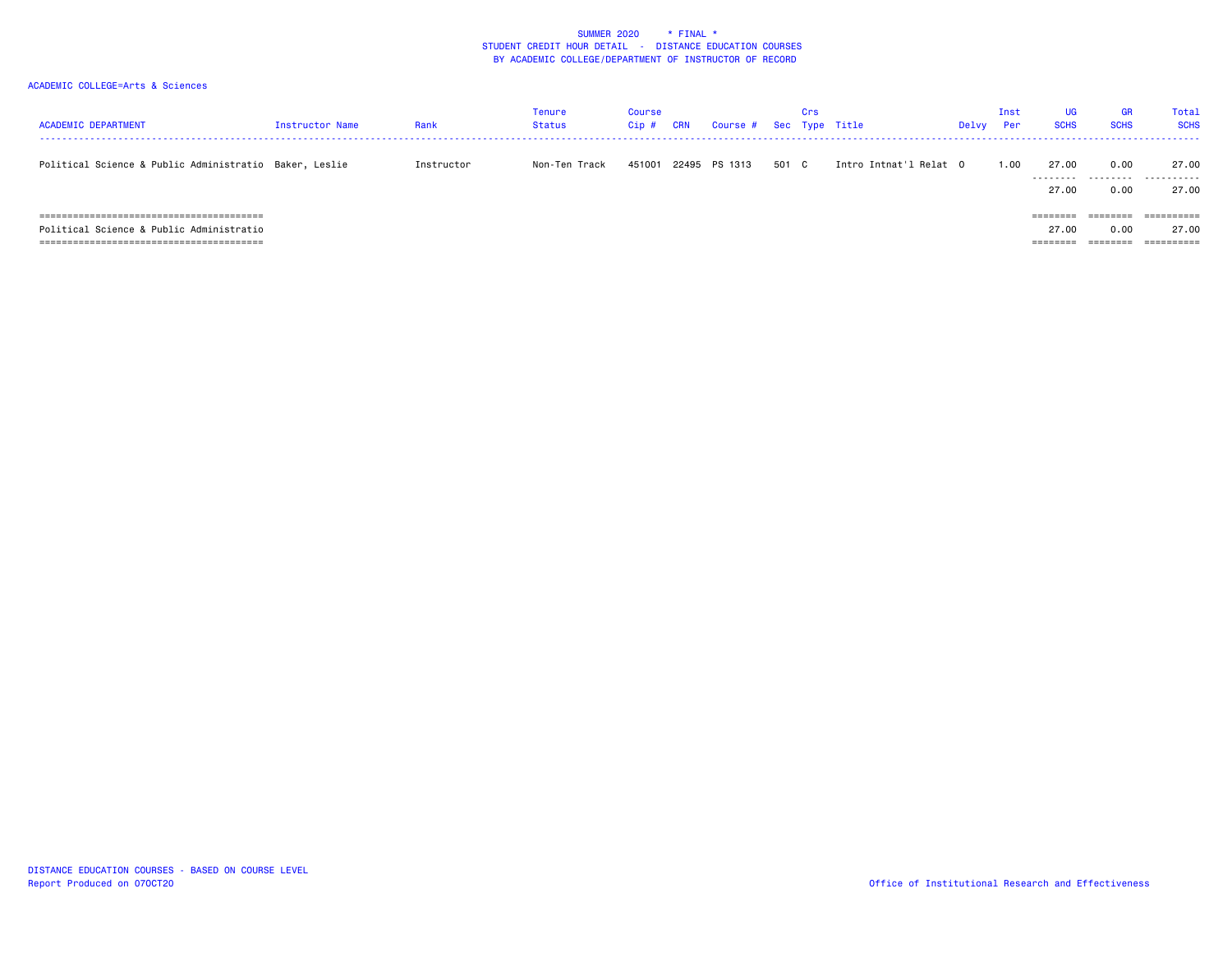| <b>ACADEMIC DEPARTMENT</b> | Instructor Name    | Rank        | <b>Tenure</b><br><b>Status</b> | <b>Course</b><br>Cip# | <b>CRN</b> | Course                |       | Crs | Sec Type Title         | Delvy Per   | Inst | UG<br><b>SCHS</b> | <b>GR</b><br><b>SCHS</b> | Total<br><b>SCHS</b>                   |
|----------------------------|--------------------|-------------|--------------------------------|-----------------------|------------|-----------------------|-------|-----|------------------------|-------------|------|-------------------|--------------------------|----------------------------------------|
| Psychology                 | Bell, Jacqueline   | Lecturer    | Non-Ten Track                  |                       |            | 422707 21730 PSY 4353 | 502 C |     | Psychology and the L 0 |             | 1.00 | 57.00             | 0.00                     | 57.00                                  |
|                            |                    |             |                                |                       |            |                       |       |     |                        |             |      | .<br>57.00        | .<br>0.00                | 57.00                                  |
|                            | Campbell, Kristen  | Lecturer    | Non-Ten Track                  |                       |            | 420101 21529 PSY 3213 | 501 C |     | Psych Of Ab Behavior 0 |             | 1.00 | 63.00<br><u>.</u> | 0.00                     | 63.00                                  |
|                            |                    |             |                                |                       |            |                       |       |     |                        |             |      | 63.00             | 0.00                     | 63.00                                  |
|                            | Hubbard, Marlena   | Lecturer    | Non-Ten Track                  |                       |            | 422813 21530 PSY 3343 | 501 C |     | Psych Of Learning      | $\mathbf 0$ | 1.00 | 84.00<br>.        | 0.00                     | 84.00                                  |
|                            |                    |             |                                |                       |            |                       |       |     |                        |             |      | 84.00             | 0.00                     | 84.00                                  |
|                            | Johnson, Mallory   | Lecturer    | Non-Ten Track                  |                       |            | 422707 21532 PSY 3363 | 501 C |     | Behav Modification     | $\mathbf 0$ | 1.00 | 69.00<br>.        | 0.00                     | 69.00                                  |
|                            |                    |             |                                |                       |            |                       |       |     |                        |             |      | 69.00             | 0.00                     | 69.00                                  |
|                            | Roby, Earnestine   | Non-Faculty | Not Applicable                 |                       |            | 422703 21732 PSY 3803 | 502 C |     | Int Dev Psychology     | $\mathbf 0$ | 1.00 | 57.00<br>.        | 0.00<br>$\cdots$         | 57.00                                  |
|                            |                    |             |                                |                       |            |                       |       |     |                        |             |      | 57.00             | 0.00                     | 57.00                                  |
|                            | Spencer, Jordan    | Non-Faculty | Not Applicable                 |                       |            | 422805 21823 EPY 4103 | 501 C |     | ABA for Behavior Tec 0 |             | 1.00 | 48.00             | 0.00                     | 48.00                                  |
|                            |                    |             |                                |                       |            | 21824 EPY 6103        | 501 C |     | ABA for Behavior Tec 0 |             | 1.00 | 0.00              | 3.00                     | 3.00                                   |
|                            |                    |             |                                |                       |            | 21825 EPY 4103        | 551 C |     | ABA for Behavior Tec 0 |             | 1.00 | 30.00             | 0.00                     | 30.00                                  |
|                            |                    |             |                                |                       |            | 21826 EPY 6103        | 551 C |     | ABA for Behavior Tec 0 |             | 1.00 | 0.00              | 3.00                     | 3.00                                   |
|                            |                    |             |                                |                       |            |                       |       |     |                        |             |      | 78.00             | 6.00                     | 84.00                                  |
|                            | Tan, Elaine        | Lecturer    | Non-Ten Track                  |                       |            | 422701 21731 PSY 3713 | 503 C |     | Cognitive Psychology 0 |             | 1.00 | 48.00<br>-------- | 0.00                     | 48.00                                  |
|                            |                    |             |                                |                       |            |                       |       |     |                        |             |      | 48.00             | 0.00                     | 48.00                                  |
|                            | Valentine, Michael | Non-Faculty | Not Applicable                 |                       |            | 420101 21533 PSY 3413 | 501 C |     | Human Sexual Behavio 0 |             | 1.00 | 99.00<br>.        | 0.00                     | 99.00                                  |
|                            |                    |             |                                |                       |            |                       |       |     |                        |             |      | 99.00             | 0.00                     | 99.00                                  |
|                            |                    |             |                                |                       |            |                       |       |     |                        |             |      | ========          | ========                 | ==========                             |
| Psychology                 |                    |             |                                |                       |            |                       |       |     |                        |             |      | 555.00            | 6.00                     | 561.00<br>======== ======== ========== |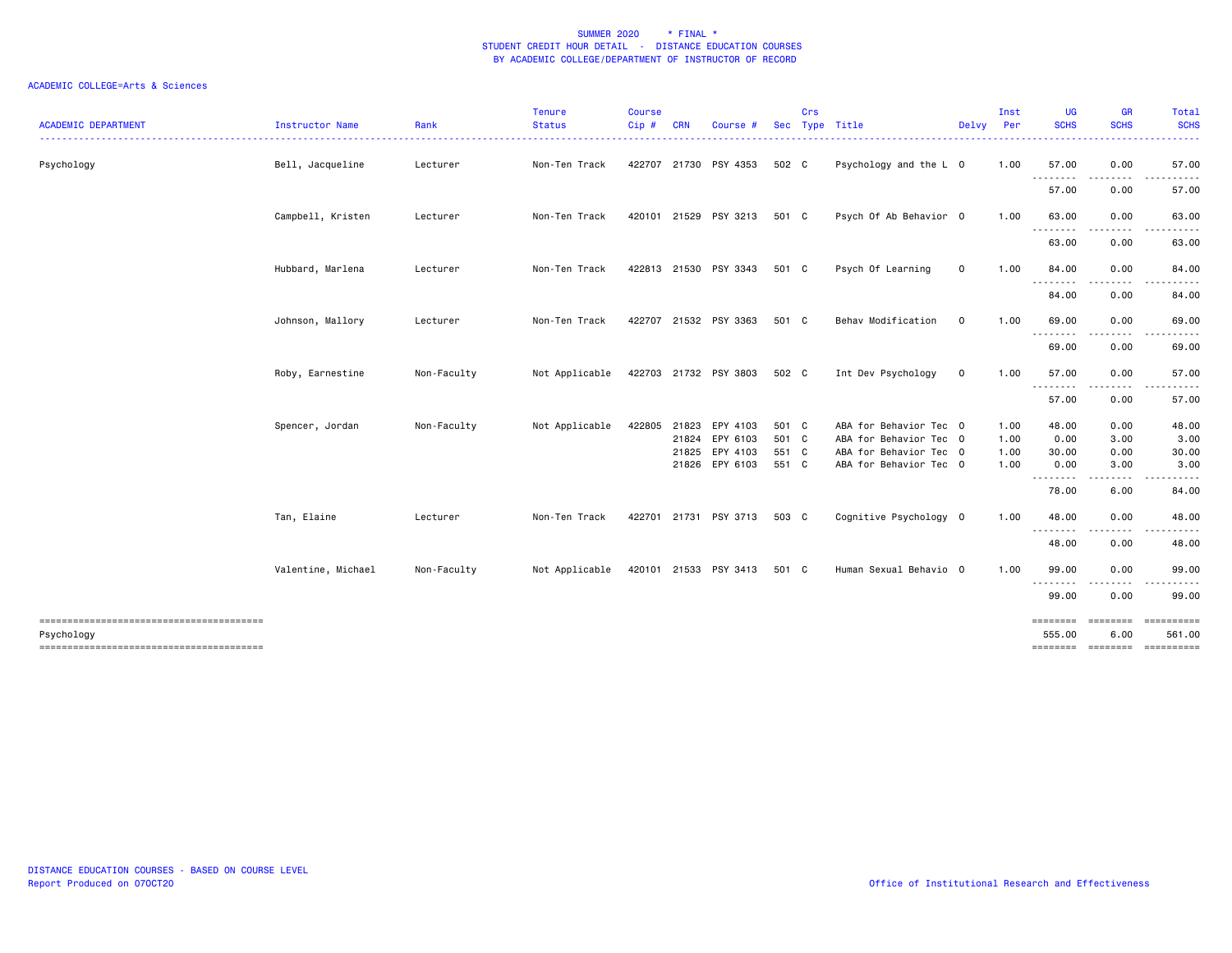| <b>ACADEMIC DEPARTMENT</b> | Instructor Name     | Rank              | <b>Tenure</b><br><b>Status</b> | <b>Course</b><br>Cip# | <b>CRN</b> | Course #             | <b>Sec</b> | Crs | Type Title             | Delvy          | Inst<br>Per | UG<br><b>SCHS</b> | <b>GR</b><br><b>SCHS</b> | Total<br><b>SCHS</b> |
|----------------------------|---------------------|-------------------|--------------------------------|-----------------------|------------|----------------------|------------|-----|------------------------|----------------|-------------|-------------------|--------------------------|----------------------|
| Sociology                  | Davis, Adriene      | Lecturer          | Non-Ten Track                  | 050201                |            | 21934 AAS 2203       | 551 C      |     | Racial Minorities      | $\mathsf{o}$   | 1.00        | 18.00             | 0.00                     | .<br>18.00           |
|                            |                     |                   |                                | 450201                |            | 21169 AN 2203        | 551 C      |     | Racial Minorities      | $\mathbf 0$    | 1.00        | 9.00              | 0.00                     | 9.00                 |
|                            |                     |                   |                                |                       |            | 21547 SO 2203        | 551 C      |     | Racial Minorities      | 0              | 1.00        | 24.00<br>.        | 0.00<br>-----            | 24.00                |
|                            |                     |                   |                                |                       |            |                      |            |     |                        |                |             | 51.00             | 0.00                     | 51.00                |
|                            | Johnson, Jada       | Instructor        | Non-Ten Track                  |                       |            | 440701 23611 SW 3033 | 551 S      |     | Seminar in Resilienc 0 |                | 1.00        | 45.00             | 0.00                     | 45.00                |
|                            |                     |                   |                                |                       |            |                      |            |     |                        |                |             | --------<br>45.00 | 0.00                     | 45.00                |
|                            | Knowles, Veronica   | Instructor        | Non-Ten Track                  |                       |            | 440701 21551 SW 3013 | 501 C      |     | Hum Beh Soc Envir I    | $\overline{0}$ | 1.00        | 39.00             | 0.00                     | 39.00                |
|                            |                     |                   |                                |                       |            |                      |            |     |                        |                |             | 39.00             | 0.00                     | 39.00                |
|                            | Netadj, Mehrzad     | Instructor        | Non-Ten Track                  |                       |            | 451101 21546 SO 1203 | 501 C      |     | Sociology of Familie 0 |                | 1.00        | 51.00             | 0.00                     | 51.00                |
|                            |                     |                   |                                |                       |            |                      |            |     |                        |                |             | .<br>51.00        | 0.00                     | 51.00                |
|                            | Nolen, Amelia       | Lecturer          | Non-Ten Track                  |                       |            | 440701 21723 SW 2303 | 551 C      |     | Welfare Policy I       | $\mathbf 0$    | 1.00        | 30.00<br>.        | 0.00                     | 30.00                |
|                            |                     |                   |                                |                       |            |                      |            |     |                        |                |             | 30.00             | 0.00                     | 30.00                |
|                            | Perry, Ashley       | Instructor        | Non-Ten Track                  | 450401                | 21267      | CRM 1003             | 501 C      |     | Crime & Justice in A 0 |                | 1.00        | 27.00             | 0.00                     | 27.00                |
|                            |                     |                   |                                |                       |            | 451101 21722 SO 3313 | 501 C      |     | Deviant Behavior       | $\circ$        | 1.00        | 45.00<br>-------- | 0.00<br><u>.</u>         | 45.00                |
|                            |                     |                   |                                |                       |            |                      |            |     |                        |                |             | 72.00             | 0.00                     | 72.00                |
|                            | Russell, Kelli      | Grad Teach Assist | Not Applicable                 |                       |            | 451101 21545 SO 1003 | 501 C      |     | Intro To Sociology     | $\mathbf 0$    | 1.00        | 69.00             | 0.00                     | 69.00                |
|                            |                     |                   |                                |                       |            |                      |            |     |                        |                |             | .<br>69.00        | .<br>0.00                | 69.00                |
|                            | Vancil-Leap, Ashley | Instructor        | Non-Ten Track                  | 050207                | 21720      | SO 1173              | 501 C      |     | Intro Gender Studies 0 |                | 1.00        | 9.00              | 0.00                     | 9.00                 |
|                            |                     |                   |                                |                       |            | 21960 GS 1173        | 501 C      |     | Introduction to Gend 0 |                | 1.00        | 15.00             | 0.00                     | 15.00                |
|                            |                     |                   |                                |                       |            | 451101 21721 SO 4403 | 501 C      |     | Soc of Gender & Sexu 0 |                | 1.00        | 48.00<br>.        | 0.00<br>.                | 48.00                |
|                            |                     |                   |                                |                       |            |                      |            |     |                        |                |             | 72.00             | 0.00                     | 72.00                |
|                            |                     |                   |                                |                       |            |                      |            |     |                        |                |             | <b>SEBSEBED</b>   | $= 1.122222222$          |                      |
| Sociology                  |                     |                   |                                |                       |            |                      |            |     |                        |                |             | 429.00            | 0.00                     | 429.00               |
|                            |                     |                   |                                |                       |            |                      |            |     |                        |                |             |                   |                          |                      |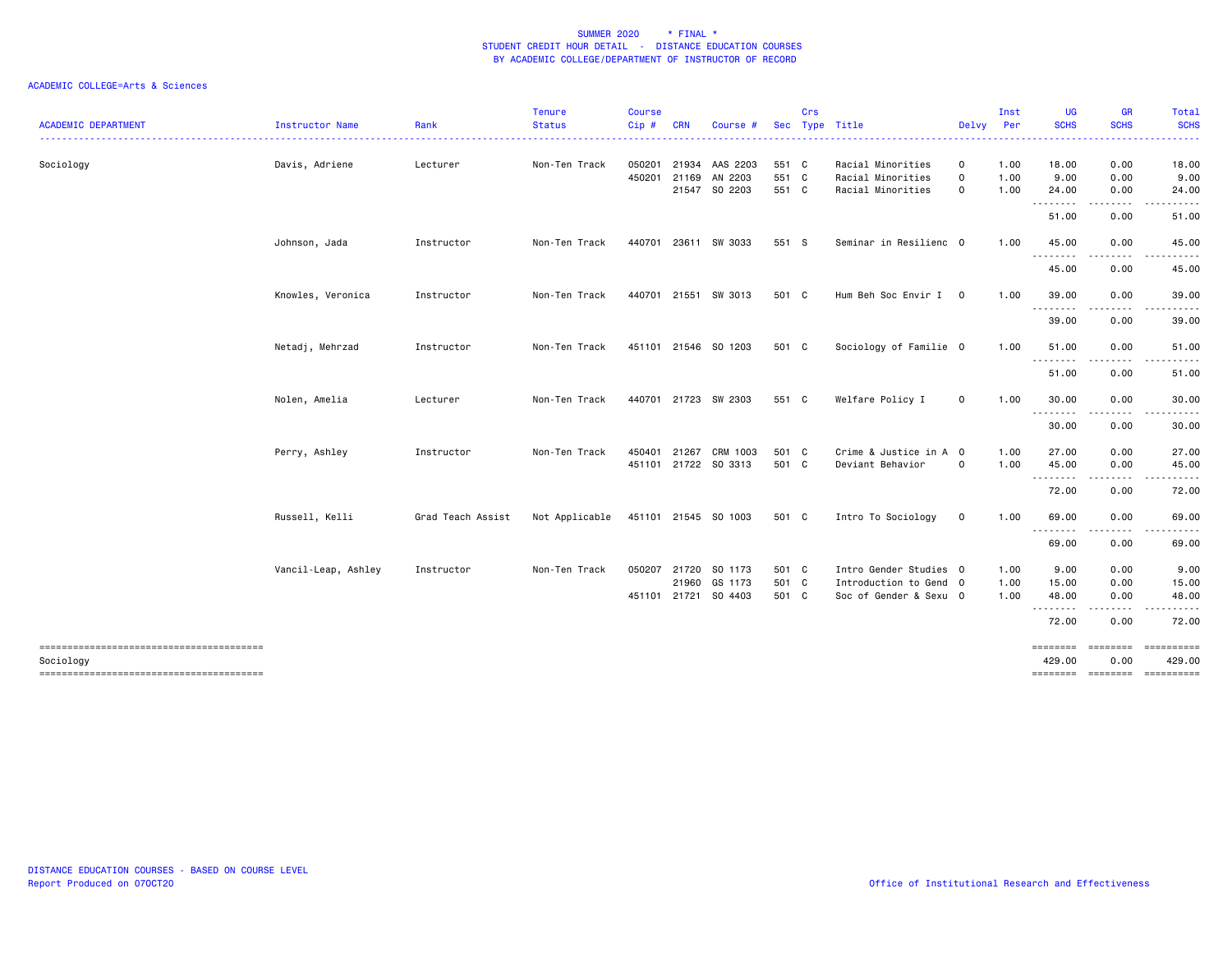| <b>ACADEMIC DEPARTMENT</b> | Instructor Name    | Rank                        | <b>Tenure</b><br><b>Status</b> | <b>Course</b><br>Cip # | <b>CRN</b> | Course #                         | Sec            | Crs | Type Title                                  | Delvy Per                   | Inst         | UG<br><b>SCHS</b>        | <b>GR</b><br><b>SCHS</b> | Total<br><b>SCHS</b>   |
|----------------------------|--------------------|-----------------------------|--------------------------------|------------------------|------------|----------------------------------|----------------|-----|---------------------------------------------|-----------------------------|--------------|--------------------------|--------------------------|------------------------|
| Finance & Economics        | Metz, Tammi        | Instructor                  | Non-Ten Track                  | 520804<br>521701       | 21480      | INS 3503<br>21479 INS 3303       | 506 C<br>506 C |     | Employee Benefits<br>Life Insurance         | $\mathbf{0}$<br>$\mathbf 0$ | 1.00<br>1.00 | 81.00<br>42.00           | 0.00<br>0.00             | 81.00<br>42.00         |
|                            |                    |                             |                                |                        |            |                                  |                |     |                                             |                             |              | ---------<br>123.00      | .<br>0.00                | .<br>123.00            |
|                            | Roskelley, Kenneth | Professor                   | Tenured                        | 520801                 |            | 21342 FIN 3123<br>21343 FIN 8113 | 506 C<br>501 C |     | Financial Management 0<br>Corporate Finance | $\mathbf 0$                 | 1.00<br>1.00 | 72.00<br>0.00            | 0.00<br>57.00            | 72.00<br>57.00         |
|                            |                    |                             |                                |                        |            |                                  |                |     |                                             |                             |              | - - - - - - - -<br>72.00 | .<br>57.00               | . <u>.</u> .<br>129.00 |
|                            | Spurlin, William   | Associate Professor Tenured |                                | 520801                 |            | 21341 FIN 3113                   | 506 C          |     | Financial Systems                           | $\mathbf 0$                 | 1.00         | 21.00                    | 0.00                     | 21.00                  |
|                            |                    |                             |                                |                        |            |                                  |                |     |                                             |                             |              | ---------<br>21.00       | .<br>0.00                | .<br>21.00             |
|                            |                    |                             |                                |                        |            |                                  |                |     |                                             |                             |              | $=$ = = = = = = =        | $=$ = = = = = = =        | <b>ESSESSEES</b>       |
| Finance & Economics        |                    |                             |                                |                        |            |                                  |                |     |                                             |                             |              | 216.00                   | 57.00                    | 273.00                 |
|                            |                    |                             |                                |                        |            |                                  |                |     |                                             |                             |              | ========                 | ========                 | -----------            |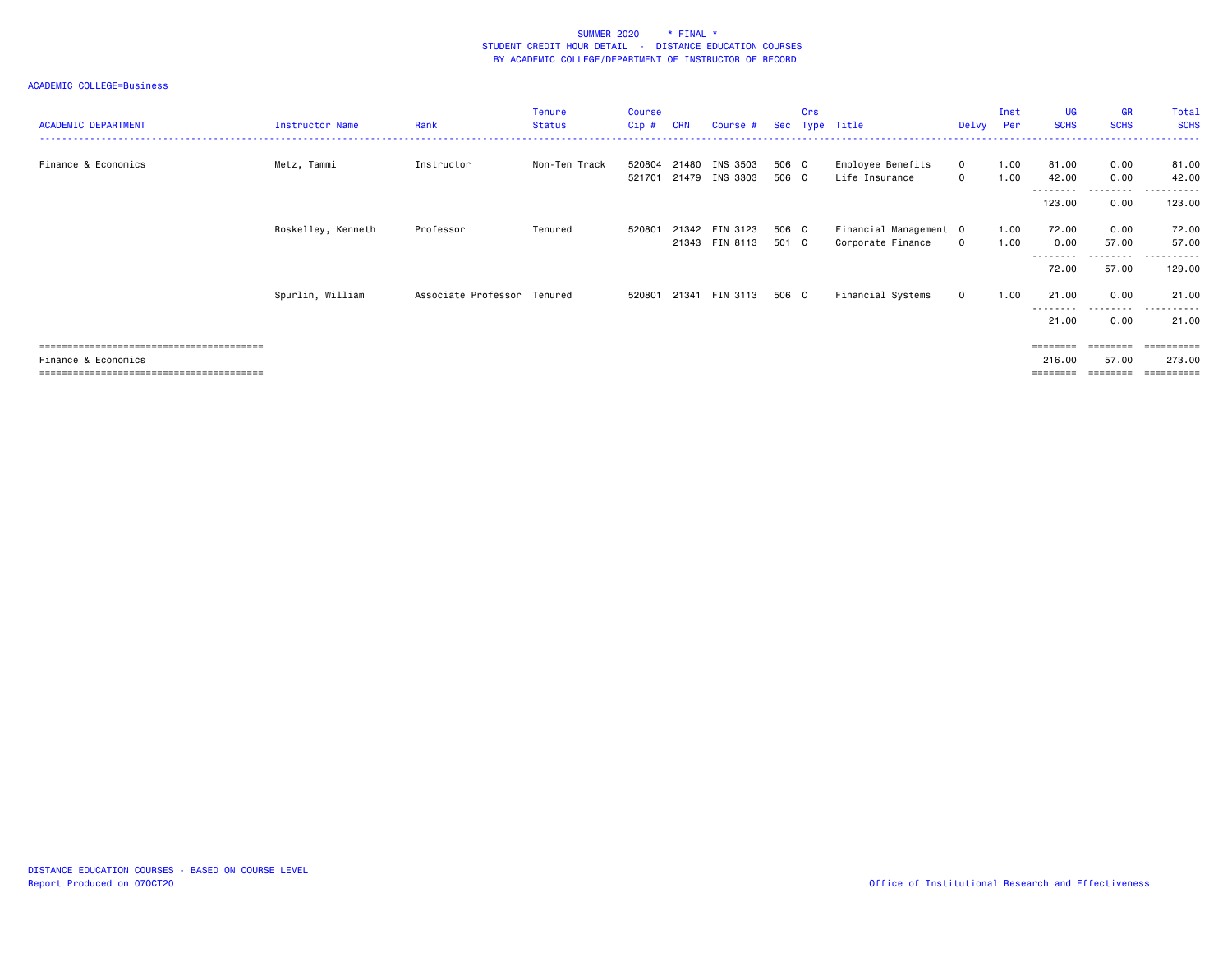| <b>ACADEMIC DEPARTMENT</b>       | <b>Instructor Name</b> | Rank<br>. <b>.</b> .              | <b>Tenure</b><br><b>Status</b><br><u> - - - - - - - - - - - -</u> | <b>Course</b><br>Cip# | <b>CRN</b>   | Course #              | <b>Sec</b> | Crs | Type Title<br>---------------------------------- | Delvy Per      | Inst | UG<br><b>SCHS</b><br>. <b>.</b> | <b>GR</b><br><b>SCHS</b><br>. <u>.</u>                                                                                                                                                  | Total<br><b>SCHS</b><br>. |
|----------------------------------|------------------------|-----------------------------------|-------------------------------------------------------------------|-----------------------|--------------|-----------------------|------------|-----|--------------------------------------------------|----------------|------|---------------------------------|-----------------------------------------------------------------------------------------------------------------------------------------------------------------------------------------|---------------------------|
| Management & Information Systems | Bogue, Patty           | Instructor                        | Non-Ten Track                                                     |                       |              | 520201 21506 MGT 3213 | 506 C      |     | Org Communications                               | $\mathbf 0$    | 1.00 | 117.00                          | 0.00                                                                                                                                                                                    | 117.00                    |
|                                  |                        |                                   |                                                                   |                       |              |                       |            |     |                                                  |                |      | <u>.</u><br>117.00              | $\frac{1}{2} \left( \frac{1}{2} \right) \left( \frac{1}{2} \right) \left( \frac{1}{2} \right) \left( \frac{1}{2} \right) \left( \frac{1}{2} \right) \left( \frac{1}{2} \right)$<br>0.00 | .<br>117.00               |
|                                  | Jones, Gabrielle       | Non-Faculty                       | Not Applicable                                                    |                       |              | 521201 21197 BIS 3233 | 506 C      |     | Management Informati 0                           |                | 1.00 | 81.00                           | 0.00                                                                                                                                                                                    | 81.00                     |
|                                  |                        |                                   |                                                                   |                       |              |                       |            |     |                                                  |                |      | ---------<br>81.00              | $\cdots \cdots \cdots$<br>0.00                                                                                                                                                          | <u>.</u><br>81.00         |
|                                  | Long, Rebecca          | Professor                         | Tenured                                                           |                       |              | 520201 21884 MGT 8103 | 501 C      |     | Strategic Entreprene 0                           |                | 1.00 | 0.00                            | 108.00                                                                                                                                                                                  | 108.00                    |
|                                  |                        |                                   |                                                                   |                       |              |                       |            |     |                                                  |                |      | <u> - - - - - - - -</u><br>0.00 | . <b>.</b> .<br>108.00                                                                                                                                                                  | .<br>108.00               |
|                                  | McNeil, Stacey         | Clinical Assist Pro Non-Ten Track |                                                                   |                       |              | 520101 21204 BUS 4853 | 506 C      |     | <b>Business Policy</b>                           | $\mathsf{o}$   | 1.00 | 66.00                           | 0.00                                                                                                                                                                                    | 66.00                     |
|                                  |                        |                                   |                                                                   |                       |              |                       |            |     |                                                  |                |      | --------<br>66.00               | $\frac{1}{2}$<br>0.00                                                                                                                                                                   | 66.00                     |
|                                  | Pervez, Adam           | Assistant Professor Non-Ten Track |                                                                   |                       | 520201 21841 | MGT 3113              | 506 C      |     | Principles of Manag 0                            |                | 1.00 | 141.00                          | 0.00                                                                                                                                                                                    | 141.00                    |
|                                  |                        |                                   |                                                                   |                       |              |                       |            |     |                                                  |                |      | ---------<br>141.00             | .<br>0.00                                                                                                                                                                               | 141.00                    |
|                                  | Spencer, Barbara       | Lecturer                          | Non-Ten Track                                                     |                       |              | 520201 21508 MGT 8123 | 501 C      |     | Strategic Bus Consul 0                           |                | 1.00 | 0.00                            | 48.00                                                                                                                                                                                   | 48.00                     |
|                                  |                        |                                   |                                                                   |                       |              |                       |            |     |                                                  |                |      | --------<br>0.00                | .<br>48.00                                                                                                                                                                              | .<br>48.00                |
|                                  | Templeton, Gary        | Associate Professor Tenured       |                                                                   |                       |              | 521201 21198 BIS 8113 | 521 C      |     | Mgt Info Tech & Sys                              | $\overline{0}$ | 1.00 | 0.00                            | 54.00                                                                                                                                                                                   | 54.00                     |
|                                  |                        |                                   |                                                                   |                       |              |                       |            |     |                                                  |                |      | --------<br>0.00                | ------<br>54.00                                                                                                                                                                         | 54.00                     |
|                                  | Vardaman, James        | Associate Professor Tenured       |                                                                   |                       |              | 520201 21507 MGT 8113 | 521 C      |     | Leadership Skills                                | $\mathsf{o}$   | 1.00 | 0.00                            | 123.00                                                                                                                                                                                  | 123.00                    |
|                                  |                        |                                   |                                                                   |                       |              |                       |            |     |                                                  |                |      | 0.00                            | 123.00                                                                                                                                                                                  | 123.00                    |
|                                  |                        |                                   |                                                                   |                       |              |                       |            |     |                                                  |                |      |                                 | ========                                                                                                                                                                                | ==========                |
| Management & Information Systems |                        |                                   |                                                                   |                       |              |                       |            |     |                                                  |                |      | 405,00                          | 333.00                                                                                                                                                                                  | 738.00                    |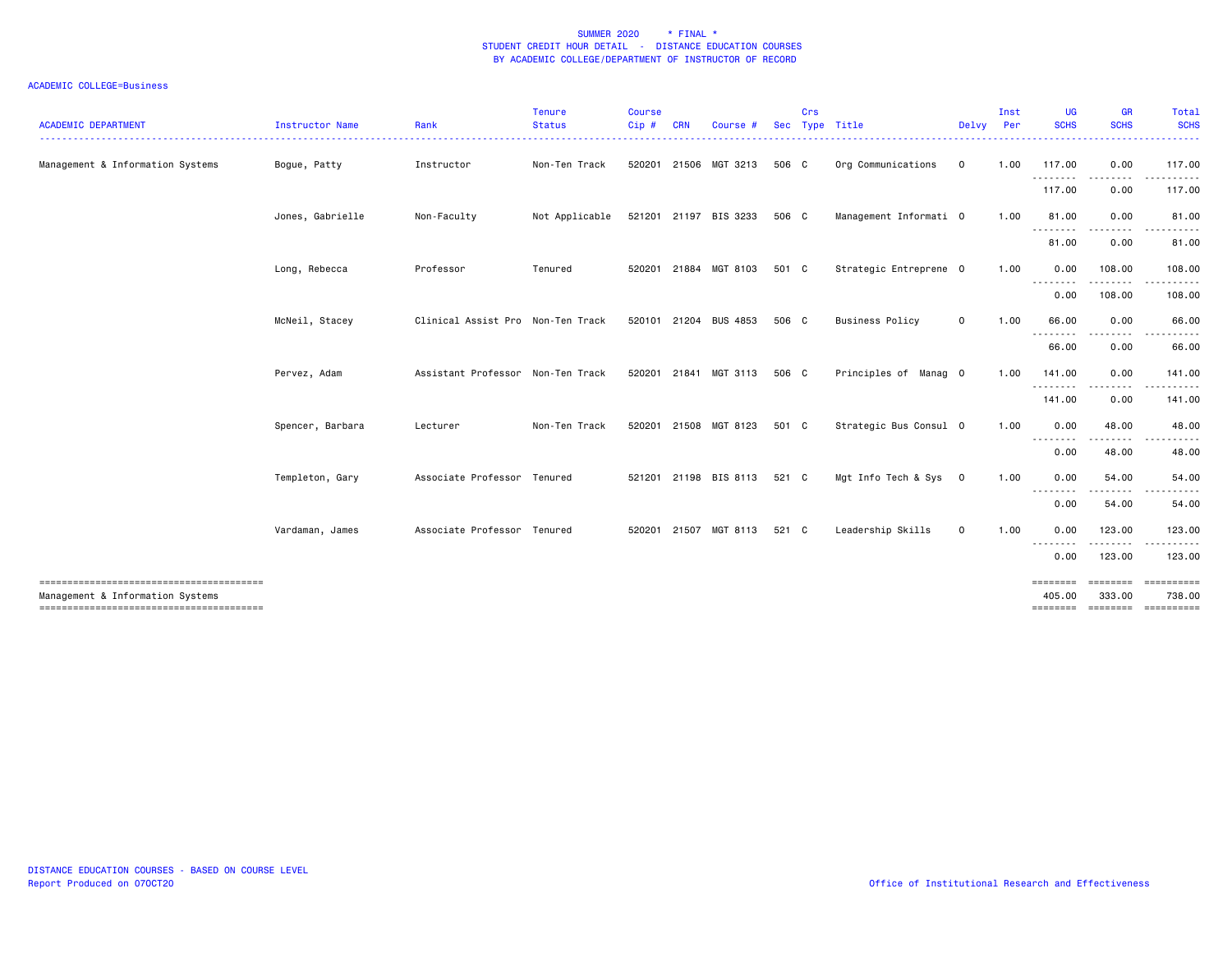| <b>ACADEMIC DEPARTMENT</b>                            | Instructor Name     | Rank                          | <b>Tenure</b><br><b>Status</b> | <b>Course</b><br>Cip# | <b>CRN</b> | Course #                                     |                | Crs | Sec Type Title                                   | Delvy Per        | Inst         | UG<br><b>SCHS</b>                                                                                                                                                                                                                                                                                                                                                                                             | <b>GR</b><br><b>SCHS</b> | Total<br><b>SCHS</b><br>. |
|-------------------------------------------------------|---------------------|-------------------------------|--------------------------------|-----------------------|------------|----------------------------------------------|----------------|-----|--------------------------------------------------|------------------|--------------|---------------------------------------------------------------------------------------------------------------------------------------------------------------------------------------------------------------------------------------------------------------------------------------------------------------------------------------------------------------------------------------------------------------|--------------------------|---------------------------|
| Marketing, Quantitative Analysis & Busin Ballard, Iva |                     | Instructor                    | Non-Ten Track                  | 520201 23487          |            | BQA 6423<br>521302 21201 BQA 3123            | 526 C<br>516 C |     | Business Decision An 0<br>Bus Stat Methods II 0  |                  | 1.00<br>1.00 | 0.00<br>126.00                                                                                                                                                                                                                                                                                                                                                                                                | 66.00<br>0.00            | 66.00<br>126.00           |
|                                                       |                     |                               |                                |                       |            |                                              |                |     |                                                  |                  |              | .<br>126.00                                                                                                                                                                                                                                                                                                                                                                                                   | .<br>66.00               | .<br>192.00               |
|                                                       | Boone, Christopher  | Assistant Professor Ten Track |                                |                       |            | 520203 21835 MKT 8213                        | 501 C          |     | Supply Chain Operati 0                           |                  | 1.00         | 0.00<br><u>.</u>                                                                                                                                                                                                                                                                                                                                                                                              | 114.00<br>.              | 114.00<br>.               |
|                                                       |                     |                               |                                |                       |            |                                              |                |     |                                                  |                  |              | 0.00                                                                                                                                                                                                                                                                                                                                                                                                          | 114.00                   | 114.00                    |
|                                                       | Breazeale, Michael  | Associate Professor Tenured   |                                | 521401                | 21838      | MKT 4423<br>21839 MKT 6423                   | 516 C<br>511 C |     | Strategic Brand Mana 0<br>Strategic Brand Mana 0 |                  | 1.00<br>1.00 | 33.00<br>0.00<br>.                                                                                                                                                                                                                                                                                                                                                                                            | 0.00<br>36.00            | 33.00<br>36.00            |
|                                                       |                     |                               |                                |                       |            |                                              |                |     |                                                  |                  |              | 33.00                                                                                                                                                                                                                                                                                                                                                                                                         | 36.00                    | 69.00                     |
|                                                       | Dunlap, Kali        | Non-Faculty                   | Not Applicable                 |                       |            | 240102 21445 IDS 4111                        | 501 C          |     | Professional Seminar 0                           |                  | 1.00         | 15.00                                                                                                                                                                                                                                                                                                                                                                                                         | 0.00                     | 15.00                     |
|                                                       |                     |                               |                                |                       |            |                                              |                |     |                                                  |                  |              | 15.00                                                                                                                                                                                                                                                                                                                                                                                                         | 0.00                     | 15.00                     |
|                                                       | Hawkins, Jonathan   | Non-Faculty                   | Not Applicable                 |                       |            | 240102 21447 IDS 4111                        | 503 C          |     | Professional Seminar 0                           |                  | 1.00         | 19.00                                                                                                                                                                                                                                                                                                                                                                                                         | 0.00                     | 19.00                     |
|                                                       |                     |                               |                                |                       |            |                                              |                |     |                                                  |                  |              | 19.00                                                                                                                                                                                                                                                                                                                                                                                                         | 0.00                     | 19.00                     |
|                                                       | Kazandjian, Brett   | Grad Teach Assist             | Not Applicable                 |                       |            | 521403 21840 MKT 3323                        | 526 C          |     | International Logist 0                           |                  | 1.00         | 96.00<br>.                                                                                                                                                                                                                                                                                                                                                                                                    | 0.00                     | 96.00                     |
|                                                       |                     |                               |                                |                       |            |                                              |                |     |                                                  |                  |              | 96.00                                                                                                                                                                                                                                                                                                                                                                                                         | 0.00                     | 96.00                     |
|                                                       | Mallette, Stephanie | Instructor                    | Non-Ten Track                  |                       |            | 220205 21199 BL 2413<br>229999 21200 BL 8113 | 526 C<br>511 C |     | Legal Envt Bus<br>Law Ethics Disp Res            | 0<br>$\mathbf 0$ | 1.00<br>1.00 | 48.00<br>0.00<br>.                                                                                                                                                                                                                                                                                                                                                                                            | 0.00<br>36.00<br>-----   | 48.00<br>36.00            |
|                                                       |                     |                               |                                |                       |            |                                              |                |     |                                                  |                  |              | 48.00                                                                                                                                                                                                                                                                                                                                                                                                         | 36.00                    | 84.00                     |
|                                                       | Moore, Robert       | Professor                     | Tenured                        |                       |            | 521401 21509 MKT 3013                        | 526 C          |     | Principles Of Mkt                                | $\mathbf 0$      | 1.00         | 90.00<br>$\frac{1}{2} \frac{1}{2} \frac{1}{2} \frac{1}{2} \frac{1}{2} \frac{1}{2} \frac{1}{2} \frac{1}{2} \frac{1}{2} \frac{1}{2} \frac{1}{2} \frac{1}{2} \frac{1}{2} \frac{1}{2} \frac{1}{2} \frac{1}{2} \frac{1}{2} \frac{1}{2} \frac{1}{2} \frac{1}{2} \frac{1}{2} \frac{1}{2} \frac{1}{2} \frac{1}{2} \frac{1}{2} \frac{1}{2} \frac{1}{2} \frac{1}{2} \frac{1}{2} \frac{1}{2} \frac{1}{2} \frac{$<br>---- | 0.00                     | 90.00                     |
|                                                       |                     |                               |                                |                       |            |                                              |                |     |                                                  |                  |              | 90.00                                                                                                                                                                                                                                                                                                                                                                                                         | 0.00                     | 90.00                     |
|                                                       | Pompelia, Anthony   | Non-Employee                  | Not Applicable                 |                       |            | 521401 23260 MKT 4113                        | 501 C          |     | Personal Selling                                 | 0                | 1.00         | 18.00<br>.                                                                                                                                                                                                                                                                                                                                                                                                    | 0.00                     | 18.00                     |
|                                                       |                     |                               |                                |                       |            |                                              |                |     |                                                  |                  |              | 18.00                                                                                                                                                                                                                                                                                                                                                                                                         | 0.00                     | 18.00                     |
|                                                       | Shanahan, Kevin     | Associate Professor Tenured   |                                |                       |            | 521401 21510 MKT 8153                        | 511 C          |     | Strategic Marketing                              | $\overline{0}$   | 1.00         | 0.00<br><u>.</u>                                                                                                                                                                                                                                                                                                                                                                                              | 132.00<br>.              | 132.00                    |
|                                                       |                     |                               |                                |                       |            |                                              |                |     |                                                  |                  |              | 0.00                                                                                                                                                                                                                                                                                                                                                                                                          | 132.00                   | 132.00                    |
| Marketing, Quantitative Analysis & Busin              |                     |                               |                                |                       |            |                                              |                |     |                                                  |                  |              | ========<br>445.00                                                                                                                                                                                                                                                                                                                                                                                            | ========<br>384.00       | 829.00                    |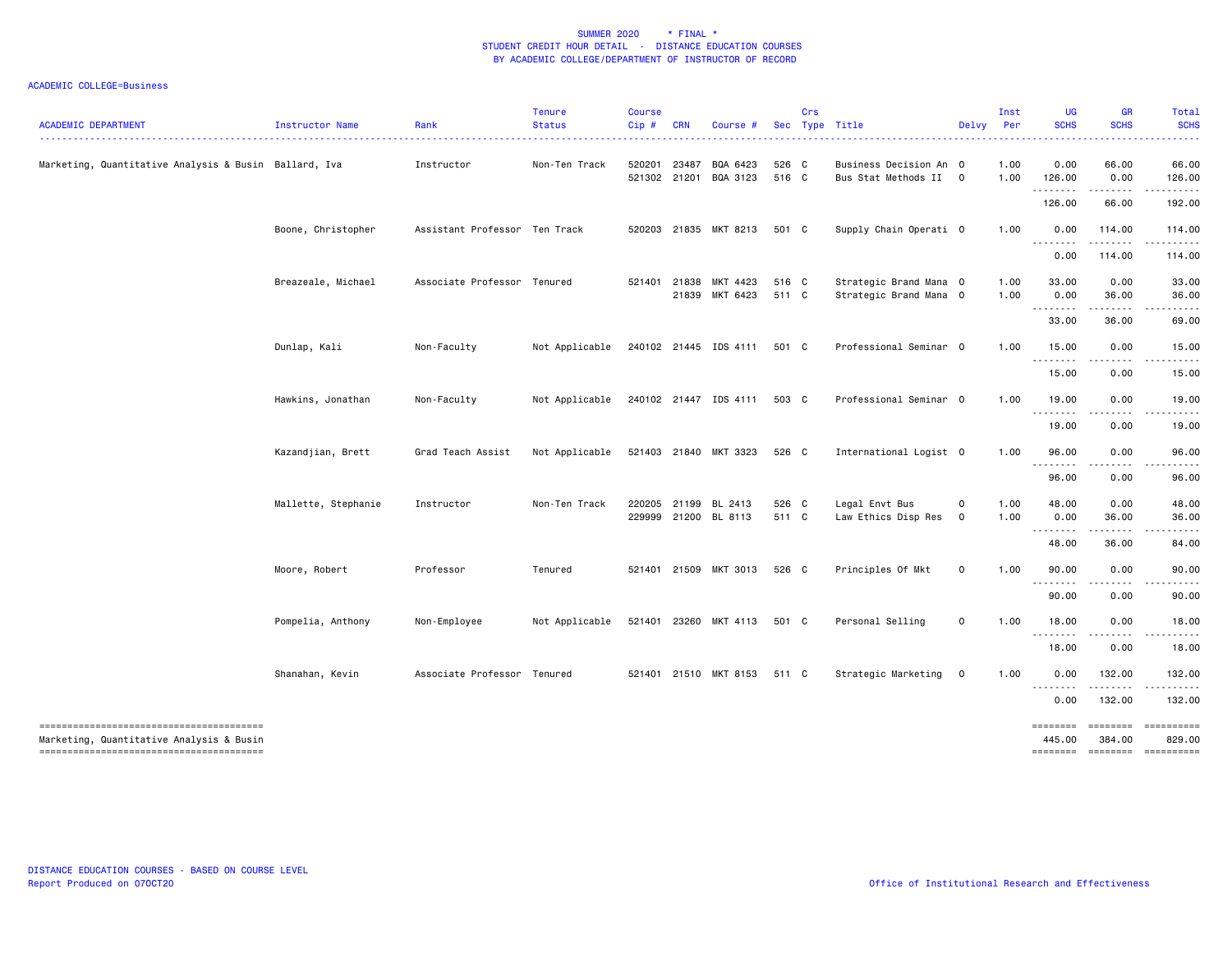| <b>ACADEMIC DEPARTMENT</b>         | Instructor Name   | Rank                        | <b>Tenure</b><br><b>Status</b> | <b>Course</b><br>Cip# | <b>CRN</b> | Course #                    |       | Crs | Sec Type Title         | Delvy Per | Inst | UG<br><b>SCHS</b>  | <b>GR</b><br><b>SCHS</b> | Total<br><b>SCHS</b> |
|------------------------------------|-------------------|-----------------------------|--------------------------------|-----------------------|------------|-----------------------------|-------|-----|------------------------|-----------|------|--------------------|--------------------------|----------------------|
| School of Accountancy              | Addy, Noel        | Associate Professor Tenured |                                |                       |            | 520301 21161 ACC 8213       | 521 C |     | Fin & Acc Report Ana 0 |           | 1.00 | 0.00               | 111.00<br>---------      | 111.00<br>---------- |
|                                    |                   |                             |                                |                       |            |                             |       |     |                        |           |      | 0.00               | 111.00                   | 111.00               |
|                                    | Gardner, Virginia | Non-Faculty                 | Not Applicable                 |                       |            | 520301 21160 ACC 2203 501 C |       |     | Survey of Accounting 0 |           | 1.00 | 72.00              | 0.00                     | 72.00                |
|                                    |                   |                             |                                |                       |            |                             |       |     |                        |           |      | 72.00              | 0.00                     | 72.00                |
|                                    | Pannell, Angela   | Instructor                  | Non-Ten Track                  | 520301                |            | 21159 ACC 2023              | 506 C |     | Prin Managerial Acct 0 |           | 1.00 | 72.00<br>--------- | 0.00<br>.                | 72.00<br>.           |
|                                    |                   |                             |                                |                       |            |                             |       |     |                        |           |      | 72.00              | 0.00                     | 72.00                |
|                                    |                   |                             |                                |                       |            |                             |       |     |                        |           |      | ========           | ========                 | =========            |
| School of Accountancy              |                   |                             |                                |                       |            |                             |       |     |                        |           |      | 144.00             | 111.00                   | 255.00               |
| ================================== |                   |                             |                                |                       |            |                             |       |     |                        |           |      | $=$ = = = = = = =  |                          |                      |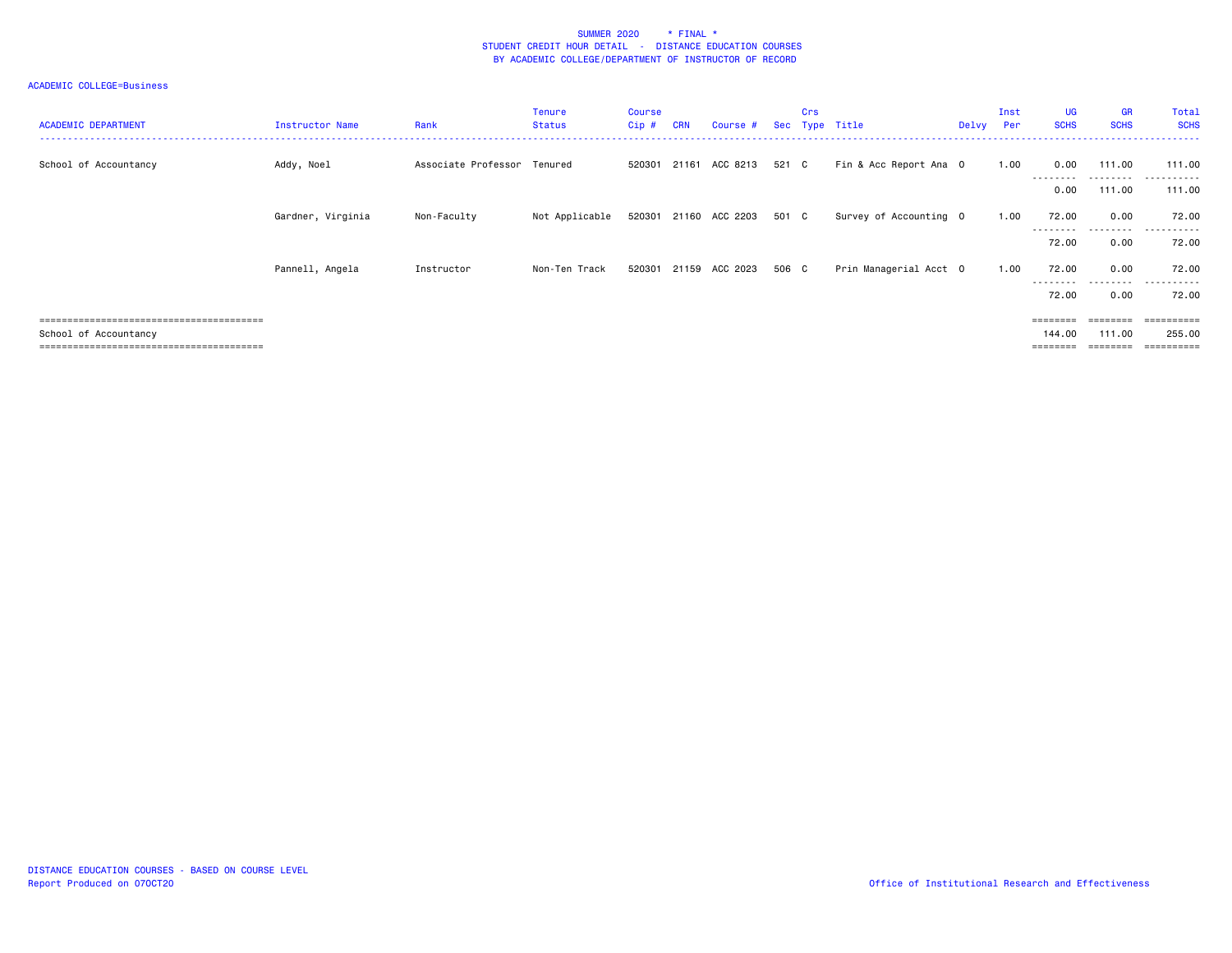| <b>ACADEMIC DEPARTMENT</b>                               | Instructor Name       | Rank                              | <b>Tenure</b><br><b>Status</b>       | <b>Course</b><br>Cip# | <b>CRN</b> | Course #                                | <b>Sec</b>     | Crs | Type Title                               | Delvy Per     | Inst         | <b>UG</b><br><b>SCHS</b>                      | <b>GR</b><br><b>SCHS</b> | Total<br><b>SCHS</b>                                                                                                                                                                                                                                                                                                                                                                                                                                                                                    |
|----------------------------------------------------------|-----------------------|-----------------------------------|--------------------------------------|-----------------------|------------|-----------------------------------------|----------------|-----|------------------------------------------|---------------|--------------|-----------------------------------------------|--------------------------|---------------------------------------------------------------------------------------------------------------------------------------------------------------------------------------------------------------------------------------------------------------------------------------------------------------------------------------------------------------------------------------------------------------------------------------------------------------------------------------------------------|
| Counseling, Educational Psychology, and Abernathy, Larry |                       | Research Assoc Prof Non-Ten Track |                                      |                       |            | 422806 22362 EPY 2513                   | 551 C          |     | Human Growth & Devel 0                   |               | 1.00         | 24.00<br>.                                    | 0.00<br>-----            | 24.00                                                                                                                                                                                                                                                                                                                                                                                                                                                                                                   |
|                                                          |                       |                                   |                                      |                       |            |                                         |                |     |                                          |               |              | 24.00                                         | 0.00                     | 24.00                                                                                                                                                                                                                                                                                                                                                                                                                                                                                                   |
|                                                          | Ball, Kimberly        | Lecturer                          | Non-Ten Track                        |                       |            | 422807 21332 EPY 3543                   | 551 C          |     | Psych Of Adoles                          | $\mathbf{O}$  | 1.00         | 66.00                                         | 0.00                     | 66.00                                                                                                                                                                                                                                                                                                                                                                                                                                                                                                   |
|                                                          |                       |                                   |                                      |                       |            |                                         |                |     |                                          |               |              | 66.00                                         | 0.00                     | 66.00                                                                                                                                                                                                                                                                                                                                                                                                                                                                                                   |
|                                                          | Gainer, Donna         | Instructor                        | Non-Ten Track                        |                       |            | 130499 22196 EPY 4313                   | 551 C          |     | Measure & Eval                           | $\mathbf{O}$  | 1.00         | 42.00                                         | 0.00                     | 42.00                                                                                                                                                                                                                                                                                                                                                                                                                                                                                                   |
|                                                          |                       |                                   |                                      |                       |            |                                         |                |     |                                          |               |              | .<br>42.00                                    | 0.00                     | 42.00                                                                                                                                                                                                                                                                                                                                                                                                                                                                                                   |
|                                                          | Seymour, Dana         | Lecturer                          | Non-Ten Track                        | 130604                | 21337      | EPY 8473                                | 501 C          |     | Mid Level Assessment 0                   |               | 1.00         | 0.00                                          | 45.00                    | 45.00                                                                                                                                                                                                                                                                                                                                                                                                                                                                                                   |
|                                                          |                       |                                   |                                      |                       |            |                                         |                |     |                                          |               |              | ---<br>0.00                                   | 45.00                    | 45.00                                                                                                                                                                                                                                                                                                                                                                                                                                                                                                   |
|                                                          | Stinson-Perez, Sylvia | Non-Faculty                       | Not Applicable 131009 22226 COE 6323 |                       |            |                                         | 501 C          |     | Sensory Aid Technlgy 0                   |               | 1.00         | 0.00                                          | 36.00                    | 36.00                                                                                                                                                                                                                                                                                                                                                                                                                                                                                                   |
|                                                          |                       |                                   |                                      |                       |            |                                         |                |     |                                          |               |              | - - - - - - - -<br>0.00                       | 36.00                    | 36.00                                                                                                                                                                                                                                                                                                                                                                                                                                                                                                   |
|                                                          | Wei, Tianlan          | Assistant Professor Ten Track     |                                      |                       |            | 130603 21334 EPY 6214<br>21336 EPY 8214 | 501 C<br>551 B |     | Ed & Psy Statistics<br>Int Ed & Psy Stat | $\Omega$<br>0 | 1.00<br>1.00 | 0.00<br>0.00                                  | 64.00<br>16.00           | 64.00<br>16.00                                                                                                                                                                                                                                                                                                                                                                                                                                                                                          |
|                                                          |                       |                                   |                                      |                       |            |                                         |                |     |                                          |               |              | 0.00                                          | 80.00                    | 80.00                                                                                                                                                                                                                                                                                                                                                                                                                                                                                                   |
| Counseling, Educational Psychology, and                  |                       |                                   |                                      |                       |            |                                         |                |     |                                          |               |              | $=$ = = = = = = =<br>132.00<br><b>EEEEEEE</b> | ========<br>161.00       | ==========<br>293.00<br>$\begin{minipage}{0.03\linewidth} \hspace*{0.03\linewidth} \hspace*{0.03\linewidth} \hspace*{0.03\linewidth} \hspace*{0.03\linewidth} \hspace*{0.03\linewidth} \hspace*{0.03\linewidth} \hspace*{0.03\linewidth} \hspace*{0.03\linewidth} \hspace*{0.03\linewidth} \hspace*{0.03\linewidth} \hspace*{0.03\linewidth} \hspace*{0.03\linewidth} \hspace*{0.03\linewidth} \hspace*{0.03\linewidth} \hspace*{0.03\linewidth} \hspace*{0.03\linewidth} \hspace*{0.03\linewidth} \hs$ |
|                                                          |                       |                                   |                                      |                       |            |                                         |                |     |                                          |               |              |                                               |                          |                                                                                                                                                                                                                                                                                                                                                                                                                                                                                                         |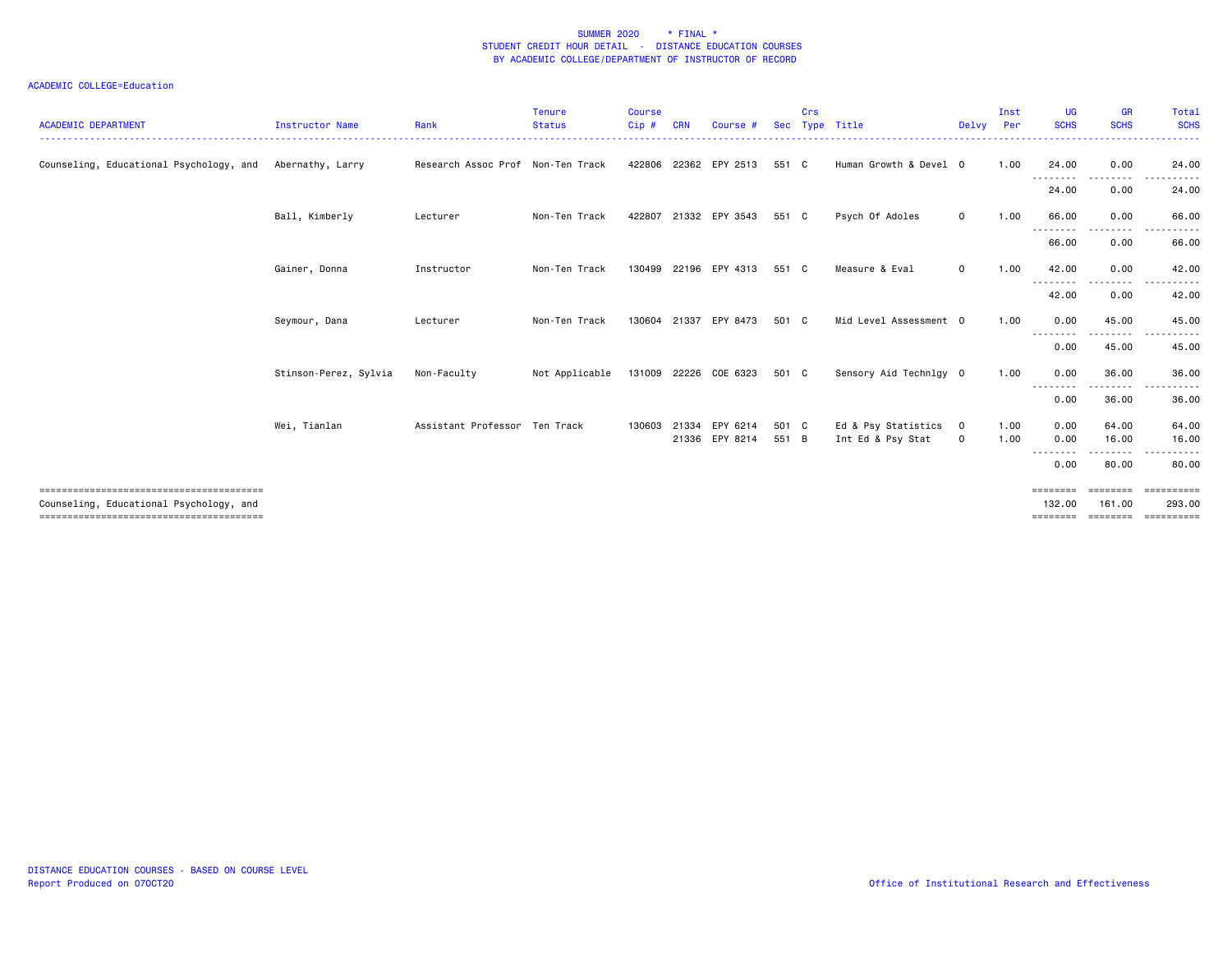| <b>ACADEMIC DEPARTMENT</b>                               | Instructor Name   | Rank                              | <b>Tenure</b><br><b>Status</b> | <b>Course</b><br>$Cip \#$ | CRN   | Course #                          |                | Crs | Sec Type Title                             | Delvy Per               | Inst         | UG<br><b>SCHS</b>         | <b>GR</b><br><b>SCHS</b> | Total<br><b>SCHS</b> |
|----------------------------------------------------------|-------------------|-----------------------------------|--------------------------------|---------------------------|-------|-----------------------------------|----------------|-----|--------------------------------------------|-------------------------|--------------|---------------------------|--------------------------|----------------------|
| Curriculum, Instruction & Special Educat Alley, Kathleen |                   | Associate Professor Tenured       |                                | 131202 21291              |       | EDE 3343<br>131203 21540 RDG 8123 | 501 C<br>501 C |     | Teach Adoles Lit<br>Sup MidSch Lit Learn 0 | 0                       | 1.00<br>1.00 | 39.00<br>0.00             | 0.00<br>15.00            | 39.00<br>15.00       |
|                                                          |                   |                                   |                                |                           |       |                                   |                |     |                                            |                         |              | .<br>39.00                | .<br>15.00               | .<br>54.00           |
|                                                          | Anthony, Kenneth  | Associate Professor Tenured       |                                |                           |       | 131203 21312 EDS 8243             | 501 C          |     | Adv. Plan Manage Lea 0                     |                         | 1.00         | 0.00<br><u>.</u>          | 87.00<br>.               | 87.00<br>.           |
|                                                          |                   |                                   |                                |                           |       |                                   |                |     |                                            |                         |              | 0.00                      | 87.00                    | 87.00                |
|                                                          | Coffey, Kenneth   | Professor                         | Tenured                        |                           |       | 131001 21318 EDX 6193             | 501 C          |     | Adv. Plan Special Ed 0                     |                         | 1.00         | 0.00                      | 75.00                    | 75.00                |
|                                                          |                   |                                   |                                |                           | 23715 | EDX 6193                          | 502 C          |     | Adv. Plan Special Ed 0                     |                         | 1.00         | 0.00                      | 75.00                    | 75.00                |
|                                                          |                   |                                   |                                |                           | 23716 | EDX 6193                          | 503 C          |     | Adv. Plan Special Ed 0                     |                         | 1.00         | 0.00                      | 84.00                    | 84.00                |
|                                                          |                   |                                   |                                |                           | 23804 | EDX 7000                          | 502 I          |     | Directed Indiv Study 0                     |                         | 1.00         | 0.00                      | 1.00                     | 1.00                 |
|                                                          |                   |                                   |                                |                           | 23856 | EDX 7000                          | 501 I          |     | Directed Indiv Study 0                     |                         | 1.00         | 0.00<br>$- - -$           | 1.00<br>.                | 1.00<br>.            |
|                                                          |                   |                                   |                                |                           |       |                                   |                |     |                                            |                         |              | 0.00                      | 236.00                   | 236.00               |
|                                                          | Collier, Matthew  | Lecturer                          | Non-Ten Track                  |                           |       | 131001 23717 EDX 6813             | 502 C          |     | Intro Assmt Spec Ed                        | $\overline{\mathbf{0}}$ | 1.00         | 0.00                      | 90.00                    | 90.00                |
|                                                          |                   |                                   |                                |                           |       |                                   |                |     |                                            |                         |              | 0.00                      | 90.00                    | 90.00                |
|                                                          | Devlin, Sandy     | Professor                         | Tenured                        |                           |       | 131001 21321 EDX 8023             | 551 C          |     | Fundamentals of Teac 0                     |                         | 1.00         | 0.00                      | 30.00                    | 30.00                |
|                                                          |                   |                                   |                                |                           |       | 23719 EDX 8173                    | 506 C          |     | Sp Ed In Reg Classrm 0                     |                         | 1.00         | 0.00                      | 87.00                    | 87.00                |
|                                                          |                   |                                   |                                |                           |       |                                   |                |     |                                            |                         |              | $\sim$ $\sim$ $\sim$<br>. | . <u>.</u>               | .                    |
|                                                          |                   |                                   |                                |                           |       |                                   |                |     |                                            |                         |              | 0.00                      | 117.00                   | 117.00               |
|                                                          | Diffey, Stephanie | Non-Employee                      | Not Applicable                 |                           |       | 131203 21295 EDE 8123             | 501 C          |     | Found Teach MidLev M 0                     |                         | 1.00         | 0.00<br>$  -$             | 45.00<br>.               | 45.00                |
|                                                          |                   |                                   |                                |                           |       |                                   |                |     |                                            |                         |              | 0.00                      | 45.00                    | 45.00                |
|                                                          | Fondren, Patricia | Assistant Professor Ten Track     |                                |                           |       | 131001 21319 EDX 6813             | 501 C          |     | Intro Assmt Spec Ed                        | $\overline{\mathbf{0}}$ | 1.00         | 0.00                      | 87.00                    | 87.00                |
|                                                          |                   |                                   |                                |                           |       | 23718 EDX 6813                    | 503 C          |     | Intro Assmt Spec Ed                        | $\overline{0}$          | 1.00         | 0.00<br>.                 | 60.00<br>$- - - - -$     | 60.00<br>.           |
|                                                          |                   |                                   |                                |                           |       |                                   |                |     |                                            |                         |              | 0.00                      | 147.00                   | 147.00               |
|                                                          | Hopper, Peggy     | Professor                         | Tenured                        | 131205 21315              |       | EDS 8623                          | 501 C          |     | Effective Instructio 0                     |                         | 1.00         | 0.00                      | 24.00                    | 24.00                |
|                                                          |                   |                                   |                                |                           | 24057 | EDS 7000                          | 551 I          |     | Directed Indiv Study 0                     |                         | 1.00         | 0.00                      | 1.00                     | 1.00                 |
|                                                          |                   |                                   |                                |                           | 24058 | <b>EDS 7000</b>                   | 552 I          |     | Directed Indiv Study 0                     |                         | 1.00         | 0.00                      | 1.00                     | 1.00                 |
|                                                          |                   |                                   |                                |                           | 24059 | EDS 7000                          | 553 I          |     | Directed Indiv Study 0                     |                         | 1.00         | 0.00                      | 1.00                     | 1.00                 |
|                                                          |                   |                                   |                                |                           | 24060 | <b>EDS 7000</b>                   | 554 I          |     | Directed Indiv Study 0                     |                         | 1.00         | 0.00                      | 1.00                     | 1.00                 |
|                                                          |                   |                                   |                                |                           |       | 131315 21542 RDG 8653             | 551 C          |     | Teach Read Sec Sch                         | $\mathbf 0$             | 1.00         | 0.00<br>.                 | 42.00<br>.               | 42.00                |
|                                                          |                   |                                   |                                |                           |       |                                   |                |     |                                            |                         |              | 0.00                      | 70.00                    | 70.00                |
|                                                          | Jamison, Breana   | Lecturer                          | Non-Ten Track                  |                           |       | 422814 21316 EDX 3213             | 502 C          |     | Indiv Inst Except Ch 0                     |                         | 1.00         | 33.00                     | 0.00                     | 33.00                |
|                                                          |                   |                                   |                                |                           |       |                                   |                |     |                                            |                         |              | 33.00                     | 0.00                     | 33.00                |
|                                                          | Javorsky, Kristin | Assistant Professor Ten Track     |                                |                           |       | 131315 21290 EDE 3233             | 501 C          |     | Teach Lit at Elem/Mi 0                     |                         | 1.00         | 39.00                     | 0.00                     | 39.00                |
|                                                          |                   |                                   |                                |                           |       |                                   |                |     |                                            |                         |              | 39.00                     | .<br>0.00                | 39.00                |
|                                                          | Lindsey, Gail     | Clinical Assist Pro Non-Ten Track |                                |                           |       | 131202 21292 EDE 3443             | 501 C          |     | Creat Arts Elem /Mid 0                     |                         | 1.00         | 57.00                     | 0.00                     | 57.00                |
|                                                          |                   |                                   |                                |                           |       |                                   |                |     |                                            |                         |              |                           |                          |                      |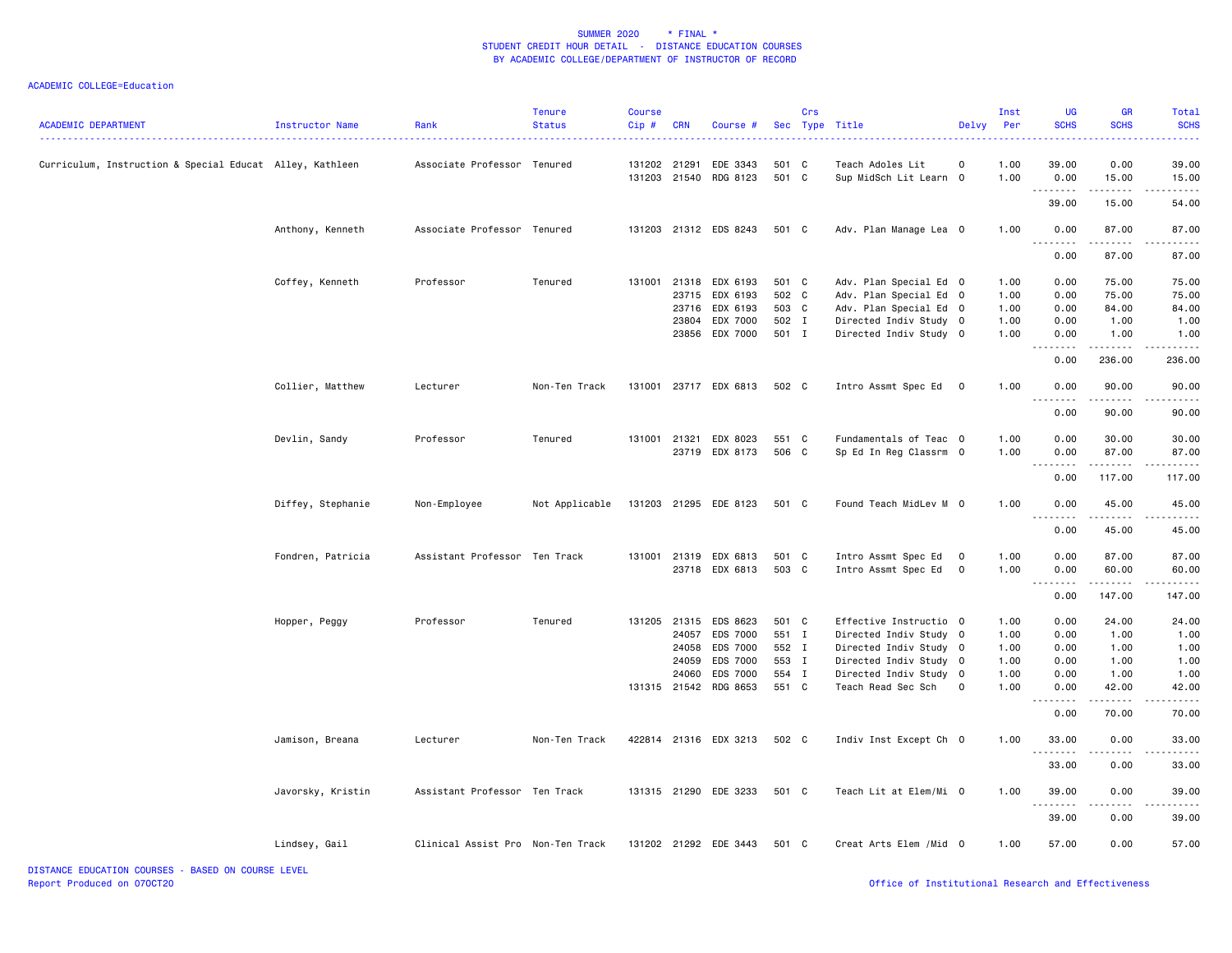| <b>ACADEMIC DEPARTMENT</b>                             | Instructor Name        | Rank                              | <b>Tenure</b><br><b>Status</b> | <b>Course</b><br>Cip# | <b>CRN</b> | Course #               |                | Crs | Sec Type Title         | Delvy Per               | Inst | UG<br><b>SCHS</b>  | <b>GR</b><br><b>SCHS</b>                                                                                                                                                                | Total<br><b>SCHS</b> |
|--------------------------------------------------------|------------------------|-----------------------------------|--------------------------------|-----------------------|------------|------------------------|----------------|-----|------------------------|-------------------------|------|--------------------|-----------------------------------------------------------------------------------------------------------------------------------------------------------------------------------------|----------------------|
| Curriculum, Instruction & Special Educat Lindsey, Gail |                        | Clinical Assist Pro Non-Ten Track |                                |                       |            | 131202 21293 EDE 3443  | 502 C          |     | Creat Arts Elem /Mid 0 |                         | 1.00 | 45.00              | 0.00                                                                                                                                                                                    | 45.00                |
|                                                        |                        |                                   |                                |                       |            |                        |                |     |                        |                         |      | .<br>102.00        | .<br>0.00                                                                                                                                                                               | 102.00               |
|                                                        | McGinnis, Brecken      | Instructor                        | Non-Ten Track                  |                       |            | 131001 21317 EDX 4113  | 501 C          |     | Mthds/Mats Erly Chil 0 |                         | 1.00 | 39.00              | 0.00                                                                                                                                                                                    | 39.00                |
|                                                        |                        |                                   |                                |                       |            | 21320 EDX 8013         | 501 C<br>505 C |     | Fundamentals of Teac 0 |                         | 1.00 | 0.00               | 45.00                                                                                                                                                                                   | 45.00                |
|                                                        |                        |                                   |                                |                       |            | 21323 EDX 8173         |                |     | Sp Ed In Reg Classrm 0 |                         | 1.00 | 0.00<br>. <b>.</b> | 81.00<br>-----                                                                                                                                                                          | 81.00<br>. <u>.</u>  |
|                                                        |                        |                                   |                                |                       |            |                        |                |     |                        |                         |      | 39.00              | 126.00                                                                                                                                                                                  | 165.00               |
|                                                        | Miller, Nicole         | Associate Professor Tenured       |                                |                       |            | 131203 23862 EDS 8243  | 551 C          |     | Adv. Plan Manage Lea 0 |                         | 1.00 | 0.00               | 45.00                                                                                                                                                                                   | 45.00                |
|                                                        |                        |                                   |                                |                       |            | 24079 EDS 8243         | 554 C          |     | Adv. Plan Manage Lea 0 |                         | 1.00 | 0.00<br>.          | 48.00<br>.                                                                                                                                                                              | 48.00<br>.           |
|                                                        |                        |                                   |                                |                       |            |                        |                |     |                        |                         |      | 0.00               | 93.00                                                                                                                                                                                   | 93.00                |
|                                                        | Parker, Sarah          | Instructor                        | Non-Ten Track                  |                       |            | 131202 21289 EDE 2521  | 501 C          |     | Intro to Elem Ed       | $\mathsf{o}$            | 1.00 | 12.00              | 0.00                                                                                                                                                                                    | 12.00                |
|                                                        |                        |                                   |                                |                       |            |                        |                |     |                        |                         |      | .<br>12.00         | $\frac{1}{2} \left( \frac{1}{2} \right) \left( \frac{1}{2} \right) \left( \frac{1}{2} \right) \left( \frac{1}{2} \right) \left( \frac{1}{2} \right) \left( \frac{1}{2} \right)$<br>0.00 | ------<br>12.00      |
|                                                        | Ratliff, Lindon        | Associate Professor Tenured       |                                |                       |            | 130301 23947 EDS 6403  | 501 C          |     | Eval in Sec Schools    | $\mathbf{0}$            | 1.00 | 0.00               | 81.00                                                                                                                                                                                   | 81.00                |
|                                                        |                        |                                   |                                |                       | 23975      | EDS 6403               | 502 C          |     | Eval in Sec Schools    | $\overline{\mathbf{0}}$ | 1.00 | 0.00               | 87.00                                                                                                                                                                                   | 87.00                |
|                                                        |                        |                                   |                                |                       | 23991      | EDS 6403               | 551 C          |     | Eval in Sec Schools    | $\mathbf 0$             | 1.00 | 0.00               | 84.00                                                                                                                                                                                   | 84.00                |
|                                                        |                        |                                   |                                |                       |            | 24019 EDS 6403         | 552 C          |     | Eval in Sec Schools    | $\overline{\mathbf{0}}$ | 1.00 | 0.00<br><u>.</u>   | 84.00                                                                                                                                                                                   | 84.00                |
|                                                        |                        |                                   |                                |                       |            |                        |                |     |                        |                         |      | 0.00               | 336.00                                                                                                                                                                                  | 336.00               |
|                                                        | Stampley, Amy          | Lecturer                          | Non-Ten Track                  | 131001                | 23720      | EDX 8173               | 507 C          |     | Sp Ed In Reg Classrm 0 |                         | 1.00 | 0.00               | 15.00                                                                                                                                                                                   | 15.00                |
|                                                        |                        |                                   |                                |                       |            | 131203 21313 EDS 8243  | 502 C          |     | Adv. Plan Manage Lea 0 |                         | 1.00 | 0.00               | 87.00                                                                                                                                                                                   | 87.00                |
|                                                        |                        |                                   |                                |                       |            | 24023 EDS 8243         | 552 C          |     | Adv. Plan Manage Lea 0 |                         | 1.00 | 0.00               | 54.00                                                                                                                                                                                   | 54.00                |
|                                                        |                        |                                   |                                |                       |            | 24078 EDS 8243         | 553 C          |     | Adv. Plan Manage Lea 0 |                         | 1.00 | 0.00<br>. <b>.</b> | 57.00                                                                                                                                                                                   | 57.00                |
|                                                        |                        |                                   |                                |                       |            |                        |                |     |                        |                         |      | 0.00               | 213.00                                                                                                                                                                                  | 213.00               |
|                                                        | Vollenweider, Jennifer | Instructor                        | Non-Ten Track                  |                       |            | 150612 21812 INDT 3343 | 501 C          |     | 3D Modeling for Manu 0 |                         | 1.00 | 45.00              | 0.00                                                                                                                                                                                    | 45.00                |
|                                                        |                        |                                   |                                |                       |            | 21816 INDT 3063 501 C  |                |     | Ind Human Relations 0  |                         | 1.00 | 30.00              | 0.00                                                                                                                                                                                    | 30.00                |
|                                                        |                        |                                   |                                |                       |            |                        |                |     |                        |                         |      | .<br>75.00         | $\frac{1}{2} \left( \frac{1}{2} \right) \left( \frac{1}{2} \right) \left( \frac{1}{2} \right) \left( \frac{1}{2} \right) \left( \frac{1}{2} \right)$<br>0.00                            | .<br>75.00           |
|                                                        | Walker, Ryan           | Associate Professor Tenured       |                                |                       |            | 130101 21311 EDS 8103  | 501 C          |     | Adv Meth in Mid/Sec    | $\mathbf{0}$            | 1.00 | 0.00               | 18.00                                                                                                                                                                                   | 18.00                |
|                                                        |                        |                                   |                                |                       |            | 131205 21314 EDS 8613  | 501 C          |     | Mdle & Sec Sch Curr    | $\mathbf 0$             | 1.00 | 0.00               | 24.00                                                                                                                                                                                   | 24.00                |
|                                                        |                        |                                   |                                |                       |            |                        |                |     |                        |                         |      | .<br>0.00          | 42.00                                                                                                                                                                                   | 42.00                |
| Curriculum, Instruction & Special Educat               |                        |                                   |                                |                       |            |                        |                |     |                        |                         |      | 339,00             | <b>SEESSEES</b><br>1617,00                                                                                                                                                              | 1956.00              |
|                                                        |                        |                                   |                                |                       |            |                        |                |     |                        |                         |      | ========           | <b>EDEDEDED</b>                                                                                                                                                                         |                      |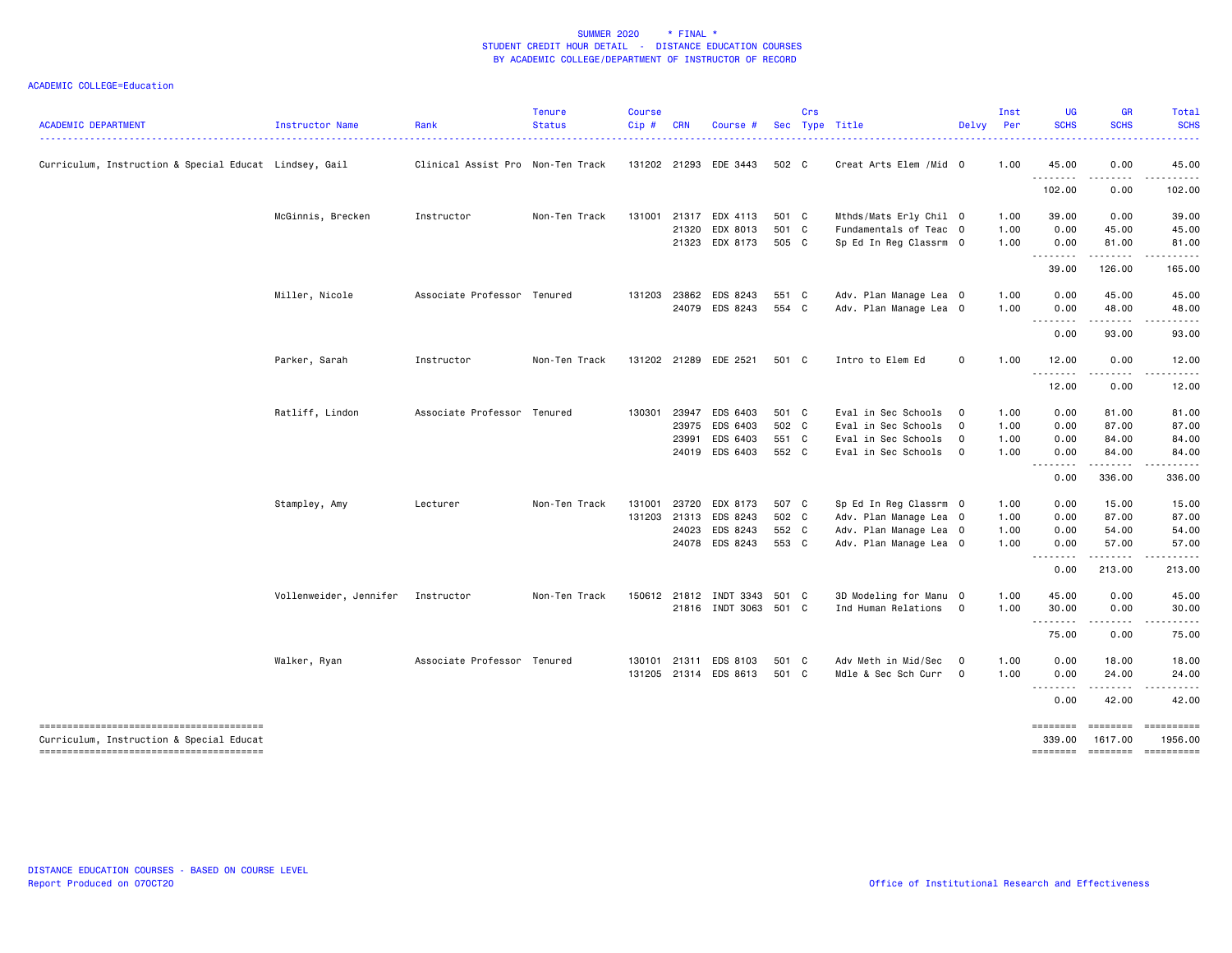| <b>ACADEMIC DEPARTMENT</b> | Instructor Name        | Rank<br>.                     | <b>Tenure</b><br><b>Status</b> | <b>Course</b><br>Cip# | <b>CRN</b> | Course #              |       | Crs | Sec Type Title         | Delvy        | Inst<br>Per | <b>UG</b><br><b>SCHS</b> | <b>GR</b><br><b>SCHS</b> | Total<br><b>SCHS</b><br>.                  |
|----------------------------|------------------------|-------------------------------|--------------------------------|-----------------------|------------|-----------------------|-------|-----|------------------------|--------------|-------------|--------------------------|--------------------------|--------------------------------------------|
| Educational Leadership     | Armstrong, Christopher | Non-Faculty                   | Not Applicable                 |                       |            | 130407 21831 CCL 8143 | 501 C |     | Program Planning and 0 |              | 1.00        | 0.00<br>.                | 33.00                    | 33.00<br>.                                 |
|                            |                        |                               |                                |                       |            |                       |       |     |                        |              |             | 0.00                     | 33.00                    | 33.00                                      |
|                            | Briscoe, Kaleb         | Non-Employee                  | Not Applicable                 |                       |            | 130499 22234 HED 8990 | 501 C |     | Special Topic In HED 0 |              | 1.00        | 0.00<br>.                | 27.00                    | 27.00                                      |
|                            |                        |                               |                                |                       |            |                       |       |     |                        |              |             | 0.00                     | 27.00                    | 27.00                                      |
|                            | Coats, Linda           | Professor                     | Tenured                        |                       |            | 130407 21207 CCL 8153 | 501 C |     | Human Resources Admi 0 |              | 1.00        | 0.00                     | 30.00                    | 30.00                                      |
|                            |                        |                               |                                |                       | 21208      | CCL 8173              | 501 C |     | Comm College Teachin 0 |              | 1.00        | 0.00                     | 39.00                    | 39.00                                      |
|                            |                        |                               |                                |                       | 21213      | CCL 9000              | 502 D |     | Diss./Dissertation R 0 |              | 1.00        | 0.00                     | 1.00                     | 1.00                                       |
|                            |                        |                               |                                |                       |            | 21830 CCL 8133        | 501 C |     | Lead Theory Pract in 0 |              | 1.00        | 0.00                     | 36.00<br>. <u>.</u>      | 36.00<br>.                                 |
|                            |                        |                               |                                |                       |            |                       |       |     |                        |              |             | 0.00                     | 106.00                   | 106.00                                     |
|                            | Cutts, Qiana           | Assistant Professor Ten Track |                                | 130401                | 21303      | EDF 8443              | 551 C |     | Eval of Sch Prog       | 0            | 1.00        | 0.00                     | 21.00                    | 21.00                                      |
|                            |                        |                               |                                | 130901                | 21298      | EDF 3333              | 501 C |     | Social Foundation Ed 0 |              | 1.00        | 87.00                    | 0.00                     | 87.00                                      |
|                            |                        |                               |                                |                       |            |                       |       |     |                        |              |             | .                        | .                        | .                                          |
|                            |                        |                               |                                |                       |            |                       |       |     |                        |              |             | 87.00                    | 21.00                    | 108.00                                     |
|                            | Fincher, Mark          | Associate Professor Tenured   |                                | 130407 21206          |            | CCL 8123              | 501 C |     | Comm Col Finance       | 0            | 1.00        | 0.00                     | 24.00                    | 24.00                                      |
|                            |                        |                               |                                |                       |            | 21214 CCL 9000        | 503 D |     | Diss./Dissertation R 0 |              | 1.00        | 0.00                     | 1.00                     | 1.00                                       |
|                            |                        |                               |                                |                       |            |                       |       |     |                        |              |             | <u>.</u><br>0.00         | .<br>25.00               | .<br>25.00                                 |
|                            | Hickmon, Fredrick      | Non-Employee                  | Not Applicable                 |                       |            | 130401 21308 EDL 8633 | 551 C |     | HR Leadership          | $\mathsf{o}$ | 1.00        | 0.00                     | 21.00                    | 21.00                                      |
|                            |                        |                               |                                |                       |            |                       |       |     |                        |              |             | <u>.</u>                 | .                        | .                                          |
|                            |                        |                               |                                |                       |            |                       |       |     |                        |              |             | 0.00                     | 21.00                    | 21.00                                      |
|                            | King, Stephanie        | Associate Professor Tenured   |                                | 130401                |            | 21287 EDA 8190        | 501 S |     | Wkshp Ed Adm & Super 0 |              | 1.00        | 0.00                     | 9.00                     | 9.00                                       |
|                            |                        |                               |                                | 130407                | 21209      | CCL 8193              | 501 S |     | Sem Comm Coll Lead     | $\mathbf 0$  | 1.00        | 0.00                     | 24.00                    | 24.00                                      |
|                            |                        |                               |                                |                       |            | 21212 CCL 9000        | 501 D |     | Diss./Dissertation R 0 |              | 1.00        | 0.00<br>.                | 8.00<br>$- - - - -$      | 8.00<br>$\sim$ $\sim$ $\sim$ $\sim$ $\sim$ |
|                            |                        |                               |                                |                       |            |                       |       |     |                        |              |             | 0.00                     | 41.00                    | 41.00                                      |
|                            | Labat Jr., Myron       | Associate Professor Ten Track |                                | 130401                | 21305      | EDL 8413              | 551 C |     | Sch Legal & Ethic Pe 0 |              | 1.00        | 0.00                     | 57.00                    | 57.00                                      |
|                            |                        |                               |                                |                       | 21310      | EDL 8723              | 501 C |     | Positive Sch Culture 0 |              | 1.00        | 0.00                     | 27.00                    | 27.00                                      |
|                            |                        |                               |                                |                       | 21829      | EDL 8723              | 551 C |     | Positive Sch Culture 0 |              | 1.00        | 0.00                     | 30.00                    | 30.00                                      |
|                            |                        |                               |                                |                       |            | 23809 EDA 8990        | 501 C |     | Special Topic In EDA 0 |              | 1.00        | 0.00                     | 30.00                    | 30.00                                      |
|                            |                        |                               |                                |                       |            |                       |       |     |                        |              |             | .<br>0.00                | .<br>144.00              | .<br>144.00                                |
|                            | Maulding, Christy      | Non-Employee                  | Not Applicable                 |                       |            | 130401 21828 EDL 8433 | 501 C |     | Data for Sch Impr      | $\mathsf 0$  | 1.00        | 0.00                     | 60.00                    | 60.00                                      |
|                            |                        |                               |                                |                       |            |                       |       |     |                        |              |             | .                        | .                        | .                                          |
|                            |                        |                               |                                |                       |            |                       |       |     |                        |              |             | 0.00                     | 60.00                    | 60.00                                      |
|                            | Moyen, Eric            | Associate Professor Tenured   |                                |                       |            | 130401 23415 EDL 7000 | 501 I |     | Directed Indiv Study 0 |              | 1.00        | 0.00<br><u>.</u>         | 3.00<br>.                | 3.00<br>$\frac{1}{2}$                      |
|                            |                        |                               |                                |                       |            |                       |       |     |                        |              |             | 0.00                     | 3.00                     | 3.00                                       |
|                            | Oswalt, Katie          | Instructor                    | Non-Ten Track                  |                       |            | 130407 21205 CCL 8113 | 501 C |     | Comm Col Hist/Philos 0 |              | 1.00        | 0.00                     | 45.00                    | 45.00                                      |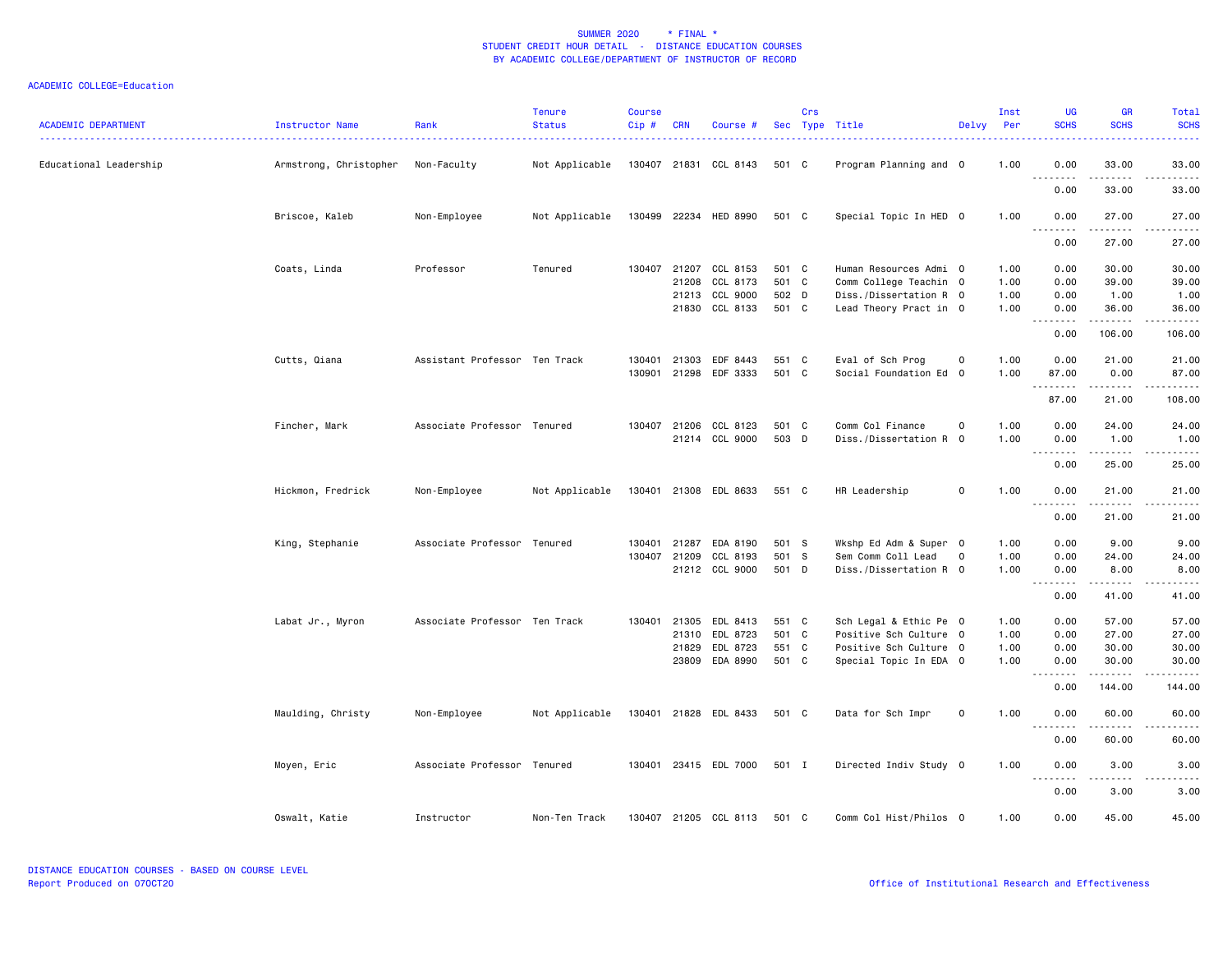| <b>ACADEMIC DEPARTMENT</b> | <b>Instructor Name</b> | Rank                          | <b>Tenure</b><br><b>Status</b> | <b>Course</b><br>Cip# | <b>CRN</b> | Course #       | Sec   | Crs | Type Title             | Delvy        | Inst<br>Per | <b>UG</b><br><b>SCHS</b>  | <b>GR</b><br><b>SCHS</b> | Total<br><b>SCHS</b> |
|----------------------------|------------------------|-------------------------------|--------------------------------|-----------------------|------------|----------------|-------|-----|------------------------|--------------|-------------|---------------------------|--------------------------|----------------------|
|                            |                        |                               |                                |                       |            |                |       |     |                        |              |             |                           |                          | . <u>.</u> .         |
|                            |                        |                               |                                |                       |            |                |       |     |                        |              |             |                           |                          |                      |
|                            |                        |                               |                                |                       |            |                |       |     |                        |              |             | - - - - - - - - -<br>0.00 | 45.00                    | 45.00                |
|                            |                        |                               |                                |                       |            |                |       |     |                        |              |             |                           |                          |                      |
| Educational Leadership     | Prince, Debra          | Associate Professor Tenured   |                                | 130401                | 21302      | EDF 8443       | 501 C |     | Eval of Sch Prog       | 0            | 1.00        | 0.00                      | 33.00                    | 33.00                |
|                            |                        |                               |                                | 130601                | 21301      | EDF 8363       | 501 C |     | Func & Met Res In Ed 0 |              | 1.00        | 0.00                      | 30.00                    | 30.00                |
|                            |                        |                               |                                | 131202                | 21299      | EDF 3423       | 501 C |     | Exploring Diversity    | $\mathbf{0}$ | 1.00        | 75.00                     | 0.00                     | 75.00                |
|                            |                        |                               |                                |                       |            | 21300 EDF 3423 | 502 C |     | Exploring Diversity    | $\mathbf{0}$ | 1.00        | 57.00                     | 0.00                     | 57.00                |
|                            |                        |                               |                                |                       |            |                |       |     |                        |              |             | 132.00                    | --------<br>63.00        | .<br>195.00          |
|                            | Tharp, Paula           | Assistant Professor Ten Track |                                | 130401                | 21306      | EDL 8423       | 501 C |     | School Leadership      | $\mathbf 0$  | 1.00        | 0.00                      | 75.00                    | 75.00                |
|                            |                        |                               |                                |                       | 21307      | EDL 8433       | 551 C |     | Data for Sch Impr      | $\Omega$     | 1.00        | 0.00                      | 36.00                    | 36.00                |
|                            |                        |                               |                                |                       | 21309      | EDL 8713       | 501 C |     | Sch Bus & Facilities 0 |              | 1.00        | 0.00                      | 30.00                    | 30.00                |
|                            |                        |                               |                                |                       | 21827      | EDL 8423       | 551 C |     | School Leadership      | $\mathbf 0$  | 1.00        | 0.00                      | 24.00                    | 24,00                |
|                            |                        |                               |                                |                       |            |                |       |     |                        |              |             | 0.00                      | ------<br>165.00         | 165.00               |
|                            | Xu, Jianzhong          | Professor                     | Tenured                        | 130603                | 21304      | EDF 9453       | 501 C |     | Intro Qual Research    | -F           | 1.00        | 0.00                      | 24,00                    | 24,00                |
|                            |                        |                               |                                |                       |            |                |       |     |                        |              |             | - - - - - - - - -         | - - - - - -              | ------<br>$- - -$    |
|                            |                        |                               |                                |                       |            |                |       |     |                        |              |             | 0.00                      | 24.00                    | 24.00                |
|                            |                        |                               |                                |                       |            |                |       |     |                        |              |             | ========                  | ========                 | ==========           |
| Educational Leadership     |                        |                               |                                |                       |            |                |       |     |                        |              |             | 219,00                    | 778.00                   | 997.00               |
|                            |                        |                               |                                |                       |            |                |       |     |                        |              |             | ========                  | ========                 | ==========           |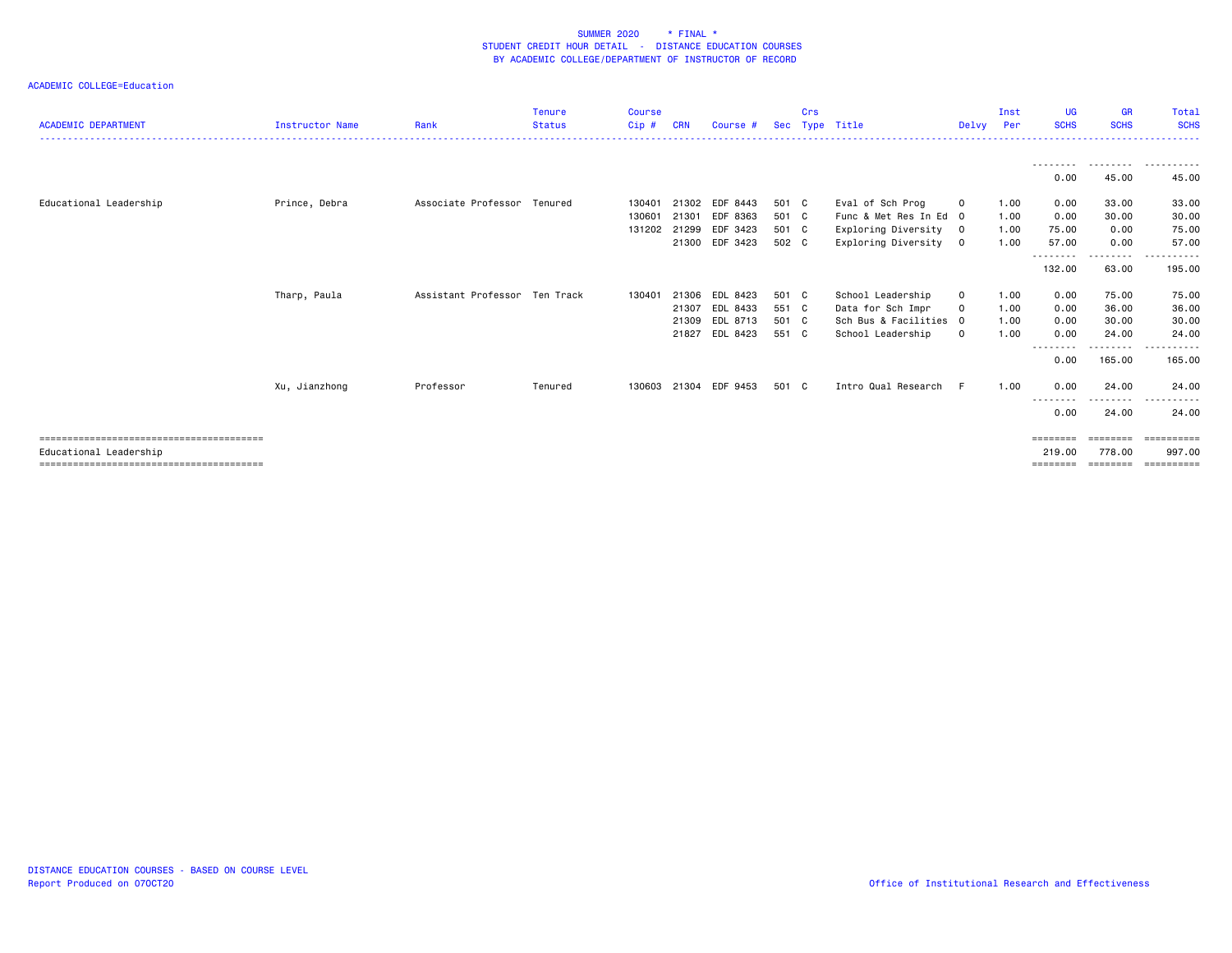| <b>ACADEMIC DEPARTMENT</b>                            | Instructor Name      | Rank<br><u>.</u>                  | <b>Tenure</b><br><b>Status</b> | <b>Course</b><br>Cip# | <b>CRN</b>   | Course #                     |       | Crs | Sec Type Title         | Delvy Per      | Inst | <b>UG</b><br><b>SCHS</b> | <b>GR</b><br><b>SCHS</b>                                                                                                                                      | Total<br><b>SCHS</b><br>. |
|-------------------------------------------------------|----------------------|-----------------------------------|--------------------------------|-----------------------|--------------|------------------------------|-------|-----|------------------------|----------------|------|--------------------------|---------------------------------------------------------------------------------------------------------------------------------------------------------------|---------------------------|
| Instructional Systems & Workforce Develo Adams, James |                      | Professor                         | Tenured                        |                       |              | 131399 24021 TKT 6263        | 551 C |     | Diverse Wrk & Ed Env 0 |                | 1.00 | 0.00<br>.                | 18.00<br>.                                                                                                                                                    | 18.00<br>.                |
|                                                       |                      |                                   |                                |                       |              |                              |       |     |                        |                |      | 0.00                     | 18.00                                                                                                                                                         | 18.00                     |
|                                                       | Beriswill, Joanne    | Associate Professor Tenured       |                                |                       |              | 110301 21559 TKT 1273        | 501 C |     | Computer Application 0 |                | 1.00 | 84.00                    | 0.00                                                                                                                                                          | 84.00                     |
|                                                       |                      |                                   |                                |                       |              |                              |       |     |                        |                |      | 84.00                    | 0.00                                                                                                                                                          | 84.00                     |
|                                                       | Buchanan, Jody       | Instructor                        | Non-Ten Track                  |                       |              | 150612 22197 INDT 2123 501 B |       |     | Intro to CNC Prog      | $\mathbf 0$    | 1.00 | 30.00                    | 0.00                                                                                                                                                          | 30.00                     |
|                                                       |                      |                                   |                                |                       | 22198        | INDT 2613                    | 501 B |     | Indust Fluid Power     | $\mathbf 0$    | 1.00 | 33.00                    | 0.00                                                                                                                                                          | 33.00                     |
|                                                       |                      |                                   |                                |                       |              | 22199 INDT 3223 501 C        |       |     | Ind Materials          | $\mathbf 0$    | 1.00 | 21.00                    | 0.00                                                                                                                                                          | 21.00                     |
|                                                       |                      |                                   |                                |                       |              |                              |       |     |                        |                |      | .<br>84.00               | .<br>0.00                                                                                                                                                     | .<br>84.00                |
|                                                       | Dale, Jonathan       | Lecturer                          | Non-Ten Track                  |                       |              | 150612 21728 INDT 4233 501 C |       |     | Maintenance Mgt        | 0              | 1.00 | 42.00                    | 0.00                                                                                                                                                          | 42.00                     |
|                                                       |                      |                                   |                                |                       |              | 150613 21815 INDT 4463 501 C |       |     | Mfg Tech & Proc II     | $\mathbf 0$    | 1.00 | 39.00<br>.               | 0.00<br>.                                                                                                                                                     | 39.00<br>.                |
|                                                       |                      |                                   |                                |                       |              |                              |       |     |                        |                |      | 81.00                    | 0.00                                                                                                                                                          | 81.00                     |
|                                                       | Francom, Gregory     | Clinical Assist Pro Non-Ten Track |                                |                       |              | 110301 21556 TKB 4543        | 551 C |     | Information Processi 0 |                | 1.00 | 51.00                    | 0.00                                                                                                                                                          | 51.00                     |
|                                                       |                      |                                   |                                |                       |              |                              |       |     |                        |                |      | .<br>51.00               | $- - - -$<br>0.00                                                                                                                                             | . <u>.</u> .<br>51.00     |
|                                                       | Lee, Sang Joon       | Associate Professor Tenured       |                                |                       |              | 110801 21557 TKB 4583        | 501 B |     | Graphics and Web Des 0 |                | 1.00 | 24.00                    | 0.00                                                                                                                                                          | 24.00                     |
|                                                       |                      |                                   |                                |                       | 131303 21558 | TKB 6583                     | 501 B |     | Graphics and Web Des 0 |                | 1.00 | 0.00                     | 15.00                                                                                                                                                         | 15.00                     |
|                                                       |                      |                                   |                                |                       |              | 131309 21561 TKT 4343        | 501 C |     | Info Tech Project Mg 0 |                | 1.00 | 39.00                    | 0.00                                                                                                                                                          | 39.00                     |
|                                                       |                      |                                   |                                |                       |              |                              |       |     |                        |                |      | <u>.</u><br>63.00        | .<br>15.00                                                                                                                                                    | .<br>78.00                |
|                                                       | Okojie, Mabel        | Professor                         | Tenured                        | 110301                |              | 23702 TKT 8773               | 501 C |     | Teach & Train with M 0 |                | 1.00 | 0.00                     | 3.00                                                                                                                                                          | 3.00                      |
|                                                       |                      |                                   |                                |                       |              | 131309 21818 TKT 8233        | 551 C |     | Anal & Survey Resear 0 |                | 1.00 | 0.00                     | 3.00                                                                                                                                                          | 3.00                      |
|                                                       |                      |                                   |                                |                       |              |                              |       |     |                        |                |      | .<br>0.00                | .<br>6.00                                                                                                                                                     | -----<br>6.00             |
|                                                       | Patole, Swapnil      | Assistant Professor Ten Track     |                                | 150611                | 22200        | INDT 3683 501 B              |       |     | CNC Machining Proces 0 |                | 1.00 | 36.00                    | 0.00                                                                                                                                                          | 36.00                     |
|                                                       |                      |                                   |                                | 150613                |              | 22201 INDT 4373 501 C        |       |     | Lean Six Sigma         | $\mathbf 0$    | 1.00 | 12.00                    | 0.00                                                                                                                                                          | 12.00                     |
|                                                       |                      |                                   |                                |                       |              |                              |       |     |                        |                |      | 48.00                    | 0.00                                                                                                                                                          | 48.00                     |
|                                                       | Scott-Bracey, Pamela | Associate Professor Tenured       |                                |                       |              | 131309 21562 TKT 4473        | 501 C |     | Methods of Teaching    | $\overline{0}$ | 1.00 | 24.00                    | 0.00                                                                                                                                                          | 24.00                     |
|                                                       |                      |                                   |                                |                       |              | 21563 TKT 6473               | 501 C |     | Methods of Teaching    | $\mathbf 0$    | 1.00 | 0.00                     | 18,00<br>$\frac{1}{2} \left( \frac{1}{2} \right) \left( \frac{1}{2} \right) \left( \frac{1}{2} \right) \left( \frac{1}{2} \right) \left( \frac{1}{2} \right)$ | 18.00<br>.                |
|                                                       |                      |                                   |                                |                       |              |                              |       |     |                        |                |      | .<br>24.00               | 18.00                                                                                                                                                         | 42.00                     |
|                                                       | Sun, Yan             | Assistant Professor Ten Track     |                                |                       |              | 150613 21564 TKT 8713        | 551 C |     | Research in ISWD       | 0              | 1.00 | 0.00                     | 39.00                                                                                                                                                         | 39.00                     |
|                                                       |                      |                                   |                                |                       |              |                              |       |     |                        |                |      | .<br>0.00                | $- - - - - -$<br>39.00                                                                                                                                        | .<br>39.00                |
|                                                       | Yu, Chien            | Professor                         | Tenured                        | 130401                |              | 21565 TKT 8753               | 501 C |     | Tech Issues School A 0 |                | 1.00 | 0.00                     | 9.00                                                                                                                                                          | 9.00                      |
|                                                       |                      |                                   |                                | 130501                |              | 23698 TKT 8523               | 501 C |     | Proj.Mgt in Instr De 0 |                | 1.00 | 0.00                     | 12.00                                                                                                                                                         | 12.00                     |
|                                                       |                      |                                   |                                | 131321                |              | 23699 TKT 8813               | 551 C |     | Foundations of Dista 0 |                | 1.00 | 0.00                     | 18,00                                                                                                                                                         | 18.00                     |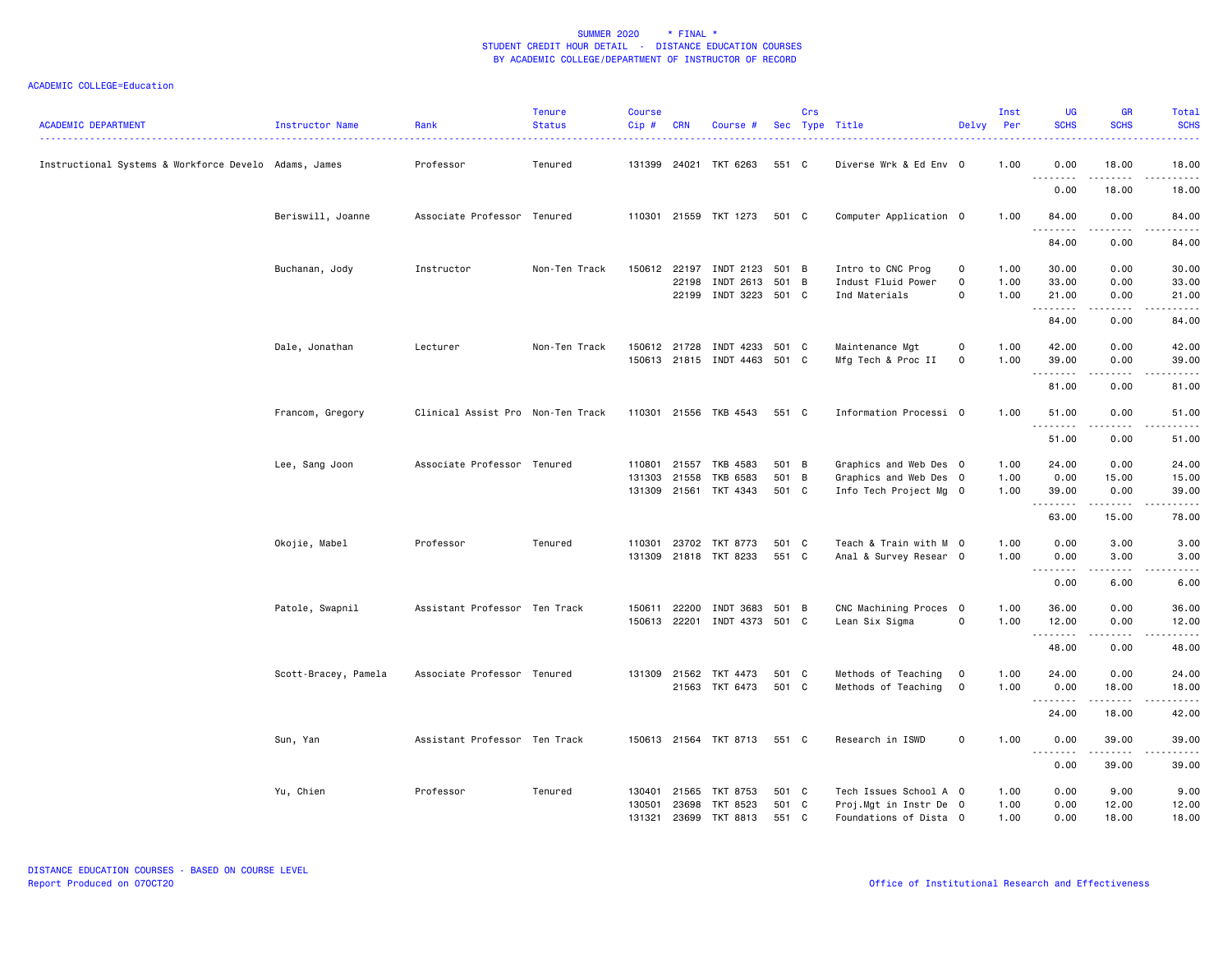| <b>ACADEMIC DEPARTMENT</b>                             | Instructor Name | Rank                          | Tenure<br>Status | Course<br>Cip #  | <b>CRN</b> | Course #                   | Sec            | Crs | Type Title                                       | Delvy | Inst<br><b>Per</b> | <b>UG</b><br><b>SCHS</b>                           | <b>GR</b><br><b>SCHS</b>       | Total<br><b>SCHS</b>               |
|--------------------------------------------------------|-----------------|-------------------------------|------------------|------------------|------------|----------------------------|----------------|-----|--------------------------------------------------|-------|--------------------|----------------------------------------------------|--------------------------------|------------------------------------|
| Instructional Systems & Workforce Develo Yu, Wei-Chieh |                 | Assistant Professor Ten Track |                  | 110301<br>131319 | 21560      | TKT 1273<br>23608 TKT 7000 | 551 C<br>501 I |     | Computer Application 0<br>Directed Indiv Study 0 |       | 1.00<br>1.00       | 0.00<br>30.00<br>0.00                              | 39.00<br>0.00<br>1.00          | <br>39.00<br>30.00<br>1.00         |
|                                                        |                 |                               |                  |                  |            |                            |                |     |                                                  |       |                    | --------<br>30.00                                  | .<br>1.00                      | .<br>31.00                         |
| Instructional Systems & Workforce Develo               |                 |                               |                  |                  |            |                            |                |     |                                                  |       |                    | $=$ = = = = = = =<br>465,00<br>________<br>======= | ========<br>136.00<br>======== | ==========<br>601.00<br>========== |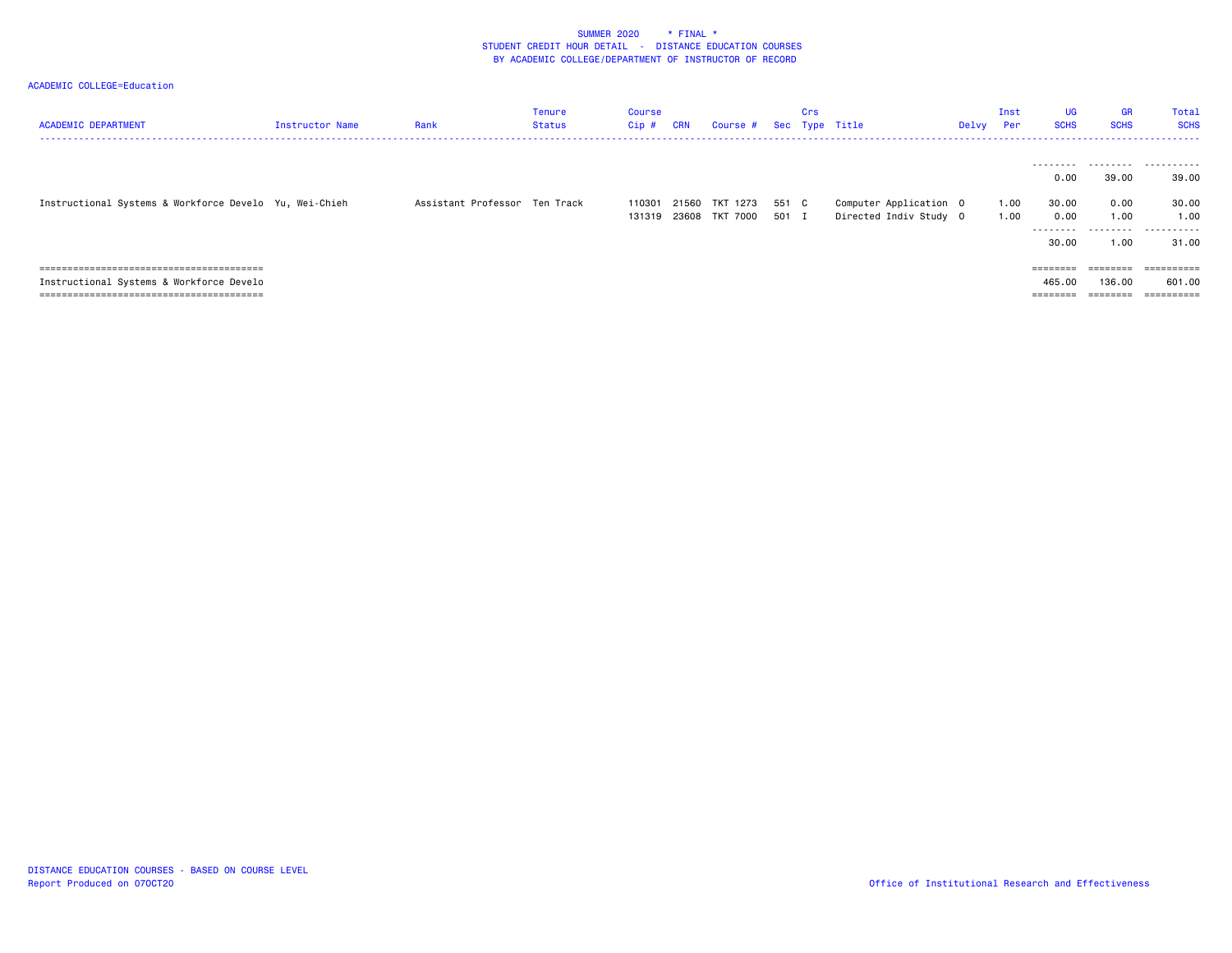| <b>ACADEMIC DEPARTMENT</b> | Instructor Name | Rank                          | Tenure<br><b>Status</b> | <b>Course</b><br>Cip# | <b>CRN</b> | Course #                                     |                | Crs | Sec Type Title                             | Delvy                   | Inst<br>Per  | UG<br><b>SCHS</b>  | <b>GR</b><br><b>SCHS</b> | Total<br><b>SCHS</b>           |
|----------------------------|-----------------|-------------------------------|-------------------------|-----------------------|------------|----------------------------------------------|----------------|-----|--------------------------------------------|-------------------------|--------------|--------------------|--------------------------|--------------------------------|
| Kinesiology                | Chen, Chih Chia | Assistant Professor Ten Track |                         |                       |            | 131314 21515 PE 3163<br>310505 21879 PE 3223 | 551 C<br>551 C |     | Sport Psychology<br>Motor Dev & Movement 0 | $\mathbf 0$             | 1.00<br>1.00 | 81.00<br>36.00     | 0.00<br>0.00             | 81.00<br>36.00                 |
|                            |                 |                               |                         |                       |            |                                              |                |     |                                            |                         |              | 117.00             | ---------<br>0.00        | 117.00                         |
|                            | Johnson, Wesley | Lecturer                      | Non-Ten Track           | 131304<br>512201      | 21741      | PE 4413<br>21740 PE 3433                     | 501 C<br>501 C |     | Basic Driver Ed I<br>Genl Safety Methods   | $\mathbf 0$<br>$\Omega$ | 1.00<br>1.00 | 63.00<br>24.00     | 0.00<br>0.00             | 63.00<br>24.00                 |
|                            |                 |                               |                         |                       |            | 21742 PE 3433                                | 551 C          |     | Genl Safety Methods                        | $\circ$                 | 1.00         | 42.00<br>--------  | 0.00<br>.                | 42.00<br>----------            |
|                            |                 |                               |                         |                       |            |                                              |                |     |                                            |                         |              | 129.00             | 0.00                     | 129.00                         |
|                            | Lee, Young Han  | Assistant Professor Ten Track |                         |                       |            | 310504 21743 SS 3103                         | 501 C          |     | Sport Sponsorship                          | $\mathbf 0$             | 1.00         | 24.00              | 0.00<br>-----            | 24.00                          |
|                            |                 |                               |                         |                       |            |                                              |                |     |                                            |                         |              | 24.00              | 0.00                     | 24.00                          |
| Kinesiology                |                 |                               |                         |                       |            |                                              |                |     |                                            |                         |              | ========<br>270.00 | 0.00                     | :======<br>270.00<br>========= |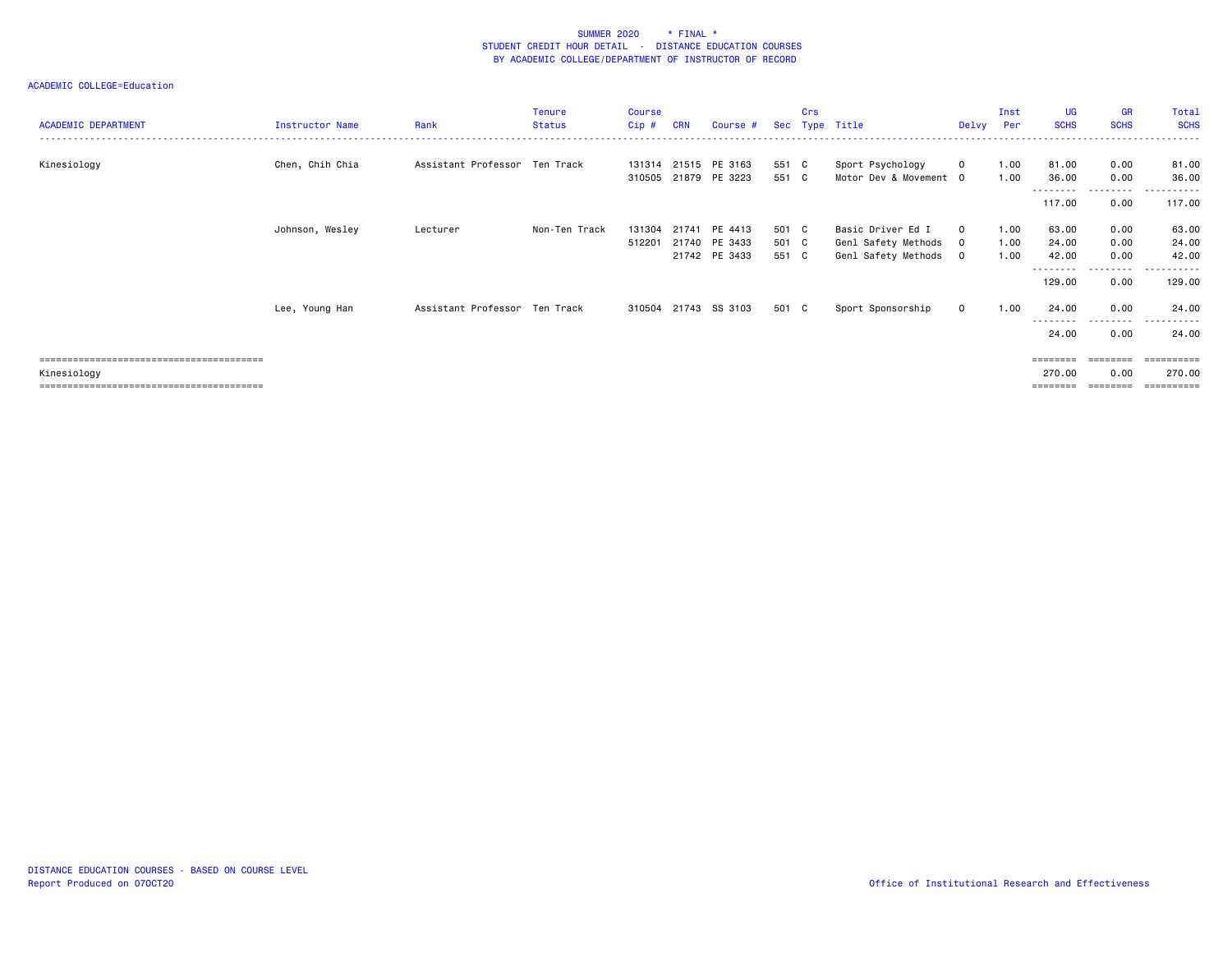| <b>ACADEMIC DEPARTMENT</b> | Instructor Name  | Rank                          | Tenure<br>Status | Course<br>Cip# | <b>CRN</b> | Course # Sec Type Title                      |                | Crs |                                                 | Delvy Per | Inst         | UG<br><b>SCHS</b>         | GR<br><b>SCHS</b>                 | Total<br><b>SCHS</b>      |
|----------------------------|------------------|-------------------------------|------------------|----------------|------------|----------------------------------------------|----------------|-----|-------------------------------------------------|-----------|--------------|---------------------------|-----------------------------------|---------------------------|
| Music                      | Haislip, Matthew | Assistant Professor Ten Track |                  |                |            | 131312 21512 MU 1123<br>500901 21511 MU 1113 | 551 C<br>501 C |     | American Music App. 0<br>His & Apprec Of Musi O |           | 1.00<br>1.00 | 51.00<br>54.00            | 0.00<br>0.00                      | 51.00<br>54.00            |
|                            |                  |                               |                  |                |            |                                              |                |     |                                                 |           |              | ---------<br>105.00       | .<br>0.00                         | ----------<br>105.00      |
|                            | Hause, Barry     | Lecturer                      | Non-Ten Track    |                |            | 500902 21513 MU 1133<br>21514 MU 1133        | 501 C<br>551 C |     | The History of Rock 0<br>The History of Rock 0  |           | 1.00<br>1.00 | 114.00<br>51.00<br>165.00 | 0.00<br>0.00<br>---------<br>0.00 | 114.00<br>51.00<br>165.00 |
| Music                      |                  |                               |                  |                |            |                                              |                |     |                                                 |           |              | 270.00<br>========        | 0.00                              | 270.00                    |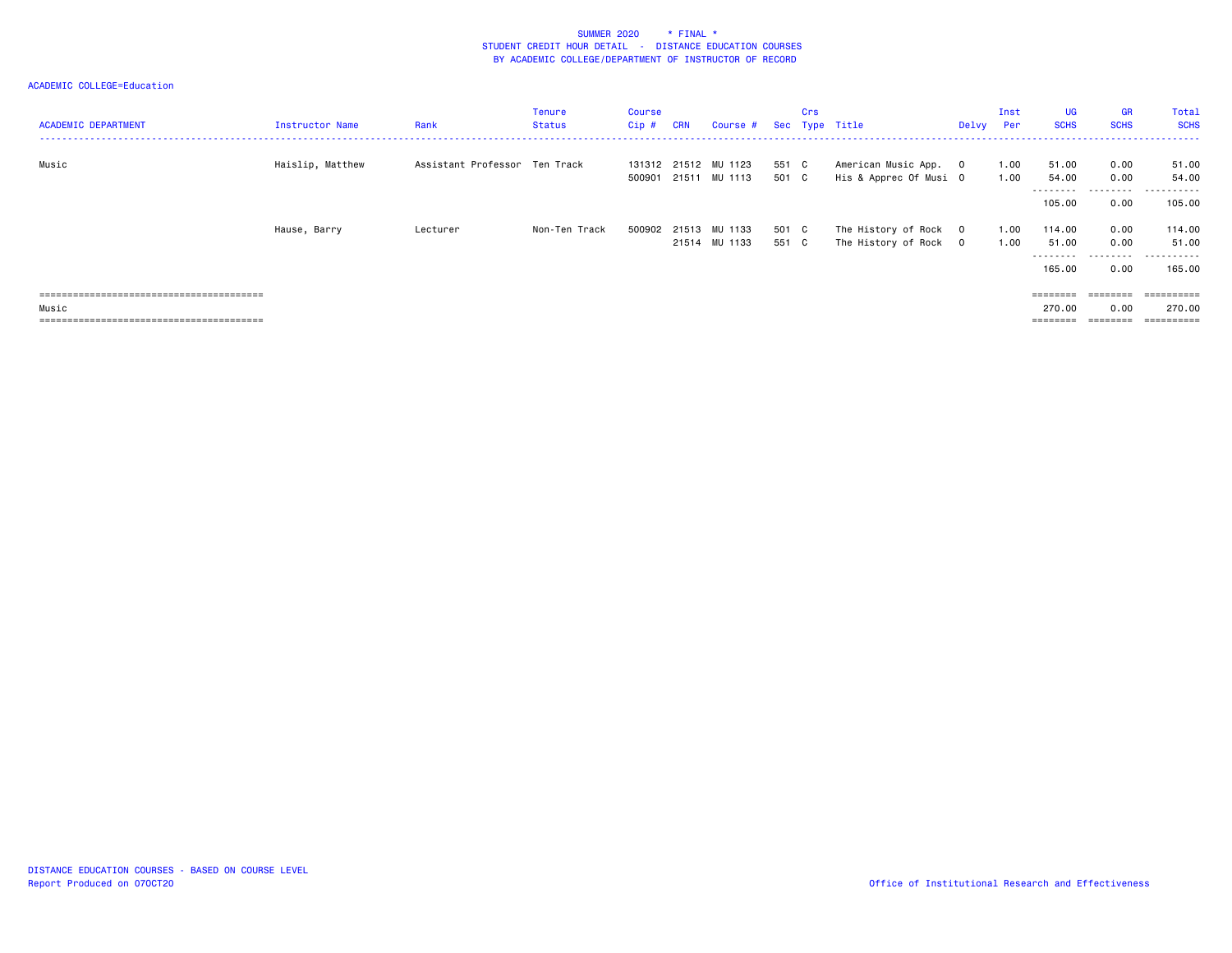| <b>ACADEMIC DEPARTMENT</b> | Instructor Name | Rank                          | <b>Tenure</b><br><b>Status</b> | Course<br>Cip# | <b>CRN</b> | Course #       |       | Crs | Sec Type Title         | Delvy Per               | Inst | <b>UG</b><br><b>SCHS</b> | <b>GR</b><br><b>SCHS</b> | Total<br><b>SCHS</b>           |
|----------------------------|-----------------|-------------------------------|--------------------------------|----------------|------------|----------------|-------|-----|------------------------|-------------------------|------|--------------------------|--------------------------|--------------------------------|
| Aerospace Engineering      | Bhatia, Manav   | Assistant Professor Ten Track |                                | 309999 21247   |            | CME 9000       | 501 D |     | Research/Dis           | $\mathbf 0$             | 1.00 | 0.00<br>--------         | 6.00<br>.                | 6.00<br>.                      |
|                            |                 |                               |                                |                |            |                |       |     |                        |                         |      | 0.00                     | 6.00                     | 6.00                           |
|                            | Walker, Calvin  | Instructor                    | Non-Ten Track                  | 140201         |            | 21173 ASE 6163 | 551 C |     | Intro to Flight Test 0 |                         | 1.00 | 0.00                     | 27.00                    | 27.00                          |
|                            |                 |                               |                                |                |            |                |       |     |                        |                         |      | --------<br>0.00         | ---------<br>27.00       | .<br>27.00                     |
|                            | Wang, Yeqing    | Assistant Professor Ten Track |                                | 141101         |            | 21875 EM 6133  | 501 C |     | Composite Materials    | $\overline{\mathbf{0}}$ | 1.00 | 0.00                     | 15.00                    | 15.00                          |
|                            |                 |                               |                                |                |            |                |       |     |                        |                         |      | 0.00                     | ---------<br>15.00       | .<br>15.00                     |
|                            |                 |                               |                                |                |            |                |       |     |                        |                         |      | $=$ = = = = = = =        | ========                 | $=$ = = = = = = = = :          |
| Aerospace Engineering      |                 |                               |                                |                |            |                |       |     |                        |                         |      | 0.00<br>========         | 48.00                    | 48.00<br>$=$ = = = = = = = = : |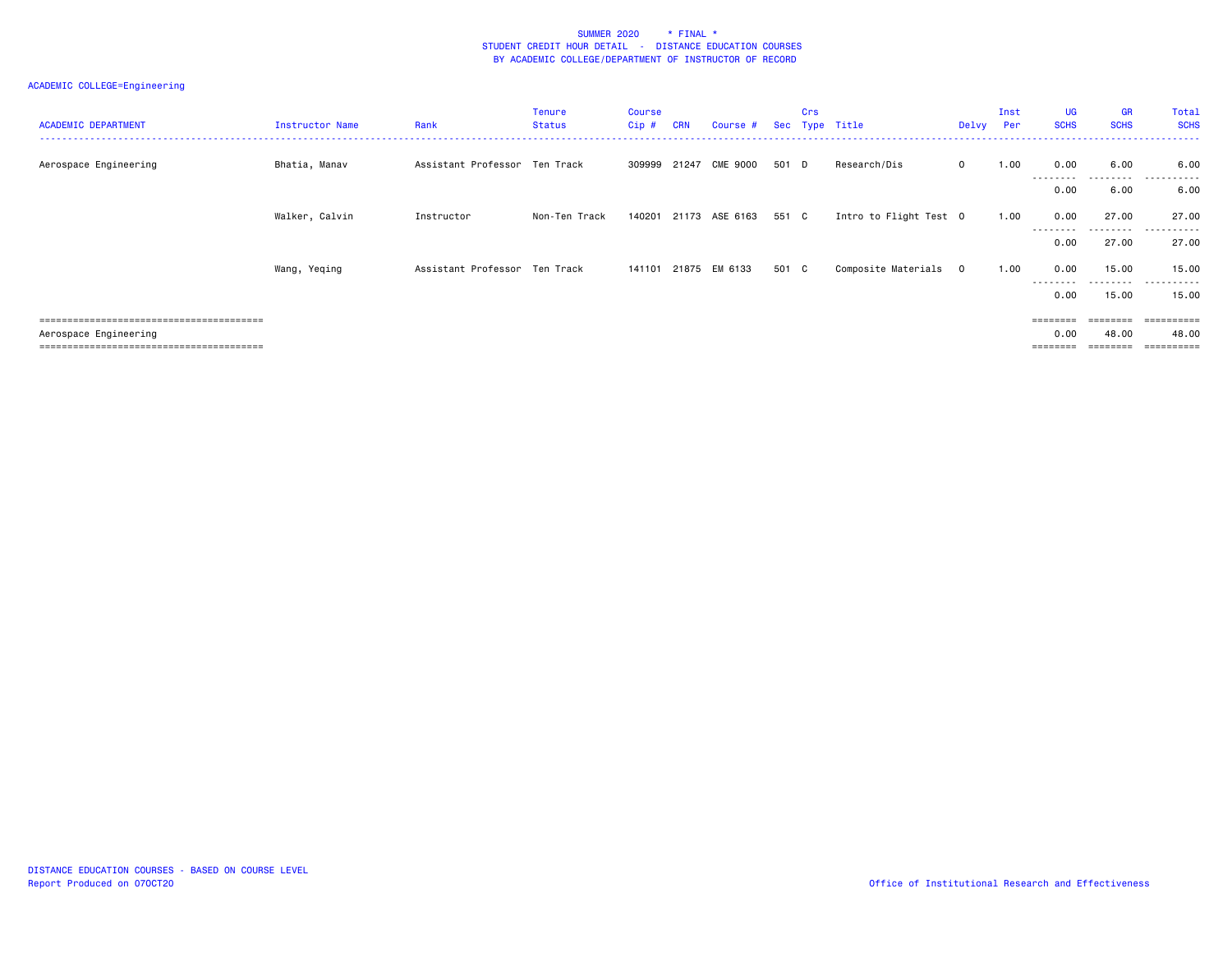| <b>ACADEMIC DEPARTMENT</b>        | Instructor Name       | Rank                          | <b>Tenure</b><br><b>Status</b> | <b>Course</b><br>Cip# | <b>CRN</b> | Course               |       | Crs | Sec Type Title         | Delvy Per    | Inst | UG<br><b>SCHS</b>                                                                                                                 | GR<br><b>SCHS</b>               | Total<br><b>SCHS</b> |
|-----------------------------------|-----------------------|-------------------------------|--------------------------------|-----------------------|------------|----------------------|-------|-----|------------------------|--------------|------|-----------------------------------------------------------------------------------------------------------------------------------|---------------------------------|----------------------|
|                                   |                       |                               |                                |                       |            |                      |       |     |                        |              |      |                                                                                                                                   |                                 |                      |
| Civil & Environmental Engineering | Ermagun, Alireza      | Assistant Professor Ten Track |                                |                       |            | 140801 21235 CE 9000 | 507 D |     | Research / Diss        | $\circ$      | 1.00 | 0.00                                                                                                                              | 3.00                            | 3.00                 |
|                                   |                       |                               |                                |                       | 23955      | CE 7000              | 505 I |     | Directed Indiv Study 0 |              | 1.00 | 0.00                                                                                                                              | 3.00                            | 3.00                 |
|                                   |                       |                               |                                |                       |            | 23981 CE 7000        | 506 I |     | Directed Indiv Study 0 |              | 1.00 | 0.00<br>.                                                                                                                         | 3.00<br>.                       | 3.00                 |
|                                   |                       |                               |                                |                       |            |                      |       |     |                        |              |      | 0.00                                                                                                                              | 9.00                            | 9.00                 |
|                                   | Freyne, Seamus        | Associate Professor Tenured   |                                |                       |            | 140801 21229 CE 9000 | 501 D |     | Research / Diss        | 0            | 1.00 | 0.00<br><u>.</u>                                                                                                                  | 2.00                            | 2.00                 |
|                                   |                       |                               |                                |                       |            |                      |       |     |                        |              |      | 0.00                                                                                                                              | 2.00                            | 2.00                 |
|                                   | Howard, Isaac         | Professor                     | Tenured                        | 140801                |            | 21218 CE 8000        | 504 D |     | Research / Thesis      | $\mathsf{o}$ | 1.00 | 0.00                                                                                                                              | 2.00                            | 2.00                 |
|                                   |                       |                               |                                |                       |            | 21232 CE 9000        | 504 D |     | Research / Diss        | $\Omega$     | 1.00 | 0.00<br>--------                                                                                                                  | 12.00<br>$- - - - -$            | 12.00                |
|                                   |                       |                               |                                |                       |            |                      |       |     |                        |              |      | 0.00                                                                                                                              | 14.00                           | 14.00                |
|                                   | Ramirez Avila, John   | Assistant Professor Ten Track |                                | 140801                |            | 21222 CE 8000        | 508 D |     | Research / Thesis      | 0            | 1.00 | 0.00                                                                                                                              | 3.00                            | 3.00                 |
|                                   |                       |                               |                                |                       |            | 21236 CE 9000        | 508 D |     | Research / Diss        | $\mathbf 0$  | 1.00 | 0.00                                                                                                                              | 4.00                            | 4.00                 |
|                                   |                       |                               |                                |                       |            | 23820 CE 7000        | 503 I |     | Directed Indiv Study 0 |              | 1.00 | 0.00<br>.                                                                                                                         | 3.00                            | 3.00                 |
|                                   |                       |                               |                                |                       |            |                      |       |     |                        |              |      | 0.00                                                                                                                              | 10.00                           | 10.00                |
|                                   | Taylor, Oliver-Denzil | Non-Employee                  | Not Applicable                 |                       |            | 140801 23413 CE 8423 | 501 C |     | Geotech Earthquake E 0 |              | 1.00 | 0.00                                                                                                                              | 21.00                           | 21.00                |
|                                   |                       |                               |                                |                       |            |                      |       |     |                        |              |      | --------<br>0.00                                                                                                                  | $\cdots \cdots \cdots$<br>21.00 | 21.00                |
|                                   | Truax, Dennis         | Professor                     | Tenured                        | 140801                | 21237      | CE 9000              | 509 D |     | Research / Diss        | $\circ$      | 1.00 | 0.00                                                                                                                              | 1.00                            | 1.00                 |
|                                   |                       |                               |                                |                       | 22880      | CE 7000              | 501 I |     | Directed Indiv Study 0 |              | 1.00 | 0.00                                                                                                                              | 3.00                            | 3.00                 |
|                                   |                       |                               |                                |                       |            | 24098 CE 7000        | 507 I |     | Directed Indiv Study 0 |              | 1.00 | 0.00                                                                                                                              | 3.00                            | 3.00                 |
|                                   |                       |                               |                                |                       |            |                      |       |     |                        |              |      | $\frac{1}{2} \left( \frac{1}{2} \right) \left( \frac{1}{2} \right) \left( \frac{1}{2} \right) \left( \frac{1}{2} \right)$<br>0.00 | .<br>7.00                       | 7.00                 |
|                                   | Vahedifard, Farshid   | Associate Professor Tenured   |                                |                       |            | 140801 21238 CE 9000 | 510 D |     | Research / Diss        | $\Omega$     | 1.00 | 0.00                                                                                                                              | 5.00                            | 5.00                 |
|                                   |                       |                               |                                |                       |            | 21241 CE 9000        | 513 D |     | Research / Diss        | 0            | 1.00 | 0.00                                                                                                                              | 3.00                            | 3.00                 |
|                                   |                       |                               |                                |                       |            | 23411 CE 7000        | 502 I |     | Directed Indiv Study 0 |              | 1.00 | 0.00<br>.                                                                                                                         | 3.00                            | 3.00                 |
|                                   |                       |                               |                                |                       |            |                      |       |     |                        |              |      | 0.00                                                                                                                              | 11.00                           | 11.00                |
|                                   | Wang, Jun             | Assistant Professor Ten Track |                                |                       |            | 140801 21240 CE 9000 | 512 D |     | Research / Diss        | $\mathsf{o}$ | 1.00 | 0.00                                                                                                                              | 4.00                            | 4.00                 |
|                                   |                       |                               |                                |                       |            |                      |       |     |                        |              |      | .<br>0.00                                                                                                                         | 4.00                            | 4.00                 |
|                                   |                       |                               |                                |                       |            |                      |       |     |                        |              |      | ========                                                                                                                          | ========                        |                      |
| Civil & Environmental Engineering |                       |                               |                                |                       |            |                      |       |     |                        |              |      | 0.00<br><b>EDEDEDED</b>                                                                                                           | 78.00<br><b>Excesses</b>        | 78.00                |
|                                   |                       |                               |                                |                       |            |                      |       |     |                        |              |      |                                                                                                                                   |                                 |                      |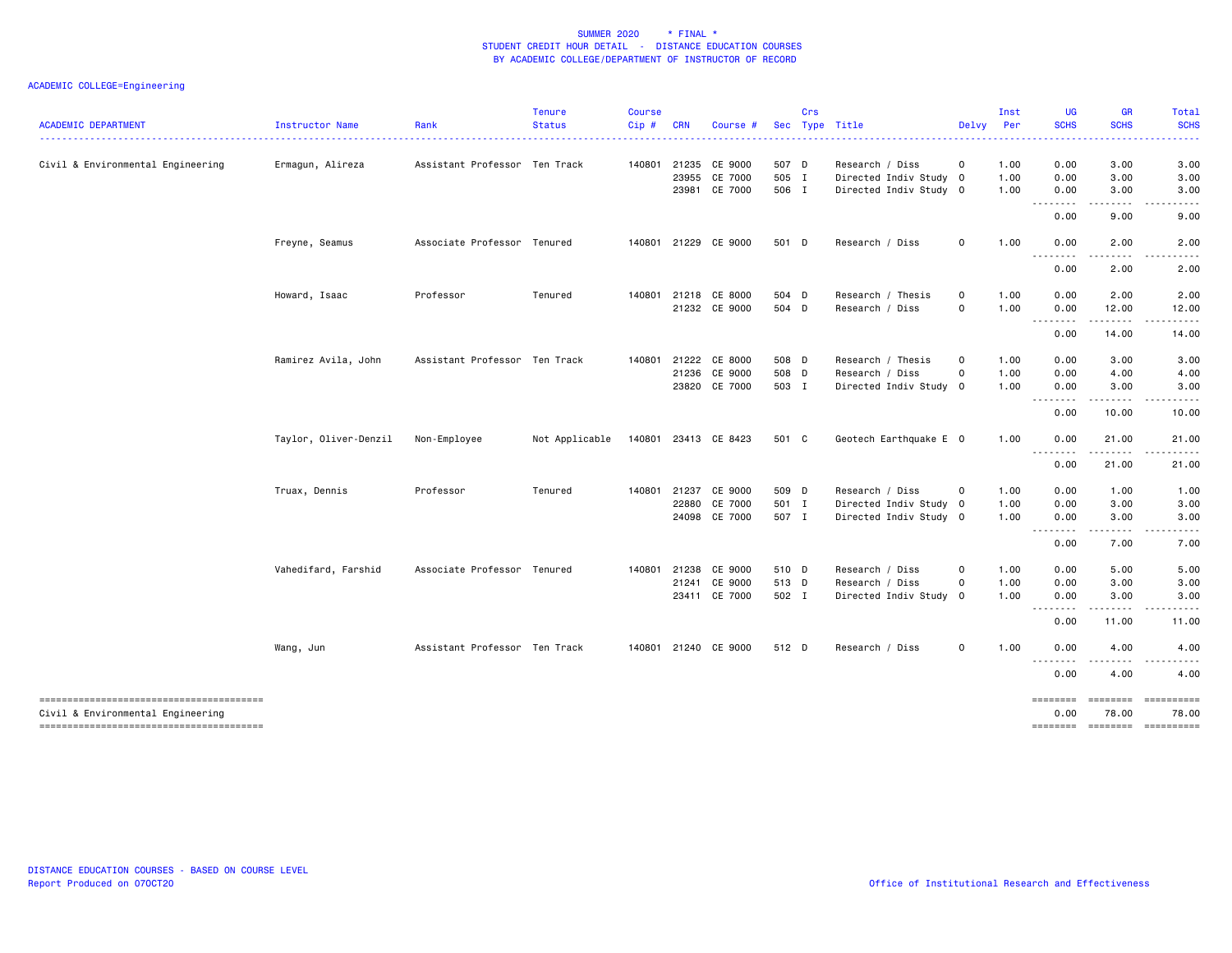| <b>ACADEMIC DEPARTMENT</b>     | Instructor Name       | Rank                              | <b>Tenure</b><br><b>Status</b>       | <b>Course</b><br>Cip# | <b>CRN</b> | Course                | <b>Sec</b> | Crs | Type Title             | Delvy Per      | Inst | UG<br><b>SCHS</b>             | <b>GR</b><br><b>SCHS</b> | Total<br><b>SCHS</b>  |
|--------------------------------|-----------------------|-----------------------------------|--------------------------------------|-----------------------|------------|-----------------------|------------|-----|------------------------|----------------|------|-------------------------------|--------------------------|-----------------------|
| Computer Science & Engineering | Crumpton, Joseph      | Clinical Assist Pro Non-Ten Track |                                      |                       |            | 110101 23650 CSE 6833 | 501 C      |     | Intro to Algorithms    | $\mathbf{0}$   | 1.00 | 0.00<br>.                     | 6.00                     | 6.00                  |
|                                |                       |                                   |                                      |                       |            |                       |            |     |                        |                |      | 0.00                          | 6.00                     | 6.00                  |
|                                | Jankun-Kelly, T.      | Associate Professor Tenured       |                                      |                       |            | 110201 21271 CSE 2383 | 501 C      |     | Data Struc & Anal of 0 |                | 1.00 | 12.00<br>$\sim$ $\sim$ $\sim$ | 0.00                     | 12.00                 |
|                                |                       |                                   |                                      |                       |            |                       |            |     |                        |                |      | 12.00                         | 0.00                     | 12.00                 |
|                                | Knight, Aubrey        | Instructor                        | Non-Ten Track                        |                       |            | 110201 21270 CSE 1384 | 501 B      |     | Intermed Comp Prog     | $\mathbf 0$    | 1.00 | 28.00<br>.                    | 0.00<br>-----            | 28.00                 |
|                                |                       |                                   |                                      |                       |            |                       |            |     |                        |                |      | 28.00                         | 0.00                     | 28.00                 |
|                                | Lee, Sarah            | Clinical Assoc Prof Non-Ten Track |                                      |                       |            | 110201 23683 CSE 2990 | 501 C      |     | Special Topic in CS 0  |                | 1.00 | 3.00                          | 0.00                     | 3.00                  |
|                                |                       |                                   |                                      |                       |            |                       |            |     |                        |                |      | --------<br>3.00              | 0.00                     | 3.00                  |
|                                | Lineberry, Litany     | Grad Teach Assist                 | Not Applicable 110201 23408 CSE 2990 |                       |            |                       | D01 C      |     | Special Topic in CS    | $\overline{0}$ | 1.00 | 72.00<br>.                    | 0.00<br>.                | 72.00<br>. <u>.</u> . |
|                                |                       |                                   |                                      |                       |            |                       |            |     |                        |                |      | 72.00                         | 0.00                     | 72.00                 |
|                                | McDaniel, Christopher | Instructor                        | Non-Ten Track                        | 110201                |            | 21269 CSE 1233        | 501 C      |     | Cmptr Prog-C           | $\mathbf{o}$   | 1.00 | 33.00                         | 0.00                     | 33.00                 |
|                                |                       |                                   |                                      |                       |            | 23520 CSE 1284        | 501 C      |     | Intro Comp Prog        | 0              | 1.00 | 4.00                          | 0.00                     | 4.00                  |
|                                |                       |                                   |                                      |                       |            | 23880 CSE 1284        | 502 K      |     | Intro Comp Prog        | $\Omega$       | 1.00 | 0.00                          | 0.00                     | 0.00                  |
|                                |                       |                                   |                                      |                       |            |                       |            |     |                        |                |      | --------<br>37.00             | .<br>0.00                | $\cdots$<br>37.00     |
|                                | Perkins, Andy         | Associate Professor Tenured       |                                      | 110101                |            | 21272 CSE 3813        | 501 C      |     | Intro to Formal Lang 0 |                | 1.00 | 3.00                          | 0.00                     | 3.00                  |
|                                |                       |                                   |                                      | 110201                |            | 23331 CSE 2813        | 501 C      |     | Discrete Structures 0  |                | 1.00 | 9.00<br>.                     | 0.00                     | 9.00                  |
|                                |                       |                                   |                                      |                       |            |                       |            |     |                        |                |      | 12.00                         | 0.00                     | 12.00                 |
|                                | Ramkumar, Mahalingam  | Associate Professor Tenured       |                                      |                       |            | 309999 23971 CME 9000 | 505 D      |     | Research/Dis           | 0              | 1.00 | 0.00<br>.                     | 3.00                     | 3.00                  |
|                                |                       |                                   |                                      |                       |            |                       |            |     |                        |                |      | 0.00                          | 3.00                     | 3.00                  |
| Computer Science & Engineering |                       |                                   |                                      |                       |            |                       |            |     |                        |                |      | ========<br>164,00            | $= 10000000000$<br>9.00  | 173.00                |
|                                |                       |                                   |                                      |                       |            |                       |            |     |                        |                |      |                               |                          |                       |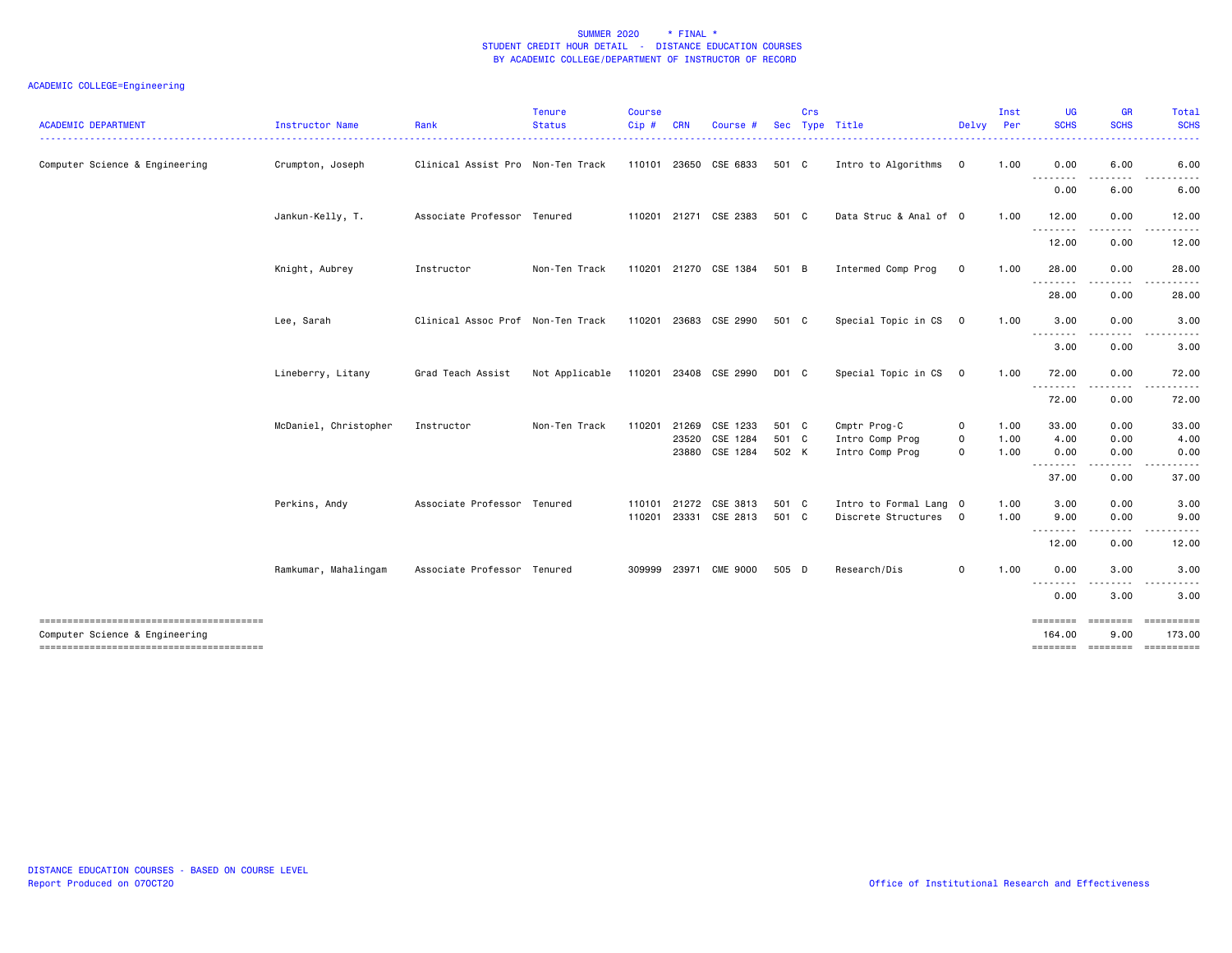| <b>ACADEMIC DEPARTMENT</b>        | Instructor Name                                       | Rank                              | <b>Tenure</b><br><b>Status</b><br>------------ | <b>Course</b><br>Cip# | <b>CRN</b> | Course #              | <b>Sec</b> | Crs | Type Title             | Delvy Per    | Inst | <b>UG</b><br><b>SCHS</b>           | GR<br><b>SCHS</b>             | Total<br><b>SCHS</b><br>------    |
|-----------------------------------|-------------------------------------------------------|-----------------------------------|------------------------------------------------|-----------------------|------------|-----------------------|------------|-----|------------------------|--------------|------|------------------------------------|-------------------------------|-----------------------------------|
| Electrical & Computer Engineering | Choi, Seungdeog                                       | Associate Professor               | Tenured                                        | 141001                |            | 23517 ECE 9000        | 514 D      |     | Research/Diss          | $\mathbf 0$  | 1.00 | 0.00<br>---------                  | 3.00                          | 3.00<br>----------                |
|                                   |                                                       |                                   |                                                |                       |            |                       |            |     |                        |              |      | 0.00                               | 3.00                          | 3.00                              |
|                                   | Du, Qian                                              | Professor                         | Tenured                                        |                       |            | 141001 23515 ECE 7000 | 502 I      |     | Directed Indiv Study 0 |              | 1.00 | 0.00<br>---------                  | 3.00<br>.                     | 3.00<br>$- - -$                   |
|                                   |                                                       |                                   |                                                |                       |            |                       |            |     |                        |              |      | 0.00                               | 3.00                          | 3.00                              |
|                                   | Fu, Yong                                              | Professor                         | Tenured                                        | 141001                |            | 23406 ECE 9000        | 512 D      |     | Research/Diss          | $\mathbf{O}$ | 1.00 | 0.00<br>---<br>$\cdots$            | 1.00<br>- - - -               | 1.00<br>.                         |
|                                   |                                                       |                                   |                                                |                       |            |                       |            |     |                        |              |      | 0.00                               | 1.00                          | 1.00                              |
|                                   | Igbal, Umar                                           | Clinical Assist Pro Non-Ten Track |                                                |                       |            | 141001 23484 ECE 6990 | 501 C      |     | Special Topic in ECE 0 |              | 1.00 | 0.00<br>--------                   | 3.00                          | 3.00                              |
|                                   |                                                       |                                   |                                                |                       |            |                       |            |     |                        |              |      | 0.00                               | 3.00                          | 3.00                              |
|                                   | Marojevic, Vuk                                        | Associate Professor Ten Track     |                                                | 141001                |            | 23404 ECE 9000        | 509 D      |     | Research/Diss          | $\mathbf 0$  | 1.00 | 0.00<br>----                       | 3.00                          | 3.00                              |
|                                   |                                                       |                                   |                                                |                       |            |                       |            |     |                        |              |      | 0.00                               | 3.00                          | 3.00                              |
|                                   | Mohammadi-Aragh, Mahnas Assistant Professor Ten Track |                                   |                                                |                       |            | 149999 21843 ENE 8303 | 501 C      |     | Pedagogy & Assessmen 0 |              | 0.50 | 0.00<br>--------                   | 10.50                         | 10.50                             |
|                                   |                                                       |                                   |                                                |                       |            |                       |            |     |                        |              |      | 0.00                               | 10.50                         | 10.50                             |
| Electrical & Computer Engineering |                                                       |                                   |                                                |                       |            |                       |            |     |                        |              |      | <b>EEEEEEE</b><br>0.00<br>======== | --------<br>23.50<br>======== | ==========<br>23.50<br>========== |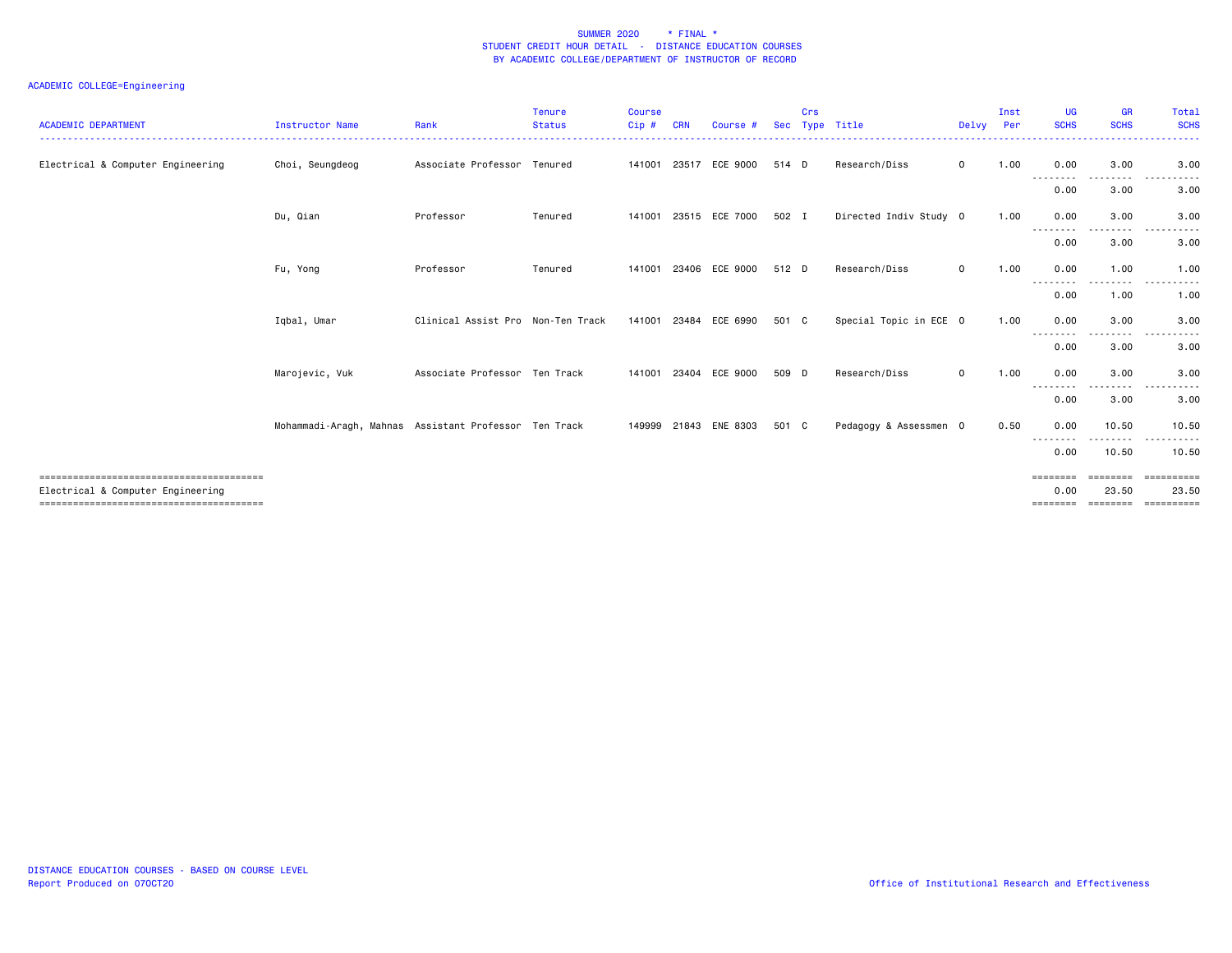## ACADEMIC COLLEGE=Engineering

| <b>ACADEMIC DEPARTMENT</b>       | Instructor Name                                            | Rank                               | <b>Tenure</b><br><b>Status</b> | <b>Course</b><br>$Cip$ # | <b>CRN</b> | Course #              |       | Crs | Sec Type Title         | Delvy               | Inst<br>Per | UG<br><b>SCHS</b>                                                                                                                                                                                                                                                                                                                                                                                                                                                                              | GR<br><b>SCHS</b>                                                                                                                                             | Total<br><b>SCHS</b> |
|----------------------------------|------------------------------------------------------------|------------------------------------|--------------------------------|--------------------------|------------|-----------------------|-------|-----|------------------------|---------------------|-------------|------------------------------------------------------------------------------------------------------------------------------------------------------------------------------------------------------------------------------------------------------------------------------------------------------------------------------------------------------------------------------------------------------------------------------------------------------------------------------------------------|---------------------------------------------------------------------------------------------------------------------------------------------------------------|----------------------|
| Industrial & Systems Engineering | Alizadeh, Morteza                                          | Grad Research Assis Not Applicable |                                |                          |            | 270301 21454 IE 6613  | 501 C |     | Eng Statistics I       | $\mathbf 0$         | 0.90        | 0.00<br>.                                                                                                                                                                                                                                                                                                                                                                                                                                                                                      | 21.60<br>$\frac{1}{2} \left( \frac{1}{2} \right) \left( \frac{1}{2} \right) \left( \frac{1}{2} \right) \left( \frac{1}{2} \right) \left( \frac{1}{2} \right)$ | 21.60<br>.           |
|                                  |                                                            |                                    |                                |                          |            |                       |       |     |                        |                     |             | 0.00                                                                                                                                                                                                                                                                                                                                                                                                                                                                                           | 21.60                                                                                                                                                         | 21.60                |
|                                  | Bian, Linkan                                               | Associate Professor Tenured        |                                |                          |            | 143501 21469 IE 9000  | 501 D |     | Research/DIss          | $\mathsf{O}\xspace$ | 1.00        | 0.00                                                                                                                                                                                                                                                                                                                                                                                                                                                                                           | 2.00                                                                                                                                                          | 2.00                 |
|                                  |                                                            |                                    |                                |                          |            | 309999 23898 CME 9000 | 503 D |     | Research/Dis           | 0                   | 1.00        | 0.00                                                                                                                                                                                                                                                                                                                                                                                                                                                                                           | 1.00                                                                                                                                                          | 1.00                 |
|                                  |                                                            |                                    |                                |                          |            |                       |       |     |                        |                     |             | $\begin{array}{cccccccccccccc} \multicolumn{2}{c}{} & \multicolumn{2}{c}{} & \multicolumn{2}{c}{} & \multicolumn{2}{c}{} & \multicolumn{2}{c}{} & \multicolumn{2}{c}{} & \multicolumn{2}{c}{} & \multicolumn{2}{c}{} & \multicolumn{2}{c}{} & \multicolumn{2}{c}{} & \multicolumn{2}{c}{} & \multicolumn{2}{c}{} & \multicolumn{2}{c}{} & \multicolumn{2}{c}{} & \multicolumn{2}{c}{} & \multicolumn{2}{c}{} & \multicolumn{2}{c}{} & \multicolumn{2}{c}{} & \multicolumn{2}{c}{} & \$<br>0.00 | $\sim$ $\sim$ $\sim$ $\sim$<br>3.00                                                                                                                           | -----<br>3.00        |
|                                  | Burch, Reuben                                              | Assistant Professor Ten Track      |                                |                          |            | 143501 21471 IE 9000  | 503 D |     | Research/DIss          | 0                   | 1.00        | 0.00                                                                                                                                                                                                                                                                                                                                                                                                                                                                                           | 22.00                                                                                                                                                         | 22.00                |
|                                  |                                                            |                                    |                                |                          |            |                       |       |     |                        |                     |             | .<br>0.00                                                                                                                                                                                                                                                                                                                                                                                                                                                                                      | .<br>22.00                                                                                                                                                    | .<br>22.00           |
|                                  | Ibne Hossain, Niamat Ul Grad Research Assis Not Applicable |                                    |                                |                          |            | 143501 21455 IE 6653  | 551 C |     | Ind Qual Control I     | 0                   | 0.90        | 0.00                                                                                                                                                                                                                                                                                                                                                                                                                                                                                           | 10.80                                                                                                                                                         | 10.80                |
|                                  |                                                            |                                    |                                |                          |            |                       |       |     |                        |                     |             | 0.00                                                                                                                                                                                                                                                                                                                                                                                                                                                                                           | 10.80                                                                                                                                                         | 10.80                |
|                                  |                                                            |                                    |                                |                          |            |                       |       |     |                        | $\Omega$            |             |                                                                                                                                                                                                                                                                                                                                                                                                                                                                                                |                                                                                                                                                               |                      |
|                                  | Jaradat, Raed                                              | Assistant Professor Ten Track      |                                |                          |            | 143501 21472 IE 9000  | 504 D |     | Research/DIss          |                     | 1.00        | 0.00<br><u>.</u>                                                                                                                                                                                                                                                                                                                                                                                                                                                                               | 9.00                                                                                                                                                          | 9.00                 |
|                                  |                                                            |                                    |                                |                          |            |                       |       |     |                        |                     |             | 0.00                                                                                                                                                                                                                                                                                                                                                                                                                                                                                           | 9.00                                                                                                                                                          | 9.00                 |
|                                  | Ma, Junfeng                                                | Assistant Professor Ten Track      |                                |                          |            | 143501 21473 IE 9000  | 505 D |     | Research/DIss          | 0                   | 1.00        | 0.00                                                                                                                                                                                                                                                                                                                                                                                                                                                                                           | 9.00                                                                                                                                                          | 9.00                 |
|                                  |                                                            |                                    |                                |                          |            | 24002 IE 7000         | 503 I |     | Directed Indiv Study   | $\overline{0}$      | 1.00        | 0.00<br>.                                                                                                                                                                                                                                                                                                                                                                                                                                                                                      | 3.00<br>-----                                                                                                                                                 | 3.00                 |
|                                  |                                                            |                                    |                                |                          |            |                       |       |     |                        |                     |             | 0.00                                                                                                                                                                                                                                                                                                                                                                                                                                                                                           | 12.00                                                                                                                                                         | 12.00                |
|                                  | Marufuzzaman, Mohammad                                     | Assistant Professor Ten Track      |                                |                          |            | 143501 21474 IE 9000  | 506 D |     | Research/DIss          | $\mathbf 0$         | 1.00        | 0.00                                                                                                                                                                                                                                                                                                                                                                                                                                                                                           | 3.00                                                                                                                                                          | 3.00                 |
|                                  |                                                            |                                    |                                |                          |            |                       |       |     |                        |                     |             | .                                                                                                                                                                                                                                                                                                                                                                                                                                                                                              | .                                                                                                                                                             | $\frac{1}{2}$        |
|                                  |                                                            |                                    |                                |                          |            |                       |       |     |                        |                     |             | 0.00                                                                                                                                                                                                                                                                                                                                                                                                                                                                                           | 3.00                                                                                                                                                          | 3.00                 |
|                                  | Pirim, Harun                                               | Clinical Assist Pro Non-Ten Track  |                                | 143501                   |            | 21453 IE 6543         | 551 C |     | Logistics Engineerin 0 |                     | 1.00        | 0.00                                                                                                                                                                                                                                                                                                                                                                                                                                                                                           | 30.00                                                                                                                                                         | 30.00                |
|                                  |                                                            |                                    |                                |                          |            | 270101 22208 IE 6733  | 551 C |     | Linear Programming I 0 |                     | 1.00        | 0.00<br>.                                                                                                                                                                                                                                                                                                                                                                                                                                                                                      | 6.00                                                                                                                                                          | 6.00                 |
|                                  |                                                            |                                    |                                |                          |            |                       |       |     |                        |                     |             | 0.00                                                                                                                                                                                                                                                                                                                                                                                                                                                                                           | 36.00                                                                                                                                                         | 36.00                |
|                                  | Reeves, Kari                                               | Professor                          | Tenured                        | 140101                   |            | 21372 GE 8003         | 501 C |     | MENG Capstone          | 0                   | 0.50        | 0.00                                                                                                                                                                                                                                                                                                                                                                                                                                                                                           | 4.50                                                                                                                                                          | 4.50                 |
|                                  |                                                            |                                    |                                | 143501                   |            | 21455 IE 6653         | 551 C |     | Ind Qual Control I     | 0                   | 0.10        | 0.00                                                                                                                                                                                                                                                                                                                                                                                                                                                                                           | 1.20                                                                                                                                                          | 1.20                 |
|                                  |                                                            |                                    |                                |                          |            | 270301 21454 IE 6613  | 501 C |     | Eng Statistics I       | $\Omega$            | 0.10        | 0.00                                                                                                                                                                                                                                                                                                                                                                                                                                                                                           | 2.40                                                                                                                                                          | 2.40                 |
|                                  |                                                            |                                    |                                |                          |            |                       |       |     |                        |                     |             | .<br>0.00                                                                                                                                                                                                                                                                                                                                                                                                                                                                                      | .<br>8.10                                                                                                                                                     | .<br>8.10            |
|                                  | Smith, Brian                                               | Assistant Professor Ten Track      |                                |                          |            | 143501 21464 IE 8000  | 509 D |     | Research / Thesis      | 0                   | 1.00        | 0.00                                                                                                                                                                                                                                                                                                                                                                                                                                                                                           | 1.00                                                                                                                                                          | 1.00                 |
|                                  |                                                            |                                    |                                |                          |            | 21476 IE 9000         | 510 D |     | Research/DIss          | 0                   | 1.00        | 0.00<br>.                                                                                                                                                                                                                                                                                                                                                                                                                                                                                      | 9.00                                                                                                                                                          | 9.00                 |
|                                  |                                                            |                                    |                                |                          |            |                       |       |     |                        |                     |             | 0.00                                                                                                                                                                                                                                                                                                                                                                                                                                                                                           | 10.00                                                                                                                                                         | 10.00                |
|                                  | Strawderman, Lesley                                        | Professor                          | Tenured                        |                          |            | 143501 21477 IE 9000  | 511 D |     | Research/DIss          | $\mathsf{o}$        | 1.00        | 0.00                                                                                                                                                                                                                                                                                                                                                                                                                                                                                           | 3.00                                                                                                                                                          | 3.00                 |
|                                  |                                                            |                                    |                                |                          |            | 23428 IE 7000         | 501 I |     | Directed Indiv Study 0 |                     | 1.00        | 0.00                                                                                                                                                                                                                                                                                                                                                                                                                                                                                           | 3.00                                                                                                                                                          | 3.00                 |
|                                  |                                                            |                                    |                                | 149999                   | 21843      | ENE 8303              | 501 C |     | Pedagogy & Assessmen 0 |                     | 0.50        | 0.00<br>.                                                                                                                                                                                                                                                                                                                                                                                                                                                                                      | 10.50<br>.                                                                                                                                                    | 10.50                |
|                                  |                                                            |                                    |                                |                          |            |                       |       |     |                        |                     |             | 0.00                                                                                                                                                                                                                                                                                                                                                                                                                                                                                           | 16.50                                                                                                                                                         | 16.50                |
|                                  | Tian, Wenmeng                                              | Assistant Professor Ten Track      |                                |                          |            | 143501 21478 IE 9000  | 512 D |     | Research/DIss          | $\Omega$            | 1.00        | 0.00                                                                                                                                                                                                                                                                                                                                                                                                                                                                                           | 1.00                                                                                                                                                          | 1.00                 |

DISTANCE EDUCATION COURSES - BASED ON COURSE LEVEL Report Produced on 07OCT20 Office of Institutional Research and Effectiveness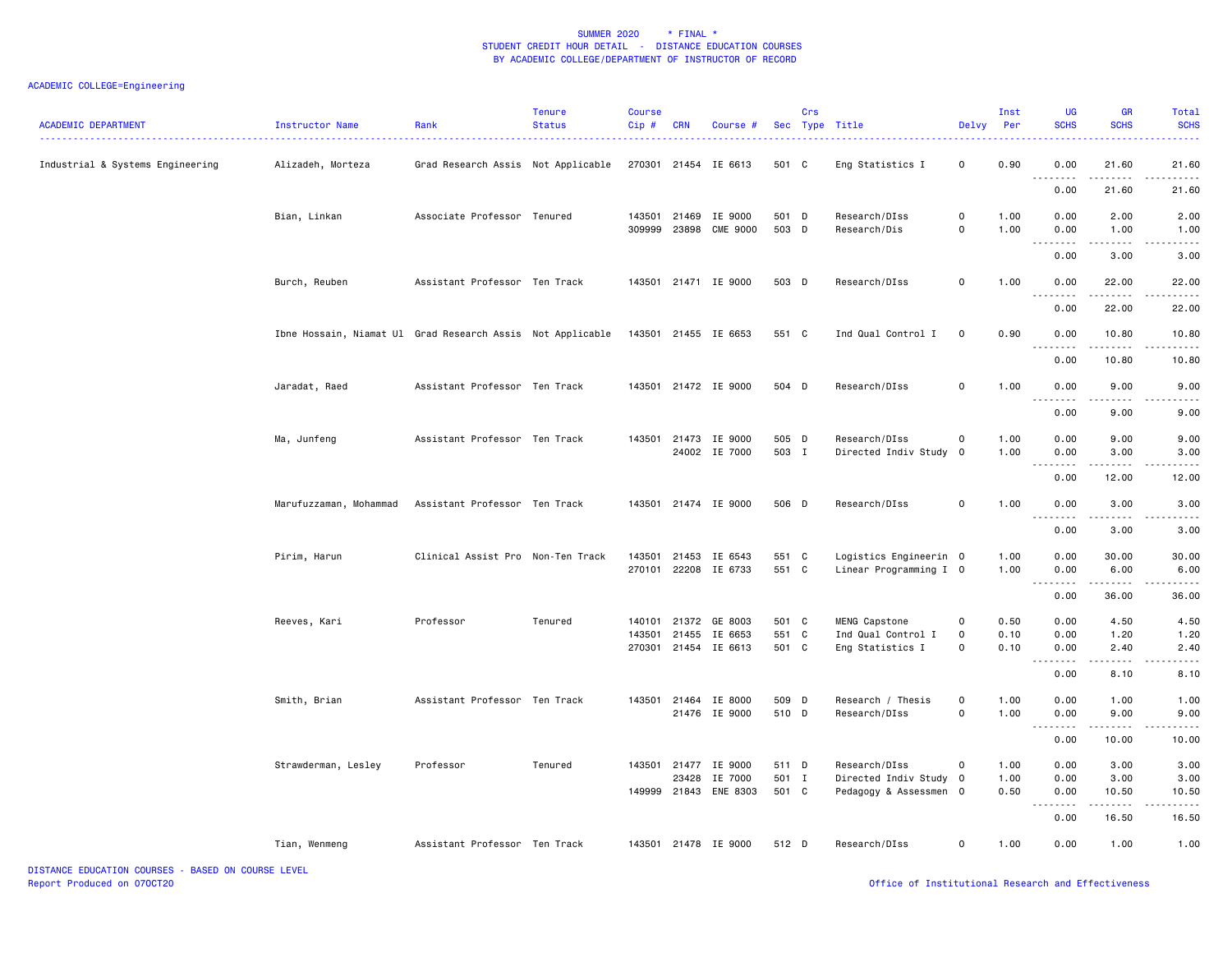| <b>ACADEMIC DEPARTMENT</b>                                           | Instructor Name | Rank                          | Tenure<br><b>Status</b> | Course<br>Cip # | <b>CRN</b> | Course #       |     | Crs | Sec Type Title | Delvy      | Inst<br>Per | UG<br><b>SCHS</b>           | <b>GR</b><br><b>SCHS</b>       | Total<br><b>SCHS</b>               |
|----------------------------------------------------------------------|-----------------|-------------------------------|-------------------------|-----------------|------------|----------------|-----|-----|----------------|------------|-------------|-----------------------------|--------------------------------|------------------------------------|
| Industrial & Systems Engineering                                     | Tian, Wenmeng   | Assistant Professor Ten Track |                         | 309999          |            | 23962 CME 9000 | 504 | D   | Research/Dis   | $^{\circ}$ | 1.00        | 0.00<br>0.00                | 10.00<br>11.00                 | 10.00<br><br>11.00                 |
| Industrial & Systems Engineering<br>________________________________ |                 |                               |                         |                 |            |                |     |     |                |            |             | ========<br>0.00<br>======= | ========<br>163.00<br>======== | ==========<br>163,00<br>========== |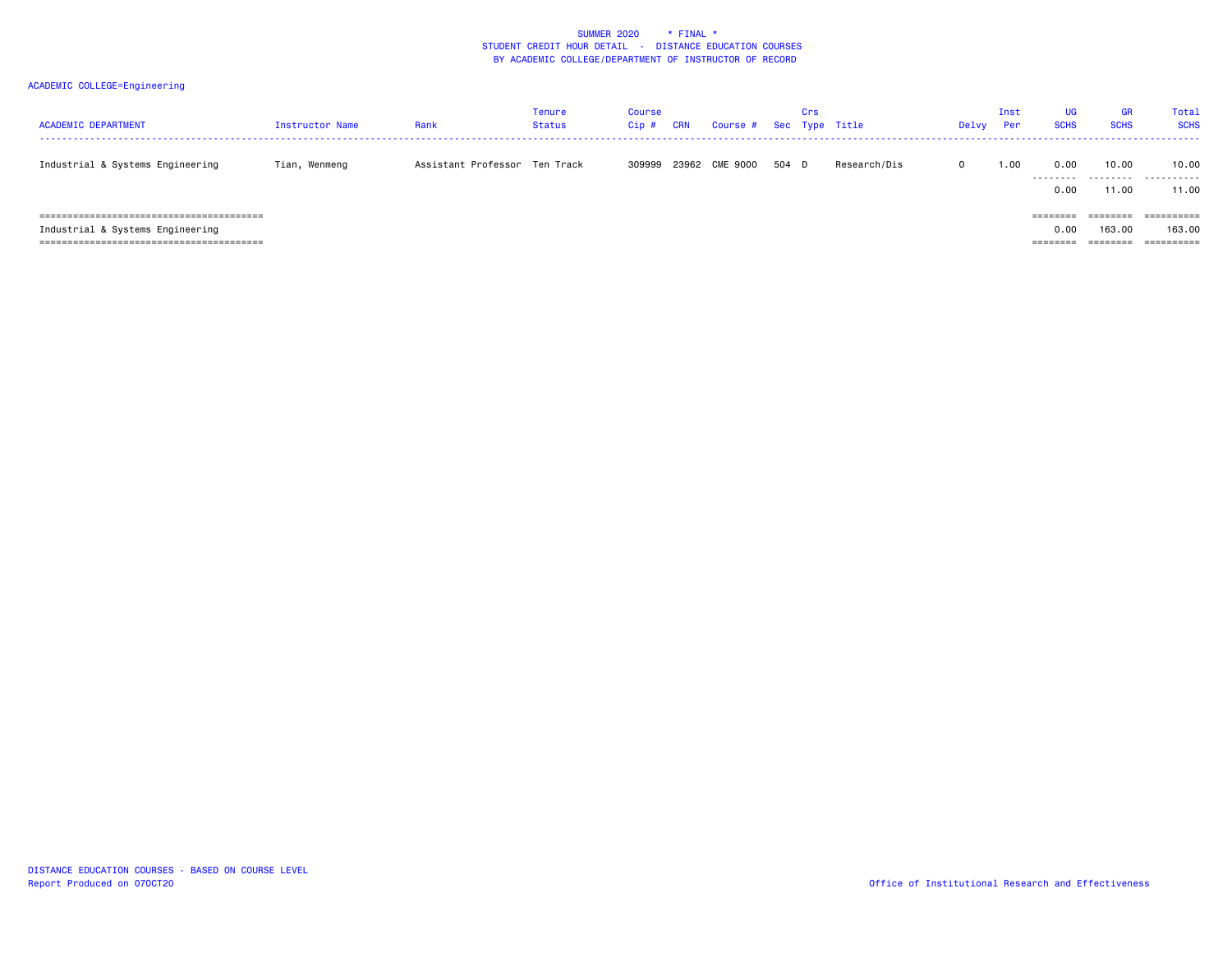| <b>ACADEMIC DEPARTMENT</b> | Instructor Name      | Rank                          | <b>Tenure</b><br><b>Status</b> | <b>Course</b><br>Cip# | <b>CRN</b> | Course #             | <b>Sec</b> | Crs | Type Title             | Delvy       | Inst<br>Per | <b>UG</b><br><b>SCHS</b> | <b>GR</b><br><b>SCHS</b> | Total<br><b>SCHS</b>           |
|----------------------------|----------------------|-------------------------------|--------------------------------|-----------------------|------------|----------------------|------------|-----|------------------------|-------------|-------------|--------------------------|--------------------------|--------------------------------|
| Mechanical Engineering     | Barrett, Christopher | Assistant Professor Ten Track |                                |                       |            | 141901 21503 ME 9000 | 503 D      |     | Research / Diss        | $\mathbf 0$ | 1.00        | 0.00                     | 2.00                     | 2.00                           |
|                            |                      |                               |                                |                       |            |                      |            |     |                        |             |             | --------                 |                          |                                |
|                            |                      |                               |                                |                       |            |                      |            |     |                        |             |             | 0.00                     | 2.00                     | 2.00                           |
|                            | Cho, HeeJin          | Associate Professor Tenured   |                                | 141901                |            | 21501 ME 9000        | 501 D      |     | Research / Diss        | $\mathbf 0$ | 1.00        | 0.00                     | 5.00                     | 5.00                           |
|                            |                      |                               |                                |                       |            | 23908 ME 7000        | 502 I      |     | Directed Indiv Study 0 |             | 1.00        | 0.00<br>.                | 3.00<br>.                | 3.00<br>$- - -$<br>.           |
|                            |                      |                               |                                |                       |            |                      |            |     |                        |             |             | 0.00                     | 8.00                     | 8.00                           |
|                            | Jones, Elborn        | Lecturer                      | Non-Ten Track                  | 141901                |            | 21496 ME 6443        | 501 C      |     | Mech Systems Design    | $\mathbf 0$ | 1.00        | 0.00                     | 24.00                    | 24.00                          |
|                            |                      |                               |                                |                       |            |                      |            |     |                        |             |             | --------<br>0.00         | .<br>24.00               | ------<br>$  -$<br>24.00       |
|                            |                      |                               |                                |                       |            |                      |            |     |                        |             |             |                          |                          |                                |
|                            | Liu, Yucheng         | Professor                     | Tenured                        | 141901                |            | 21502 ME 9000        | 502 D      |     | Research / Diss        | $\mathbf 0$ | 1.00        | 0.00<br>--------         | 4.00                     | 4.00                           |
|                            |                      |                               |                                |                       |            |                      |            |     |                        |             |             | 0.00                     | 4.00                     | 4.00                           |
|                            | Priddy, Matthew      | Assistant Professor Ten Track |                                | 141901                |            | 21852 ME 8000        | 511 D      |     | Research / Thesis      | $\mathbf 0$ | 1.00        | 0.00                     | 3.00                     | 3.00                           |
|                            |                      |                               |                                |                       |            | 21860 ME 9000        | 510 D      |     | Research / Diss        | $\Omega$    | 1.00        | 0.00                     | 10.00                    | 10.00                          |
|                            |                      |                               |                                |                       |            | 23992 ME 7000        | 503 I      |     | Directed Indiv Study 0 |             | 1.00        | 0.00<br>--------         | 3.00<br>.                | 3.00<br>.                      |
|                            |                      |                               |                                |                       |            |                      |            |     |                        |             |             | 0.00                     | 16.00                    | 16.00                          |
|                            | Whittington, Wilburn | Assistant Professor Ten Track |                                |                       |            | 141901 23634 ME 7000 | 501 I      |     | Directed Indiv Study 0 |             | 1.00        | 0.00                     | 3.00                     | 3.00                           |
|                            |                      |                               |                                |                       |            |                      |            |     |                        |             |             | ----<br>.<br>0.00        | 3.00                     | 3.00                           |
|                            |                      |                               |                                |                       |            |                      |            |     |                        |             |             | ========                 | ========                 | <b>CONSESSED</b>               |
| Mechanical Engineering     |                      |                               |                                |                       |            |                      |            |     |                        |             |             | 0.00                     | 57.00                    | 57.00                          |
|                            |                      |                               |                                |                       |            |                      |            |     |                        |             |             |                          |                          | ============================== |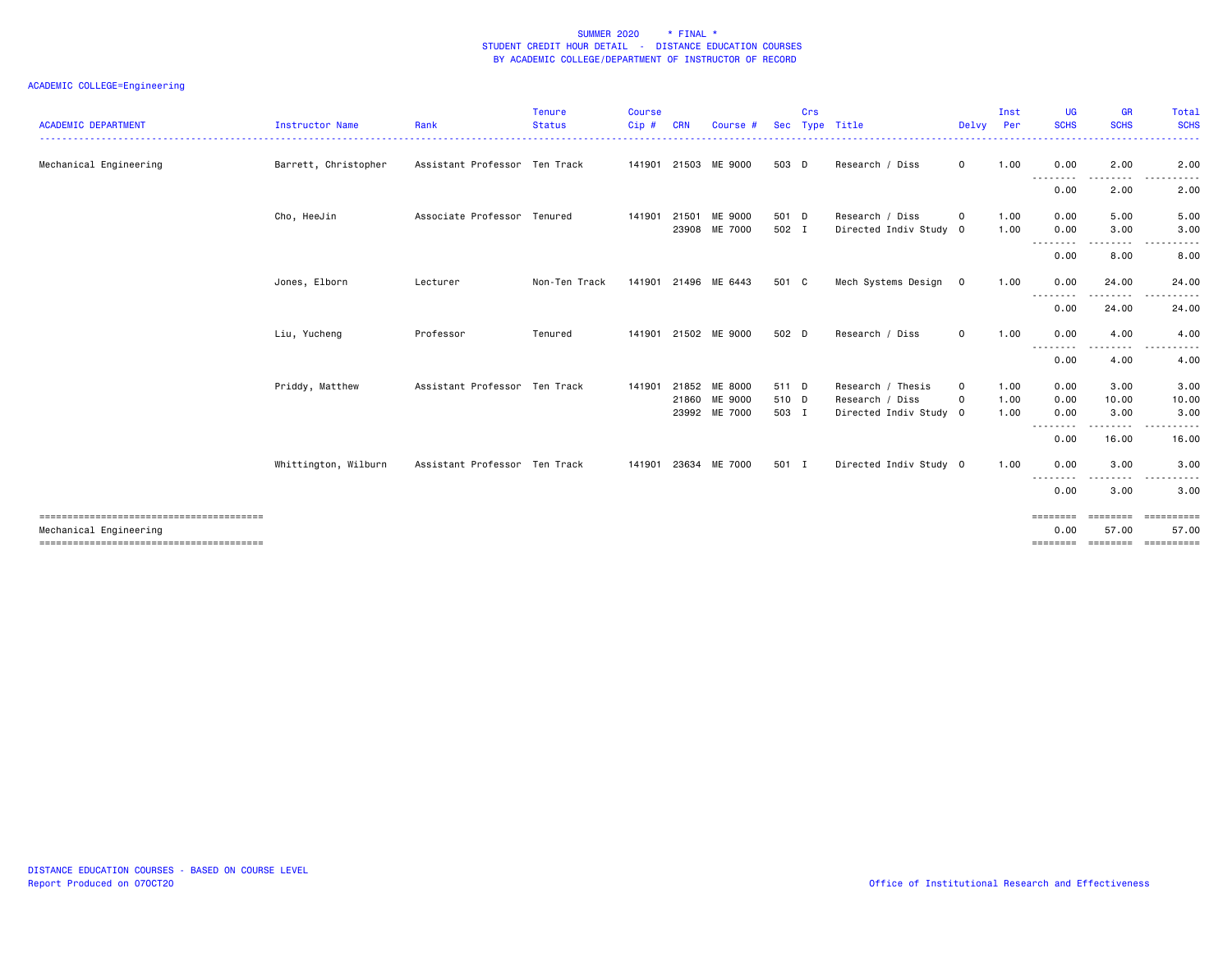## ACADEMIC COLLEGE=Forest Resources

| <b>ACADEMIC DEPARTMENT</b> | <b>Instructor Name</b> | Rank                          | Tenure<br>Status | Course<br>Cip# | <b>CRN</b> | Course #      |       | <b>Crs</b> | Sec Type Title       | Delvy        | Inst<br><b>Per</b> | <b>UG</b><br><b>SCHS</b> | <b>GR</b><br><b>SCHS</b> | Total<br><b>SCHS</b>      |
|----------------------------|------------------------|-------------------------------|------------------|----------------|------------|---------------|-------|------------|----------------------|--------------|--------------------|--------------------------|--------------------------|---------------------------|
| Forestry                   | Granger, Joshua        | Assistant Professor Ten Track |                  | 030501         |            | 23653 FO 8000 | 508 D |            | Research<br>Thesis   | $\Omega$     | 1.00               | 0.00<br>---------        | 1.00                     | 1.00<br>.                 |
|                            |                        |                               |                  |                |            |               |       |            |                      |              |                    | 0.00                     | 1.00                     | 1.00                      |
|                            | Siegert, Courtney      | Associate Professor Tenured   |                  | 030501         |            | 23438 FO 8000 | 510 D |            | Research<br>' Thesis | $\mathbf{O}$ | 1.00               | 0.00<br>---------        | 3.00<br>.                | 3.00<br>.                 |
|                            |                        |                               |                  |                |            |               |       |            |                      |              |                    | 0.00                     | 3.00                     | 3.00                      |
|                            |                        |                               |                  |                |            |               |       |            |                      |              |                    | --------<br>--------     | $=$ = = = = = = =        | -----------<br>---------- |
| Forestry                   |                        |                               |                  |                |            |               |       |            |                      |              |                    | 0.00                     | 4.00                     | 4.00                      |
|                            |                        |                               |                  |                |            |               |       |            |                      |              |                    | =======                  |                          |                           |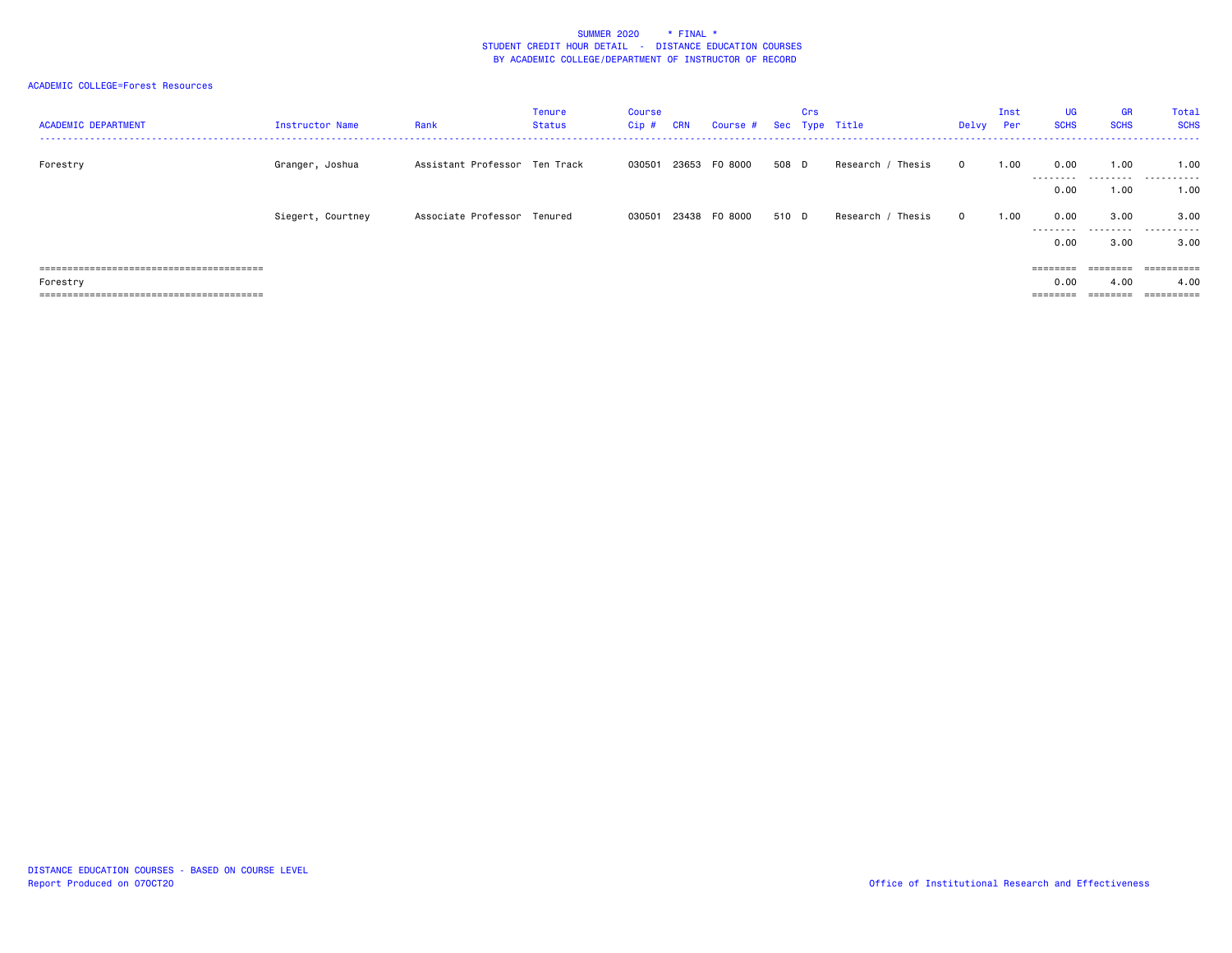## ACADEMIC COLLEGE=Forest Resources

| <b>ACADEMIC DEPARTMENT</b>        | Instructor Name | Rank                              | Tenure<br>Status | Course<br>Cip# | <b>CRN</b> | Course #                   | Sec            | <b>Crs</b> | Type Title                            | Delvy                    | Inst<br>Per  | <b>UG</b><br><b>SCHS</b>   | <b>GR</b><br><b>SCHS</b>  | Total<br><b>SCHS</b> |
|-----------------------------------|-----------------|-----------------------------------|------------------|----------------|------------|----------------------------|----------------|------------|---------------------------------------|--------------------------|--------------|----------------------------|---------------------------|----------------------|
| Wildlife, Fisheries & Aquaculture | Hines, Stacy    | Instructor                        | Non-Ten Track    | 030601         | 21077      | WFA 4223<br>21080 WFA 6223 | 501 B<br>501 B |            | Wildlife Plant ID<br>Wildife Plant ID | $\Omega$<br>$\mathbf{0}$ | 1.00<br>1.00 | 39.00<br>0.00<br>--------- | 0.00<br>6.00<br>.         | 39.00<br>6.00<br>.   |
|                                   |                 |                                   |                  |                |            |                            |                |            |                                       |                          |              | 39,00                      | 6.00                      | 45.00                |
|                                   | Sparks, Eric    | Extension Assist Pr Non-Ten Track |                  |                |            | 450701 23113 GR 7000       | 501 I          |            | Directed Indiv Study 0                |                          | 0.40         | 0.00<br>---------<br>0.00  | 1.20<br>.<br>1.20         | 1.20<br>.<br>1.20    |
|                                   |                 |                                   |                  |                |            |                            |                |            |                                       |                          |              |                            |                           |                      |
| Wildlife, Fisheries & Aquaculture |                 |                                   |                  |                |            |                            |                |            |                                       |                          |              | $=$ = = = = = = =<br>39,00 | $=$ = = = = = = =<br>7.20 | ==========<br>46.20  |
|                                   |                 |                                   |                  |                |            |                            |                |            |                                       |                          |              | $=$ = = = = = = =          | ========                  | -----------          |